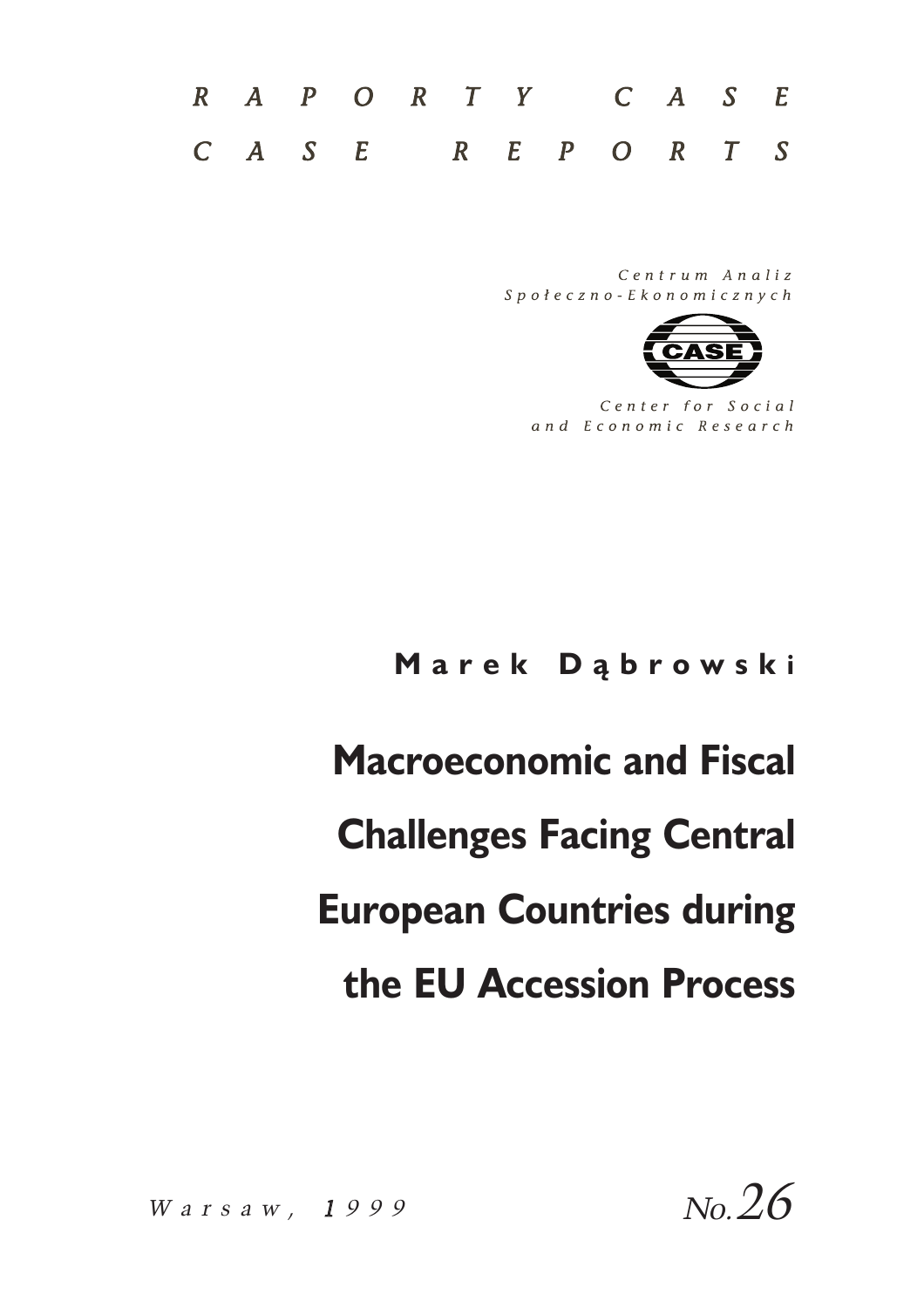The views and opinions expressed in this publication reflect Author's point of view and not necessarily those of CASE.

This paper was prepared for the research project No. P 96-6089-R (ACE PHARE Programme 1996) on "The Medium and Long-term Perspectives of Fiscal Adjustment of Selected Central European Countries".

CASE gratefully acknowledges financial support from ING Barings, that made this publication possible.

DTP: CeDeWu – Centrum Doradztwa i Wydawnictw "Multi-Press" Sp. z o.o.

Graphic Design – Agnieszka Natalia Bury

© CASE – Center for Social and Economic Research, Warsaw 1999

All rights reserved. No part of this publication may be reproduced, stored in a retrieval system, or transmitted in any form or by any means, without prior permission in writing from the author and the CASE Foundation.

ISSN 1506-1647 ISBN 83-7178-175-X

Publisher: CASE – Center for Social and Economic Research ul. Sienkiewicza 12, 00-944 Warsaw, Poland tel.: (48 22) 622 66 27, 828 61 33 fax (48 22) 828 60 69

e-mail: case@case.com.pl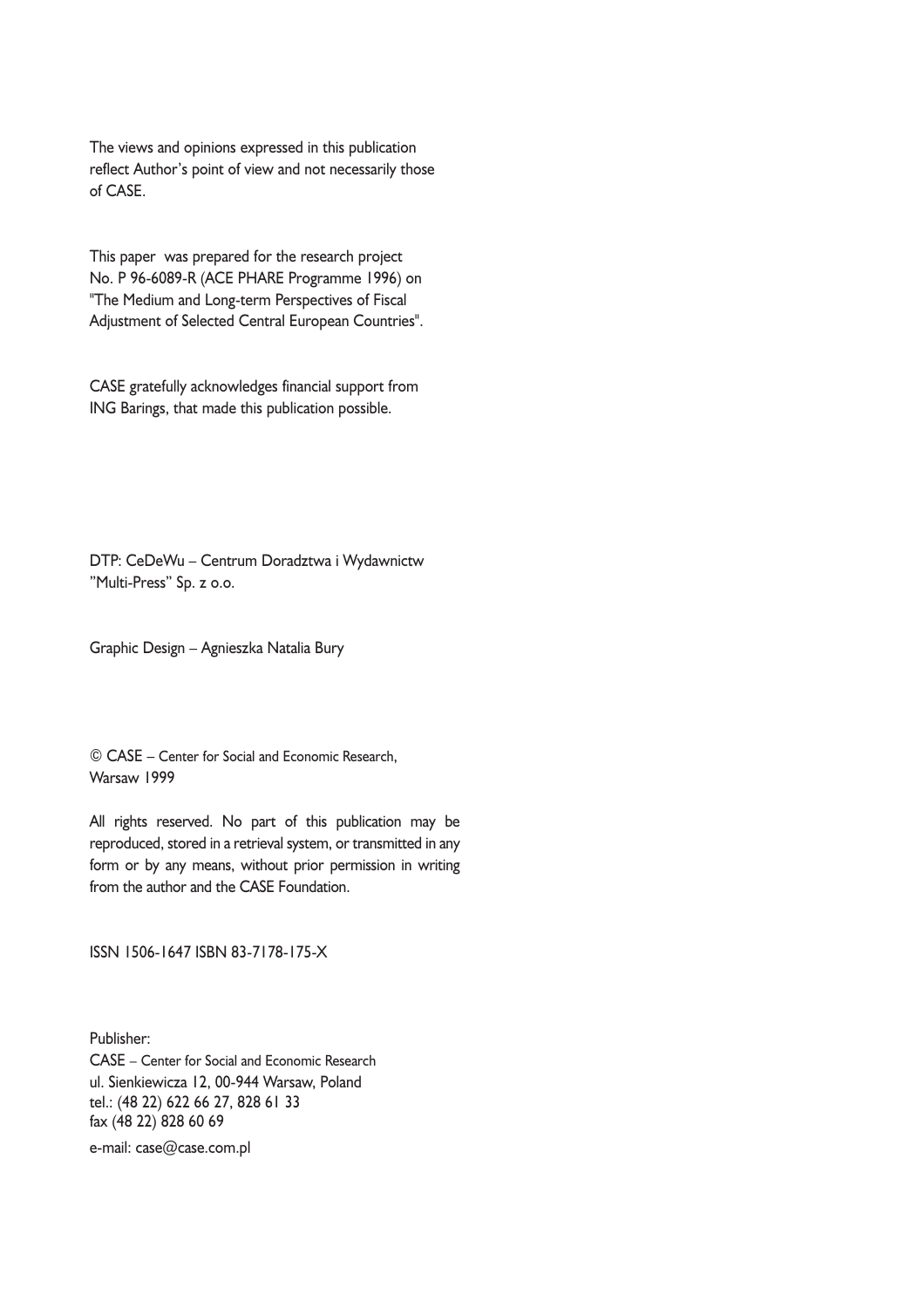**Marek Dąbrowski Professor of Economics V-Chairman and one of the founders of the CASE – Center for Social and Economic Research in Warsaw**

*From 1991 involved in policy advising for governments and central banks of Russia, Ukraine, Kyrgyzstan, Kazakhstan, Georgia, Uzbekistan, Mongolia, and Romania; 1989 – 1990 First Deputy Minister of Finance of Poland; 1991 – 1993 Member of the Sejm (lower house of the Polish Parliament); 1991 – 1996 Chairman of the Council of Ownership Changes, the advisory body to the Prime Minister of Poland; 1994 – 1995 visiting consultant of the World Bank, Policy Research Department; from 1998 Member of the Monetary Policy Council of the National Bank of Poland. Recently his area of research interest is concentrated on macroeconomic policy problems and political economy of transition.*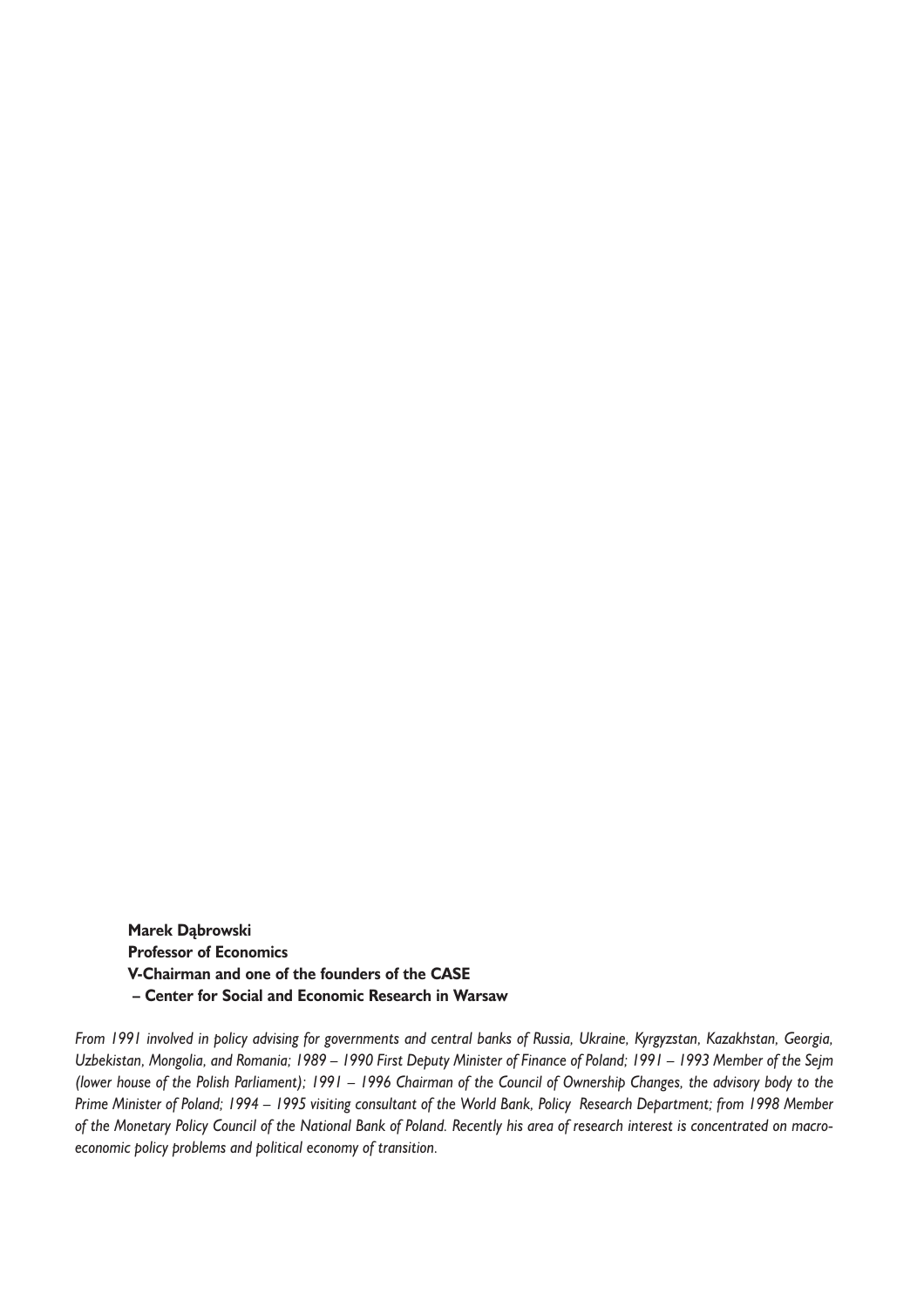# **Abstract**

At the end of 1997 five transition countries – the Czech Republic, Estonia, Hungary, Poland, and Slovenia – were invited to start negotiations on their accession to the EU. Three other countries – Latvia, Lithuania, and Slovakia – may still join the first group. Two other countries – Bulgaria and Romania – have concluded free trade and association treaties with the EU and have less clear accession perspectives, as their transition performance has lagged behind the frontrunners.

The purpose of this paper is to present an overview of the main macroeconomic and fiscal challenges that may appear during the accession process, and indeed post-accession. Attention will be concentrated on fiscal problems, since fiscal performance plays a crucial role in determining of macroeconomic balances. At the same time, it also often reflects the progress achieved in structural and institutional reforms.

The paper summarizes the results of the comparative ACE-PHARE research project on "Medium and Long-Term Perspectives of Fiscal Adjustment of Selected Central European Countries" (P96-6089-R), which covered four Central European countries: the Czech Republic, Hungary, Poland, and Romania.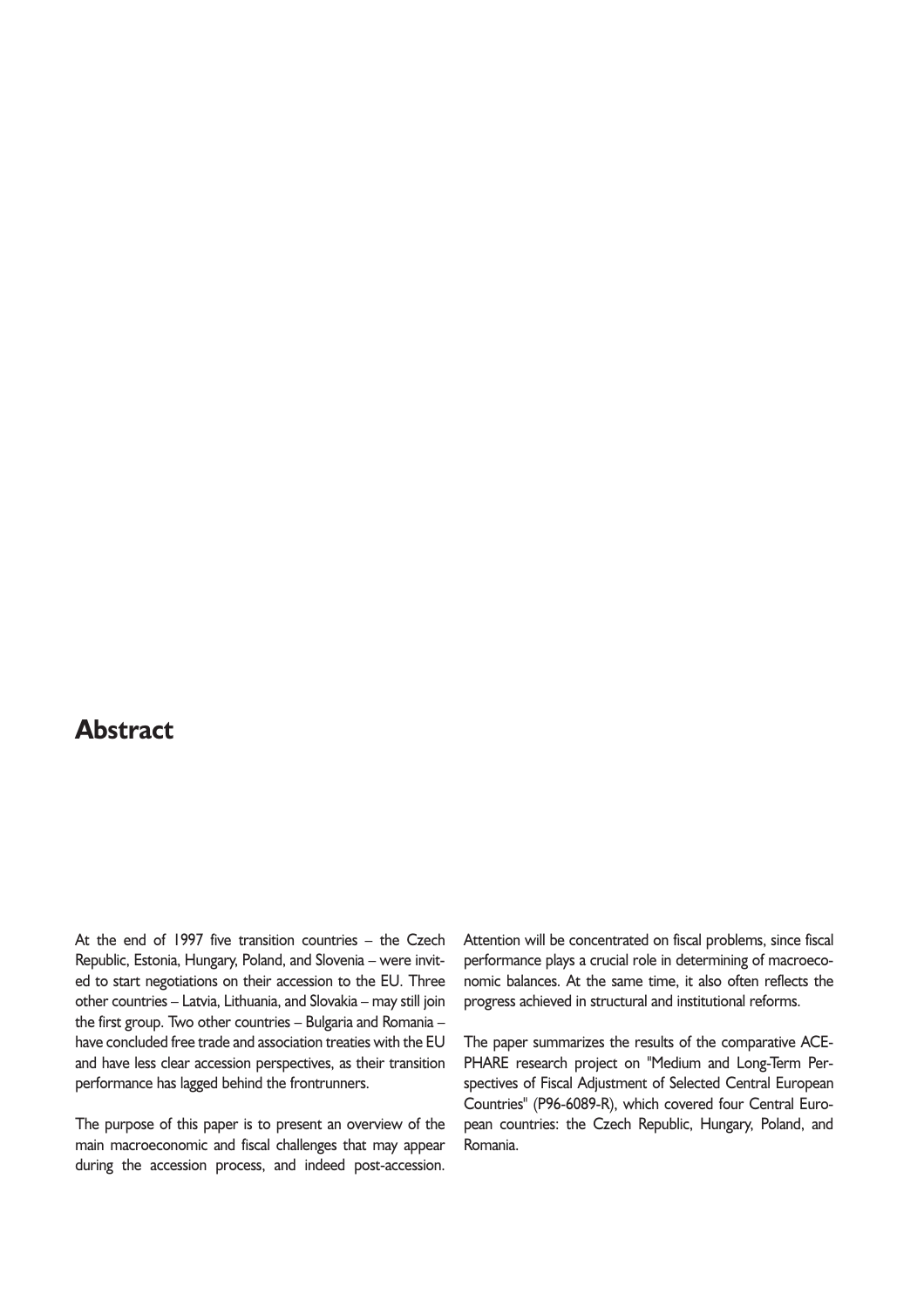# **Contents**

| 5. Fiscal outlook at the beginning of the accession process.  15 |
|------------------------------------------------------------------|
|                                                                  |
|                                                                  |
|                                                                  |
|                                                                  |
|                                                                  |
|                                                                  |
|                                                                  |
|                                                                  |
| 7. Review of some crucial expenditures and revenues items.  21   |
|                                                                  |
|                                                                  |
|                                                                  |
|                                                                  |
|                                                                  |
|                                                                  |
|                                                                  |
|                                                                  |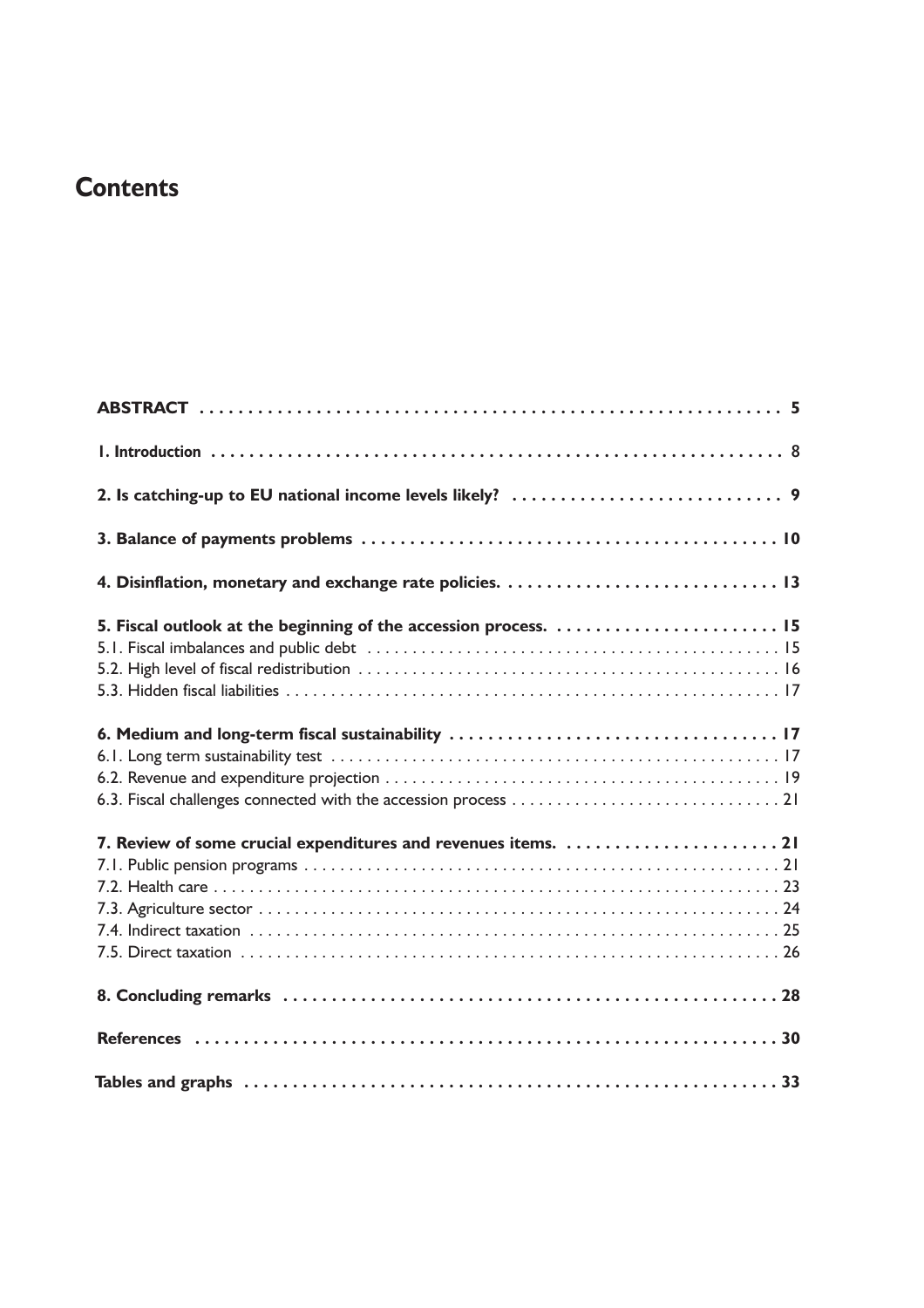# **1. Introduction**

At the end of 1997 five transition countries – the Czech Republic, Estonia, Hungary, Poland, and Slovenia – were invited to start negotiations on their accession to the EU. Three other countries – Latvia, Lithuania, and Slovakia – may still join the first group. Two other countries – Bulgaria and Romania – have concluded free trade and association treaties with the EU and have less clear accession perspectives, as their transition performance has lagged behind the frontrunners.

Until now (i.e. spring of 1999) accession negotiations have concentrated on various institutional, legal, and microeconomic issues. The macroeconomic problems of candidate countries have not been discussed extensively as yet, and it is not clear what kind of macroeconomic criteria will be finally applied as conditions of membership. Most researchers and analysts while discussing the macroeconomic perspectives of candidate countries traditionally refer to the five criteria set by the Maastricht Treaty. However, these were formally binding only on the first group of the EMU candidates and will not be automatically applied to the new EU members [see Kosterna, 1998, p. 10]. Moreover, as we shall see below, these criteria are not necessarily always relevant to the specificities of the macroeconomic situation of candidate countries.

The above does not mean that the candidate countries will not face serious macroeconomic and fiscal challenges or that these problems will not complicate the accession process. At the moment, this issue is overshadowed by the negotiations relating to the legal harmonization process and the restructuring of certain sensitive sectors. Assessing the macroeconomic situation of candidate countries using the Maastricht criteria gives the erroneous impression that they are already close to fulfilling the requirements of EMU membership, and will not experience serious problems with macroeconomic convergence. In addition, too frequent acknowledgement of the leading position of some countries in the transition process (particularly of Hungary or Poland) does not also help them face the scale and nature of possible difficulties.

The purpose of this paper is to present an overview of the main macroeconomic and fiscal challenges that may appear during the accession process, and indeed post-accession. Attention will be concentrated on fiscal problems, since fiscal performance plays a crucial role in determining of macroeconomic balances. At the same time, it also often reflects the progress achieved in structural and institutional reforms.

To this end, the paper will summarize the results of the comparative ACE-PHARE research project on "Medium and Long-Term Perspectives of Fiscal Adjustment of Selected Central European Countries" (P96-6089-R), which covered four Central European countries: the Czech Republic, Hungary, Poland, and Romania [1]. The first three are already involved in accession negotiations and are widely considered as leaders of the post-communist transition process, while Romania has still to complete the first stage of transition, and its EU accession perspectives are as yet unclear.

Our analysis will start from the differences in GDP per capita between the CEECs and EU member countries, relative growth performance, and growth prospects (section 2). Then we will turn to problems of financing growth, i.e. the savings-investment gap, capital inflows, and current account deficits (section 3). This will be followed by an analysis of monetary and exchange rate policies and inflation performance (section 4). Fiscal policy may play an important role in supporting the disinflation process, mitigating excessive current account deficits, and creating favorable conditions for economic growth. At first glance, the current fiscal situation of the countries analyzed does not look bad (though it is differentiated), but there are a number of problems that are not reflected in the standard cash-basis fiscal statistics. Examples are the implicit pension debt or contingent liabilities in the banking system (section 5). Moreover, the medium and long-term fiscal perspectives of the countries analyzed depend strongly on the expected rate of GDP growth, and under a low growth scenario, they are very bad indeed. The accession process itself will also influence both the expenditure and revenue sides of the applicants' budgets. This means that a further fiscal adjustment may be needed in order to meet these challenges (section 6). Such an approach leads us to a more detailed analysis of some aspects of both revenue and expenditure policies, and also of institutional reforms which determine the expenditure side of the budget (section 7). Finally, we will try to specify possible strategies for dealing with the problems identified (section 8).

<sup>[1]</sup> The summary nature of this paper means that I will extensively draw from a number of other papers prepared under the same research project by its participants: Stanislaw Gomulka, Urszula Kosterna, Georges de Menil, Peter Mihalyi, Jacek Rostowski, and Pavel Stepanek (project partners), and Max Gillman, Michal Gorzelak, Piotr Jaworski, Wojciech Maliszewski, Jaroslaw Neneman, Ryszard Petru, Ondrej Schneider, Joanna Siwinska, Marek Styczeñ, Magdalena Tomczynska, Zoltan Vajda, Mateusz Walewski, and Katarzyna Zawalinska (research assistants). The mentioned papers relate either to problems of specific country or analyze certain problems from the cross-country comparative perspective. The contribution of individual authors will be noted and acknowledged. In addition, Atilla Hajos and Monica Iosif helped us to collect data on Hungary and Romania. Miroslaw Gronicki provided the econometric consultation. Stanislaw Gomulka and Jacek Rostowski helped author with final version of this paper. However, author accepts sole responsibility for the content and quality of this paper.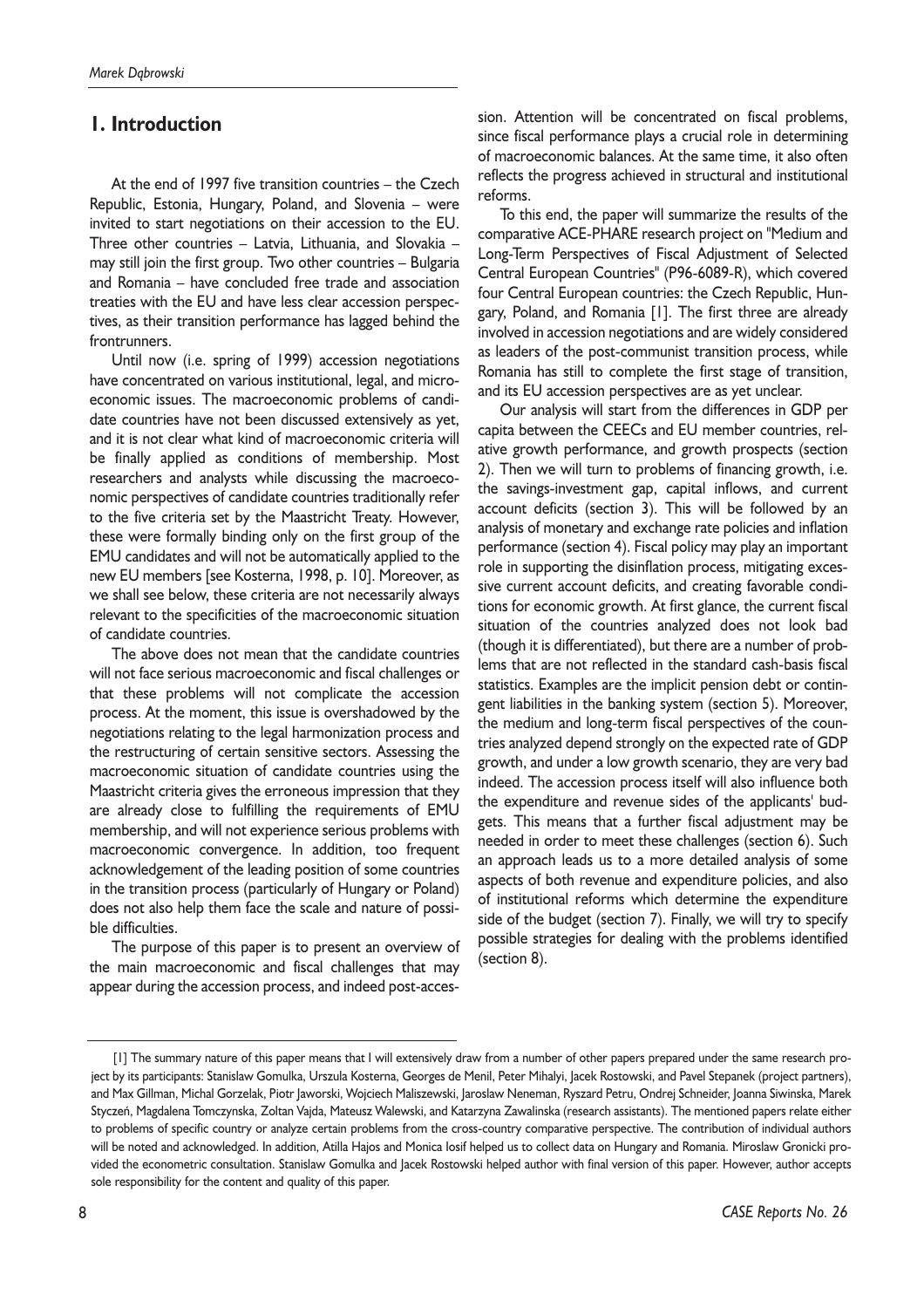# **2. Is catching-up to EU national income levels likely?**

Former communist countries lost at least a half-century of normal economic development. The nature of their growth built serious structural distortions into their economies, which made them highly inefficient, compared to the rest of the world. This led to an unavoidable output decline after the collapse of communism [see Gomulka, 1998]. According to the simulation of Fischer, Sahay, and Vegh (1998a), GDP per capita in the six Central and East European countries, i.e., Bulgaria, former Czechoslovakia, Hungary, Poland, Romania, and former Yugoslavia, would have been at least three times higher on average by 1992, if they had continued the capitalist way of development after WWII. Making up for this lost time will take at least 15 years in the case of the Czech Republic, 20 years in the case of Hungary and Poland, and 30 years in the case of Romania.

**Table 1** illustrates the 1995 per capita GDP level of the candidate countries calculated in PPP terms and compares it with the average GDP per capita level of three lowest income countries in the EU, i.e. Greece, Portugal, and Spain. The gap ranges from 74% of the average EU level in the case of Lithuania to 30.1% in the case of the Czech Republic.

After a few years of output decline, the countries, which were more advanced in the transition process returned to economic growth, when first set of necessary market reforms began to bear fruit. However, the rate of growth has been uneven, as is demonstrated in **Table 2**.

So far, Poland has presented the best cumulative growth record. However, one must take into consideration that Poland was the first country to start comprehensive economic reforms (at the end of 1989) and the first to overcome the output decline (in 1992). Among countries which began transition somewhat later Slovakia, Slovenia, and the three Baltic countries can also be classified as fast growing countries. Hungary, starting its transition very early, was surprisingly a slow growing country until 1996, partly as a result of the 1994–1995 macroeconomic crisis. The Czech Republic, another reform leader recorded only one year of fast growth (1995), while 1998–1999 has brought a return of output decline. Again, the macroeconomic crisis of 1997 seems to be at least a partial explanation for this phenomenon. Romania started its economic growth relatively early (1993), in spite of very limited progress in macroeconomic stabilization and microeconomic restructuring at that time. This "premature recovery" led to a macroeconomic crisis in

1996–1997, which turned into a serious recession in 1997–1999. The same happened with the Bulgarian growth experience of 1994–1995, which ended with one of the most severe financial crises in the whole transition and a deep output decline in 1996–1997. Due to a very tough reform program, Bulgaria seems to have returned to economic growth, as is reflected by its 1998 results.

Explaining the "transformation recession" and the subsequent recovery and growth, as well as their differentiation across countries is no easy task [see Gomulka, 1998]. Relatively short time series, of not necessarily good quality, and inherent difficulties in measuring various qualitative factors influencing growth behavior, make any econometric analysis quite risky. However, most attempts [2] have come to the following conclusions:

1. The size and length of the initial transformation output decline [3] was determined both by the size of accumulated macro- and microeconomic distortions, and by the transition policy pursued by governments.

2. During the recovery, the conventional determinants, i.e. investment, labor, and human capital accumulation, played only a limited role. The reallocation of existing resources as result of elimination of previous distortions (e.g. price and trade liberalization) seems to have been much more important. Thus, uncharacteristically of other depressions, macroeconomic stabilization, and progress in structural and institutional reforms usually emerge as the most important factors determining growth performance.

3. External trade shocks and political shocks also seriously influenced growth, at least in the short run. Among many such impulses, one can mention the succession of Balkan conflicts or the financial crisis in Russia and other CIS countries in 1998 (which affected Poland and the Baltics in 1998–1999).

4. Once the initial recovery is completed, further growth will probably be determined, to a greater extent than before, by conventional determinants, i.e. investment, labor, and human capital.

This last conclusion brings us to the problem of the growth prospects of the candidate countries. There is a widespread expectation that these economies will grow faster than the current EU members, gradually closing the development gap. The first obvious argument supporting such an expectation is based on the well know convergence hypothesis: countries with lower initial GDP per capita usually grow faster, other things being equal, than countries with higher GDP per capita level [see Barro and Sala-I-Martin, 1992; Sachs and Warner, 1996].

Rostowski (1999) gives a number of additional arguments connected with the expected continuation of eco

<sup>[2]</sup> Among the latest ones see e.g. De Melo, Denizer, Gelb and Tenev (1997), Fischer, Sahay and Vegh (1998b), Havrylyshyn, Izvorski, and van Rooden (1998), IMF (1998a). All these exercises base on the theoretical foundation of the contemporary endogenous growth theory.

<sup>[3]</sup> It should be noted that the size of this decline has been usually overestimated for many methodological reasons. Overestimation of the initial GDP level, underestimation of the unofficial sector rapidly expanding during transition, difficulties with estimating quality changes are the most frequent statistical problems observed in individual countries.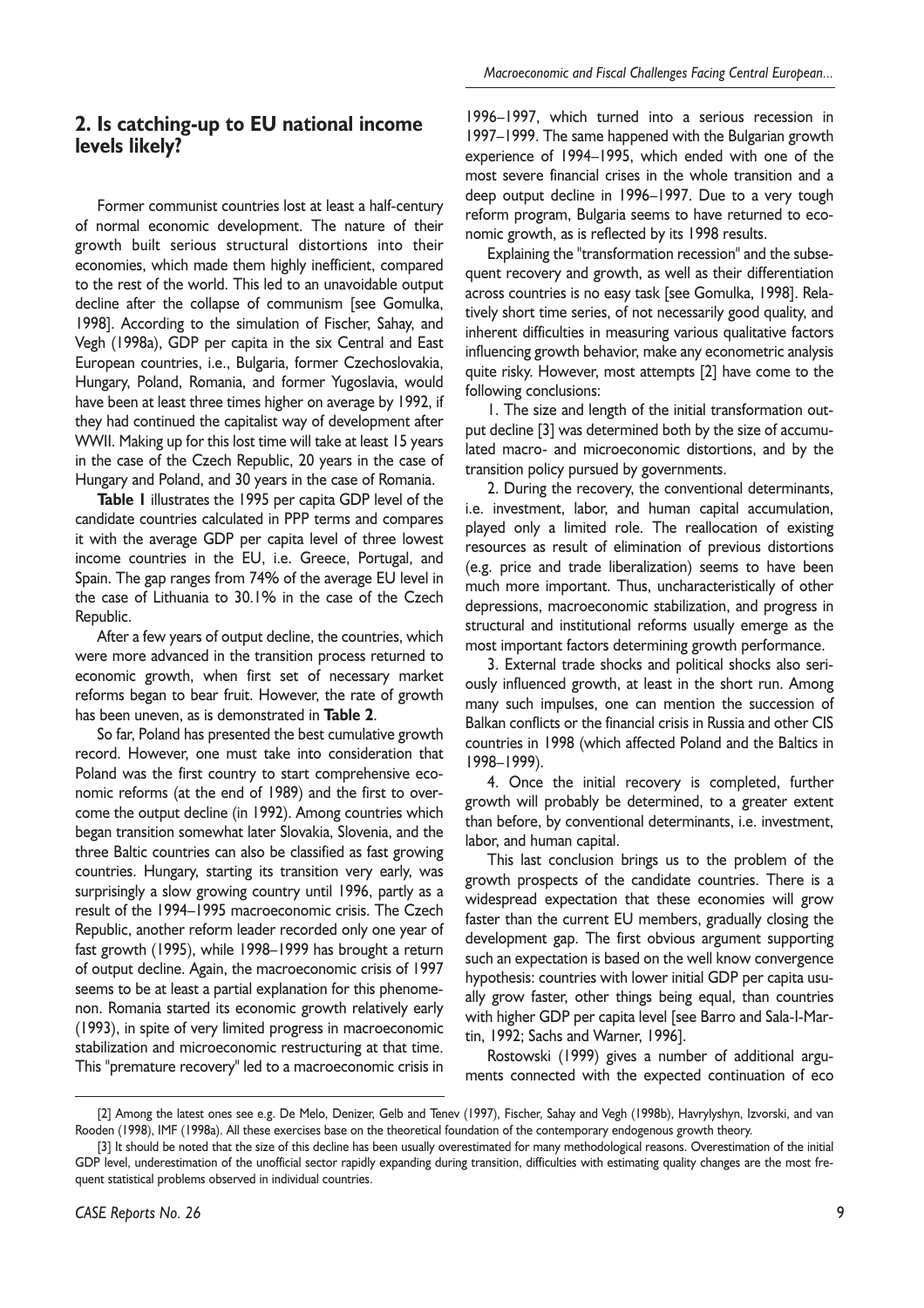nomic reforms. EU candidate countries will probably be fast growing for the following reasons:

1. They have stopped pursuing the very bad economic policies, which they had in the past under central planning (pervasive government control, extensive subsidies, massive foreign trade distortions, etc.).

2. The existence of considerable gains from learning by doing within the institutional infrastructure of the market economy, which was initially non-existent (e.g. the bankruptcy courts, customs services, and financial institutions), which can be expected to continue for some time to come.

3. New structural reforms which are coming on stream (e.g. pensions' reform, privatization of utilities).

4. Expected benefits of EU and EMU membership.

In the light of the earlier discussion of the sources of early post-transition recovery, one needs to ask to what extent these potential sources of growth have already been used up (particularly the first two factors). Visual inspection of **Table 2** does confirm the feasibility of the fast growth hypothesis (at a rate of at least 4–5%) though there is no guarantee that such a high rate will be sustained through the whole of the next decade. Among the first group of candidates, the Czech Republic seems the most problematic. Among the remaining five countries, Romania appears to be in the most dramatic situation.

Using 1995 GDP per capita PPP based data, Fischer, Sahay and Vegh (1998a) tried to forecast the future average rates of growth of the CEE countries basing on Barro (1991) and Levine and Renelt (1992) growth equations. They also estimated the number of years needed by each country for convergence to the average level of per capita GDP of the three lowest income EU countries (Spain, Portugal and Greece), assuming that the latter will grow at an average annual rate of 2%. Results are presented in **Table 3**.

Two important conclusions can be drawn from this simulation. First, growth rates in the range of 5–7% seem to be a realistic forecast [4]. Thus, the fast growth hypothesis may be taken as a reasonable assumption for projecting other macroeconomic and fiscal variables. However, such an optimistic scenario strongly depends on further progress in economic reforms and sound economic policy. Second, even the fast growth scenario does not give prospects of fast convergence, even to the lowest-income EU countries. In the best case (that of the Czech Republic), according to Barro equation catch-up will take 11 years, in the worst cases (Lithuania, Romania) – more than 30 years. Such a long lasting convergence may create many economic, social, and political problems, which may themselves complicate the accession process.

Growth prospects have important implications for other macroeconomic variables and policies. The fast growth hypothesis implies, for example, strong pressure for real appreciation and expanding current account deficits on the one hand (see next section), but on the other it also gives much more room for maneuver in the fiscal policy sphere (see section 6). A slow growth scenario makes balance of payments problems less acute, but seriously challenges the sustainability of the long-term fiscal position of candidate countries.

# **3. Balance of payments problems**

A fast growth scenario in the candidate countries (far faster than the UE itself) will lead to continuous real appreciation of national currencies and widening current account deficits. These phenomena can be explained from at least three theoretical points of view:

1. The investment-saving imbalance (balance of payments identity).

2. Consumption smoothing models.

3. Real appreciation coming from the Harrod-Balassa-Samuelson (H-B-S) effect.

Focussing on the investment-saving imbalance, a high growth scenario may require an increasing investment to GDP ratio as non-investment sources of growth (improving X-efficiency and the efficiency of factor allocation) have been substantially exploited in the first stage of the posttransition recovery in a number of countries. **Table 4** presents the investment and saving data for eight candidate countries: Bulgaria, the Czech Republic, Estonia, Hungary, Poland, Romania, Slovakia, and Slovenia. Both indicators are highly differentiated across the countries, which may partly reflect measurement problems. However, some interesting observations can be drawn from this table as well as from **Table 5**, which records current account balances of the ten candidate countries.

Apart from Bulgaria and Slovenia, the candidate countries record in 1997 insufficient savings (relatively to investment) and, as a result, current account deficits. Moreover, in almost all countries significant deterioration of the current account balance can be observed from the mid 1990s. In 1997 in the Czech Republic, Estonia, Latvia, Lithuania, Romania, and Slovakia current account deficits exceeded in the 5% of GDP level, which is usually considered as the threshold indicating external vulnerability.

Apart from the Czech Republic, Romania, and Slovakia, the gross domestic investment to GDP ratio seems to be too low to permit the fast growth scenario [5]. Mediterranean countries (Portugal, Spain and Greece) during their accession process to the EU and just after accession record

<sup>[4]</sup> Table 3 contains forecasted rates of growth of GDP per capita. If we assume some population growth it will give a higher GDP growth rates. [5] We do not have opportunity to analyze effectiveness of the existing investment spending. We can only suspect that in countries less advanced in transition process, particularly delayed in microeconomic restructuring at least part of estimated investment spending can be of very low efficiency.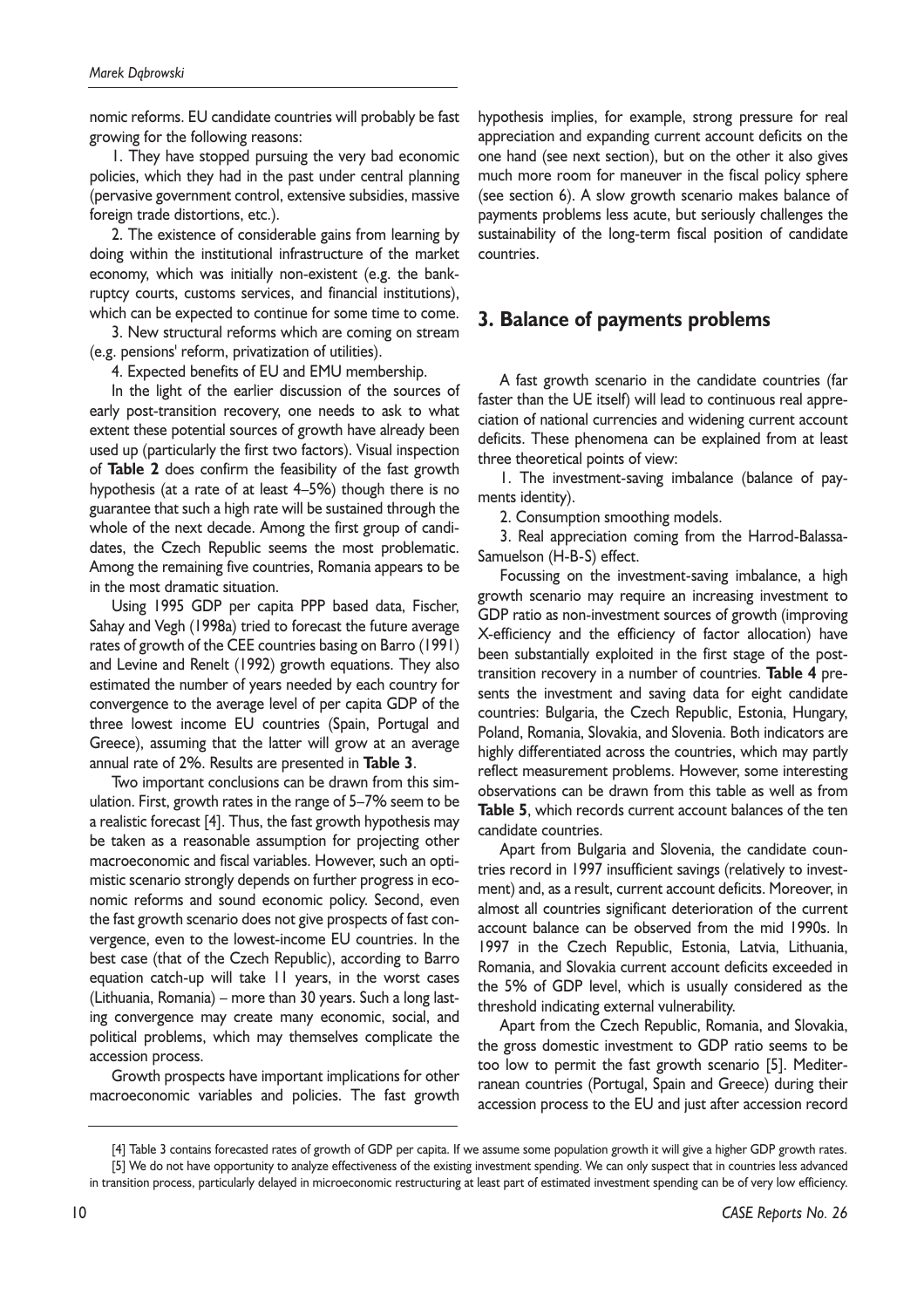ed gross investment rates of about 30–35% of GDP [Jakubiak, 1999]. This may indicate the scale of investment growth to be expected in the candidate countries in the coming decade.

The current investment boom in some candidate countries may support the above hypothesis. For example, in both Poland and Slovakia real gross fixed investment has increased at an average annual rate of 20% during 1995–1997, and in Poland the rate of increase has accelerated in each successive year [EBRD, 1998, p. 223].

Increasing gross domestic investment to GDP will need increases in either gross domestic saving or in the current account deficit. Gross domestic saving rates to GDP are determined by number of policy and institutional factors, many of them historical (for example, high inflation episodes, or financial crises in the past). One may expect that continuing disinflation, further development of the financial sector, and the introduction of funded pension systems, will push up the savings rate. Nevertheless, increasing the savings rate is likely to be a very gradual process, conditional on a number of developments [see Liberda and Tokarski, 1999 for Poland]. Thus, further widening of current account deficits due to the import of foreign savings seems to be unavoidable in most countries.

Importing foreign savings, i.e. capital inflow, also has its own supply side dynamics. There are a number of "supply factors" inducing capital inflows, which are likely to be present in the applicant countries [Rostowski, 1999]:

– Consequences of H-B-S effect (see below). Increased productivity in the tradable goods sector and increased relative prices in non-tradables lead to an increased return on capital in both sectors in the fast growing country.

– Progressive liberalization of capital flows in candidate countries.

– Increased maturity of the institutional infrastructure will strengthen creditors' property rights and exit possibilities for shareholders [6]. The prospect of imminent EU membership can be expected to raise foreign investors' awareness of the progress, which has been made in this regard.

However, massive inflows of foreign savings, even if provoked by supply side factors, may crowd out part of domestic savings. This can happen through the interest rate channel: other things being equal, capital inflows put downward pressure on interest rates discouraging domestic savings.

Likely, saving behavior can be also assessed from the intertemporal consumption smoothing perspective. People who expect to be richer in the future than they are at present will behave rationally if they smooth their consumption

path by borrowing today in order to consume more now, and repaying their debt later. At the level of a whole country this leads to foreign borrowing (capital inflow) and a current account deficit [Rostowski, 1999].

Finally, the H-B-S effect leading to continuous real appreciation of candidate countries' currencies should be discussed. Although H-B-S effect itself does not lead to worsening current account positions, as real appreciation of the domestic currency is matched by productivity gains [7], it can provoke other phenomena causing increased savinginvestment imbalance [see Rostowski, 1999]. First, real appreciation means that national income measured in foreign currency rises faster than when it is measured in domestic currency. As a result, the command of domestic residents over foreign resources increases faster than indicated by the growth of real GDP at domestic prices (in which the inflation in the non-tradables sector is discounted). This higher than conventionally measured real growth justifies more smoothing of consumption, and a higher current account deficit than otherwise. Second, if a large part of the government's debt is denominated in foreign currency (as is the case in many transition countries) then real appreciation leads to a decline in the ratio of public debt to GDP, and therefore of the ratio of public debt to the potential tax base [see Siwinska, 1999a]. Even if Ricardian equivalence is only partial, residents can be supposed to expect a lower share of taxes in national income will be needed to service the existing public debt. This raises future disposable income and the desire to smooth consumption (and raise the current account deficit) along with it. Third, from the perspective of foreign investors, high expected growth rates and real appreciation in applicant countries means increasing asset values. This may induce a further inflow of capital to buy while the assets are still relatively cheap, worsening current account balance.

Why is the problem of avoiding "excessive" current account deficits so important for the macroeconomic policy of candidate countries? If transition economies have the possibility of importing additional savings that contribute to a higher rate of economic growth, why reject such an opportunity by restricting the current account deficit? Part of the answer has been already given: the "appreciation – capital inflow" bubble, secondly there is possible inefficient use of imported saving if domestic absorption capacities are inadequate. The history of the former communist countries and of developing countries gives many examples of the wasteful use of imported saving. The availability of cheap foreign financing can also discourage some countries from the fiscal adjustment effort required (a negative political

<sup>[6]</sup> In the presence of limited liability and asymmetric information in the provision of finance, there is increased risk to lenders as leverage increases, so that only part of the current account deficit can be financed through the accumulation of foreign debt by the private sector. The rest is financed by foreign direct investment (FDI).

<sup>[7]</sup> The H-B-S in transition economies was empirically analyzed by Halpern and Wyplosz (1995). For other empirical research see also Halpern (1996) and Maliszewska (1998).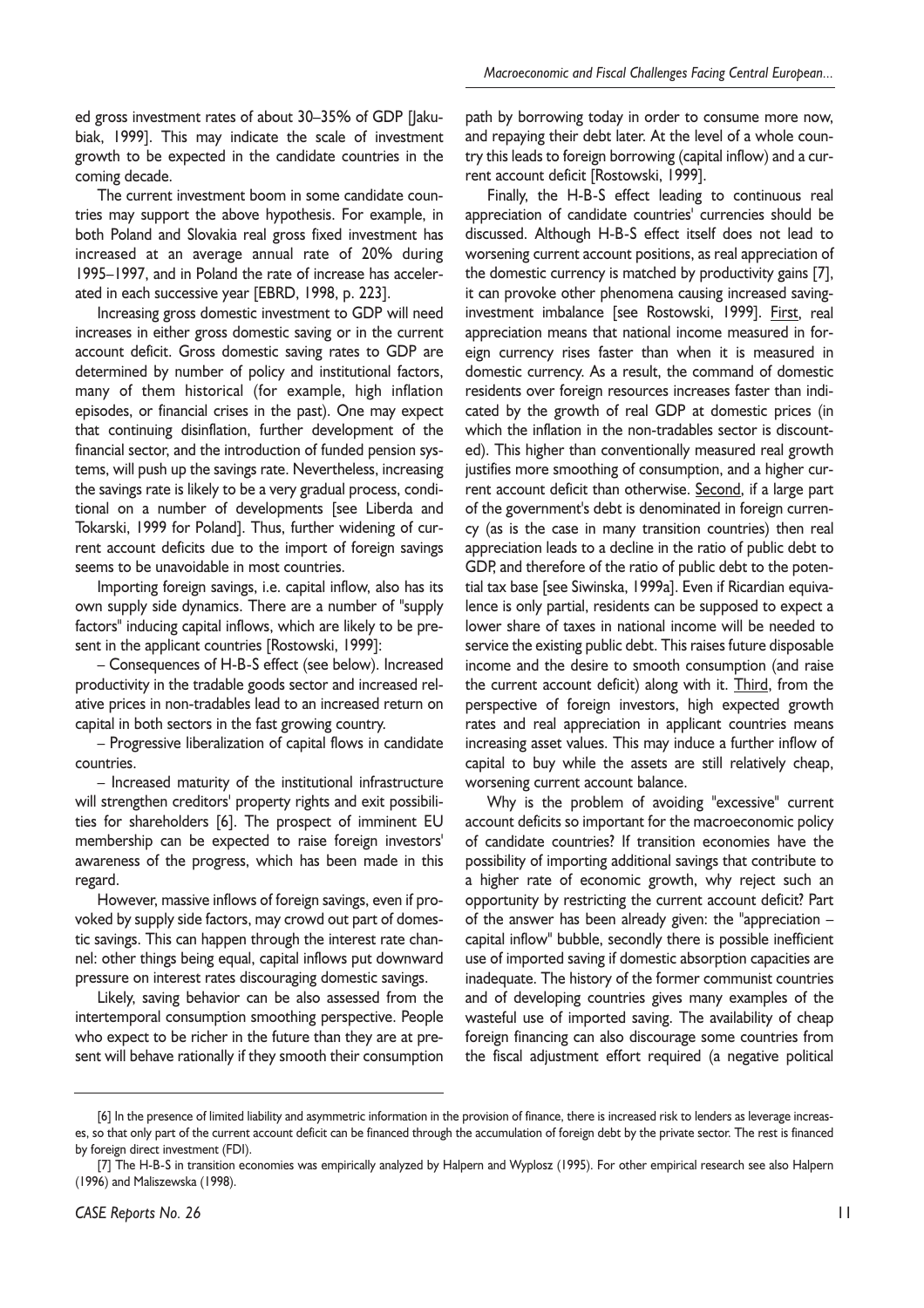economy effect). However, the potential unsustainability of a large current account deficit, and the unpleasant consequences of a sudden reversal of capital flows, is the most serious problem.

Rostowski (1999) points out the danger of a "capital inflow – real appreciation" bubble, with the real exchange rate rising ever more above its medium term equilibrium level [8] until, finally, the bubble bursts, causing a currency crisis and sometimes also a banking crisis. Sudden capital outflows and thus sharp pressure for devaluation can be also caused by external factors, such as a financial crisis in a neighboring country or rapidly worsening sentiment on the international financial markets. In any case, sharp devaluation may have serious negative consequences: it can undermine the solvency of the domestic banking and corporate sectors, increase burden of external debt service (both public and private), provoke a new wave of inflation, stop economic growth for a number of years, and seriously hurts a government's credibility. All these consequences could reduce the EU accession prospects of a country affected.

What kind of policies can help avoid "excessive" current account deficits and the danger of balance of payments crises? The answer is not easy. First, deciding on what is the sustainable level of the current account deficit seems an impossible task, particularly for very small open economies. Second, there is the problem of the absence of effective policy tools for keeping the current account deficit at the desired level.

In some of the transition economies (Hungary, Poland, and Slovenia) monetary and exchange rate policies have been used to try to prevent excessive real appreciation and deterioration of the current account balance (see next section). However, this has led to a softening anti-inflationary policy and has involved significant fiscal costs [see Dabrowski et al., 1999], while the positive effects on the current account have been rather doubtful. Defending the exchange rate against nominal appreciation (or alternatively a reluctance to slow down the pace of nominal depreciation) could not prevent real appreciation through higher inflation or solve the problem of the fundamental saving-investment imbalance. As capital accounts of transition countries are being progressively liberalized, monetary policy will become even more ineffective for targeting the current account position [see Rostowski, 1999].

Fiscal tightening seems at first sight to be the other available measure keeping the current account position under control [see e.g. Rybiñski and Szczurek, 1998]. Although fiscal adjustment, is, without any doubt, very desirable from the point of view of the medium and long term fiscal sustainability of candidate countries (see section 6), it may not improve their current account positions as a "crowding in" phenomenon may well take place [see Rostowski, 1999]: improving fiscal balances will improve candidate countries' financial rating (decreasing country risk) and encourage more private capital inflow, which has to be balanced by a larger deficit on the current account.

Continuation of microeconomic and regulatory reforms may contribute to marginally decreasing demand for external financing on the part of financial and corporate sectors not exposed sufficiently until now to hard budget constraints [9]. Again, though positive from the point of view of avoiding the insolvency of part of the banking and corporate sectors (and the possible contingent fiscal consequences), it is unlikely that such developments will improve current account positions significantly.

The danger of balance of payment crisis could be eliminated through a radical change of the monetary regime, i.e. by the country's giving up its independent monetary policy. This can either take the form of a currency board, or full substitution of the national currency by one of the main world currencies (in the case of EU applicant countries the euro is the most natural choice).

So far, three of the EU candidate countries, i.e. Estonia, Lithuania, and Bulgaria have introduced currency board arrangements, and have accomplished remarkable macroeconomic stabilizations. The very high current account deficits of Estonia and Lithuania (see Table 5), with no signs of serious speculative attacks against their currencies even during the August 1998 Russian crisis, show how effective currency boards can be in resolving the problem of balance of payment vulnerability.

A currency board regime has a fiscal advantage over the adoption of another country's currency: it allows the retention of seigniorage revenue. However, it can be still subject to speculative attacks, which is no longer the case once the domestic currency has been abolished (a *new* domestic currency would have to be created if the country concerned wished to leave the eurozone). Experience of attacks against the Argentinian peso after the Mexican and Asian crisis shows that it is not merely a hypothetical danger.

This is reason why recently the idea of total substitution of the domestic currency by one of the major international currencies has enjoyed an increasing popularity. A "dollarization" proposal for Argentina [see Hanke and Schuler, 1999] got the biggest publicity. Bratkowski and Rostowski (1999a, 1999b) proposed the idea of unilateral "euroization" for Poland, even before membership of the EU. Robert Mundell (1999) suggests either unilateral euroization or a currency board based on the euro as an attractive option for all the EU candidate countries. The authors concerned stress the

<sup>[8]</sup> And the current account deficit rising ever more above its sustainable level. The IMF has a very crude procedure for estimating the level of a country's sustainable current account deficit [Knight and Scacciavillani, 1998].

<sup>[9]</sup> It relates, for example, to big state owned banks or big infrastructure monopolies such as railways, energy producers and suppliers, etc.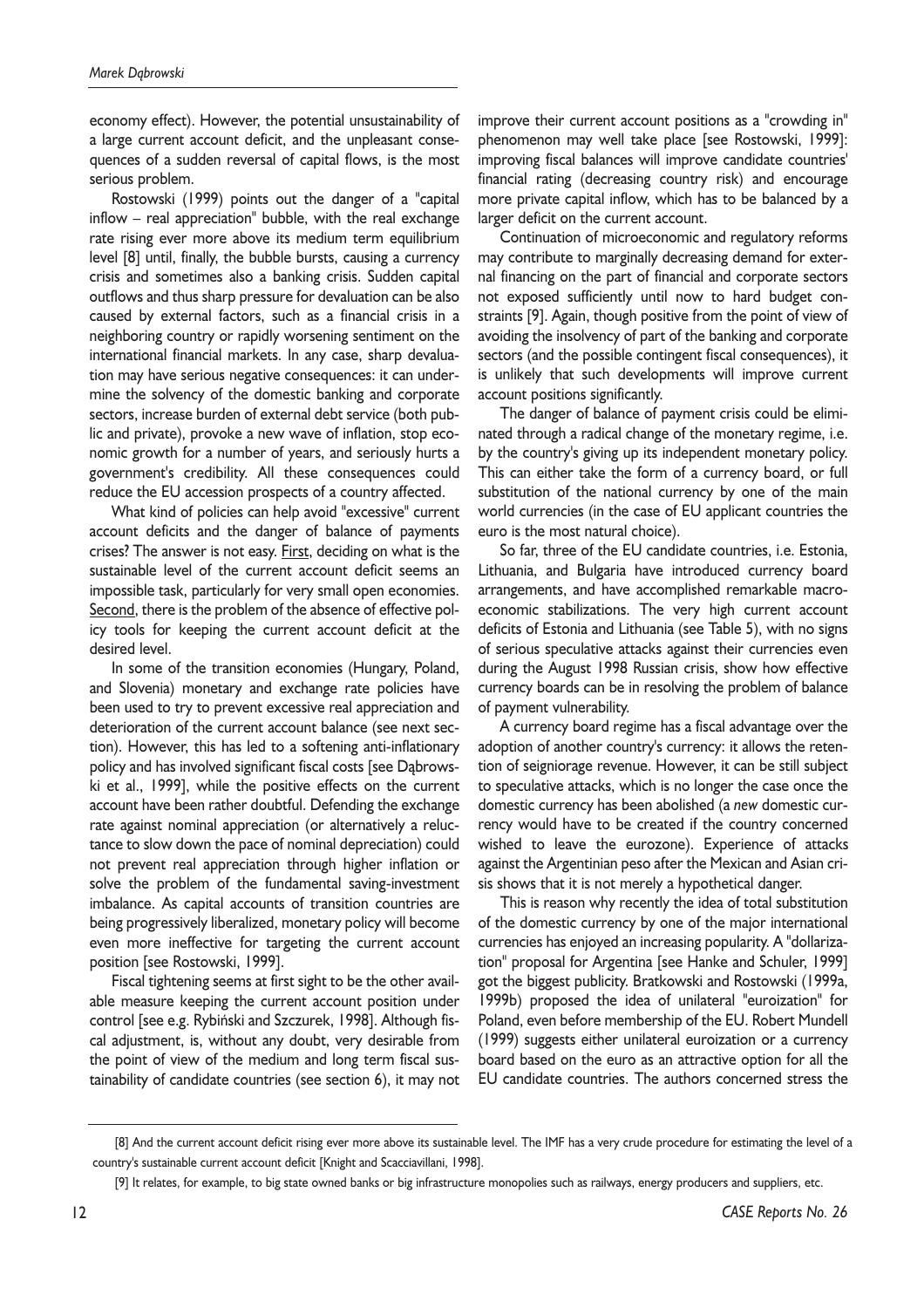following benefits: (i) importing low inflation, (ii) importing low interest rates, and (iii) importing the scarcity relationships from the EU countries.

Certainly, giving up monetary independence will not totally eliminate the problem of sudden capital outflow provoked, for example, by bad economic policy, deterioration of the fiscal position or unfavorable political developments. Such an outflow may cause, among other things, a stock market crash, contraction in the real sector and increased unemployment. However, some of the reasons for possible sudden capital outflow (a current account deficit perceived as "excessive", expectation of changes in exchange rates, limited credibility of domestic monetary policy, etc.) will no longer exist, and the country concerned should be able to enjoy the benefits of greater macroeconomic predictability and stability as well as lower international transaction costs.

On the other hand, the exchange rate will no longer serve as a shock absorber, or as a mechanism compensating for various microeconomic rigidities, particularly in the field of income policy. This may create pressure for the real sector to increase its flexibility. Since such a change in microeconomic behavior needs time, moving to a fixed exchange rate regime will probably cause some temporary output and employment costs. However, there are at least three serious arguments in favor of moving in this direction. First, the macroeconomic performance of Estonia shows that giving up independent monetary policy combined with tough fiscal discipline and fast microeconomic reforms can create very good foundations for sustainable economic growth. Second, and more fundamentally, the relation between macroeconomic policy and microeconomic reforms is that *"...the former shifts around the burden of the problem while the latter solves the problem"* [Gillman, 1999]. If an economy suffers microeconomic distortions (e.g. labor market rigidities), the first best solution is to eliminate these distortions, while attempts to compensate for them through macroeconomic policy clearly amounts to a second best solution. Thus, the complete elimination of the exchange rate mechanism as an accommodative mechanism may force economic agents into greater flexibility (as they cannot expect accommodative devaluation anymore), and may force governments to accelerate microeconomic reforms. Third, the first group of five candidate countries can be expected to join the third stage of EMU (adoption of the euro) in the relatively near future (at the latest by 2010), so the adjustment discussed above is unavoidable. Speeding up accession to the eurozone can bring them not only efficiency gains in the medium and long run, and eliminate the risk of balance of payments crisis in the meantime, but it also helps them avoid what is likely to be a very difficult and painful period of ERM-II membership [Bratkowski, and Rostowski, 1999a and 1999b].

# **4. Disinflation, monetary and exchange rate policies**

In 1998 eight of the ten candidate countries found themselves with single digit inflation, while Hungary was a bit above the10% threshold and Romania remained still in the zone of high inflation (see **Table 6**). Only Bulgaria, Lithuania and Latvia were close to the euro zone countries recent performance (1-1.5% in 1998) while Estonia and Slovenia were next in this ranking. All other countries have still a quite long way to converge to the euro zone inflation performance and to meet Maastricht inflation criterion (i.e. inflation not exceeding the average of the three best performers within  $EMU +1.5$  percentage points). In addition, it is necessary to note that strong deflationary trends on the international oil and other basic commodities markets contributed significantly to impressive disinflation progress in all countries recorded in Table 6. As this deflationary trend is being reversed in the course of 1999 the question of how sustainable the disinflation achieved in 1998 is remains open.

Looking back into all the transition period, only the three Baltic countries show a fast and continuous trend of disinflation from the hyperinflation of 1992 to the low one digit level, close to that of the EU. Poland also started from near-hyperinflation in the second half of 1989 and followed a continuous disinflation path. However, the speed of Polish disinflation has not been as impressive and its current level is higher than that of the Baltic countries. On the other extreme, Hungary never had 12 consecutive months' inflation higher than 35% but it had not manage to decrease CPI inflation below 18% by the end of 1997. The Czech Republic and Slovakia experienced relatively limited and short lived inflation jumps resulting from price liberalization (in 1991 end of year inflation reached 52.0% in the Czech Republic and of 58.3% in Slovakia). From 1994 until the end of 1997, the 12-month inflation rate stabilized around 8- 10% in the Czech Republic and 6–7% in Slovakia. A similar situation can be observed in Slovenia. Only 1998 brought more substantial disinflation in these four countries, but it is not yet clear whether the low inflation level be sustained given the reversal of price trends on the world commodities markets. Bulgaria and Romania have become examples of several stabilization failures due to weak monetary and fiscal policies, and an inability to impose the hard budget constraints on large enterprises and commercial banks. Bulgaria seems to have finally learned from its mistakes, has introduced a currency board regime in 1997, balanced its budget and accelerated the pace of microeconomic reforms, while Romania continues balancing on the verge of financial crisis.

The slow pace of disinflation in the Central European countries, which are the most advanced in the transition process, can be explained by the generally accommodative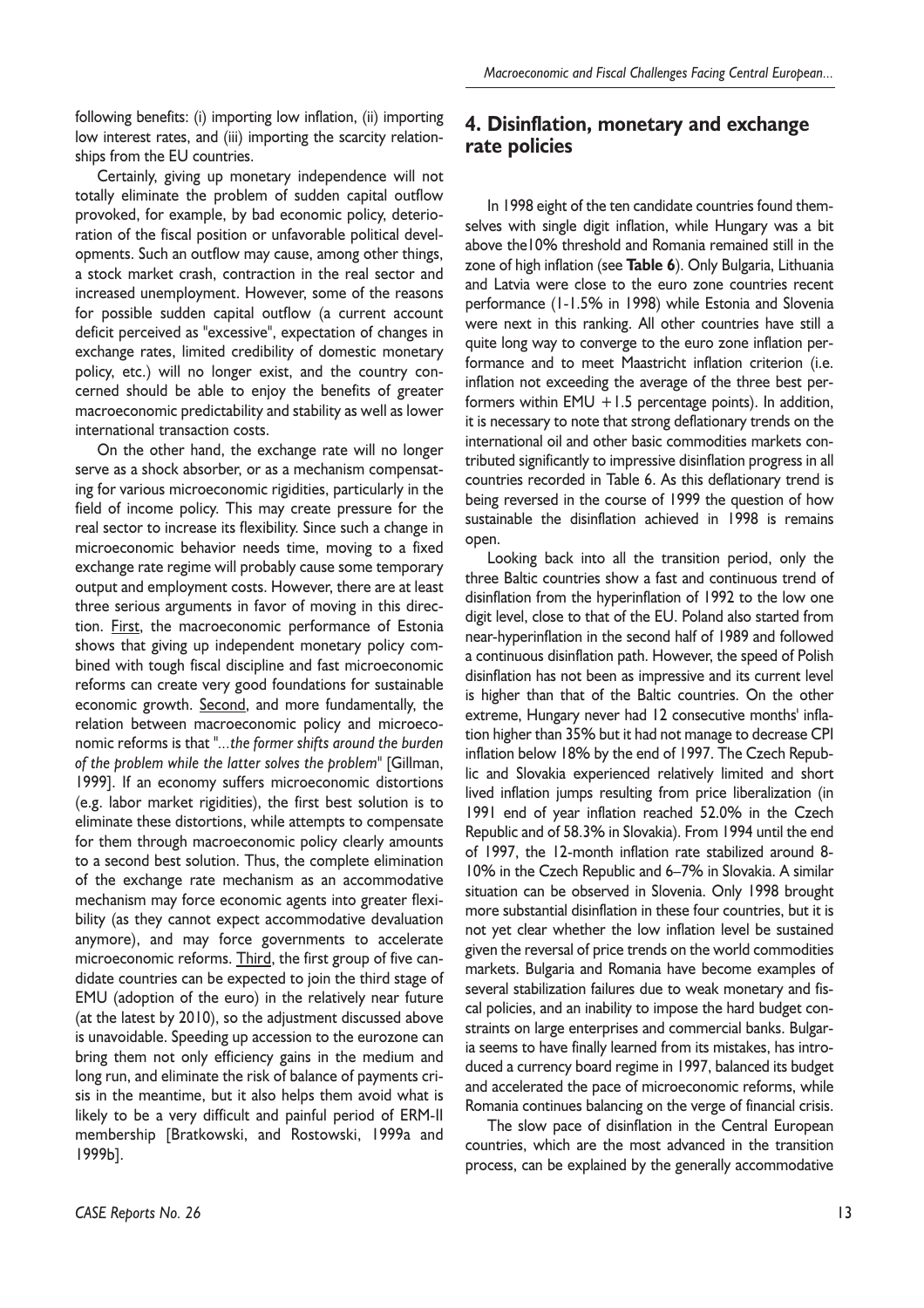character of their monetary policies. In Hungary and Poland (until the end of 1997) central banks have regularly financed fiscal deficits (**Table 7**). This has also happened, at least occasionally, in the Czech Republic and Slovakia. Additionally, the National Bank of Hungary was deeply involved in quasi-fiscal operations (see **Table 8**), connected mainly with servicing public foreign debt on behalf of government.

Exchange rate policies oriented towards export promotion and current account targeting, rather than supporting disinflation have been another part of this story. This has been the case formally in Poland and Hungary, which have used a pre-announced crawling peg devaluation regime and in Slovenia, which has done the same in less formal way. Such an orientation of exchange rate policy not only deprives a small open economy of the most effective anti-inflationary anchor [see Dabrowski et al., 1999; Antczak and Górski, 1998] but also causes serious complications in controlling the money supply. Struggling against market pressure for nominal appreciation (or at least for slower depreciation than induced by the crawling peg/crawling band mechanism) the central bank must regularly purchase foreign exchange. In order to avoid uncontrolled growth of money aggregates central bank interventions on the forex market must be heavily sterilized by decreases in the net domestic assets of the central bank. This reduces the level of reserve money but involves significant fiscal and quasi-fiscal costs. The frequent appearance of negative signs in the net value of quasi-fiscal operations for Poland and Slovenia (see Table 8) indirectly reflect the size of their central banks' involvement in defending the exchange rate against appreciation through sterilization operations.

The slow and opportunist disinflation policies we have noted in most CEE countries have given hardly any benefits in term of better growth performance. On the contrary, empirical research related to transition economies [see e.g. Chrostoffersen and Doyle, 1998; Gillman, 1999] confirm the negative correlation between inflation and growth, as does research conducted on broader groups of countries [see e.g. Gosh, and Phillips, 1998].

In the light of the above analysis, monetary policy of some of the candidate countries should be seriously modified. Crawling peg/crawling band mechanisms which continue in operation in Hungary, and in much more liberalized version in Poland, are evidently inconsistent with the expected EU membership criteria. They also delay the perspective of inflation convergence, as they multiply inflationary consequences of the H-B-S effect. It seems very unlikely that candidate countries

will be allowed to continue this administratively orchestrated competitive devaluation. Indeed, on accession, the applicants will be probably asked to peg their exchange rates to euro under the ERM-II mechanism.

However, even an early abandonment of the crawling devaluation mechanisms does not solve the problem of internal inconsistency of the Maastricht convergence criteria: a fixed exchange rate (or early adoption of euro in the candidate countries as suggested in the previous section) remains in conflict with the inflation convergence criterion (i.e. inflation not exceeding 1.5 percentage points the average of the three best EMU performers), as a result of the expected much faster growth rate in the candidate countries than in the core EU countries (see section 2) and the H-B-S effect [Rostowski, 1999; see also Halpern and Nemenyi, 1999, for Hungary] [10]. In fact, this kind of inconsistency is already observed in the case of fast growing EMU members (Ireland, Spain).

Solving this dilemma can go in one of two opposite directions. The first would give priority to inflation convergence, delaying the date of the ultimate fixing the exchange rates of the candidate countries in relation to euro and, therefore, their EMU membership (and interest rate convergence). This variant implies nominal exchange rate appreciation with all the political costs and balance of payment risks connected with such a scenario [see Rostowski, 1999]. Moving in this direction will require a truly independent central bank able both politically and technically to pursue consistent disinflation targeting and build a strong anti-inflationary reputation. The second solution would be to go ahead with EMU membership, giving up the inflation convergence criterion after the ultimate fixing of candidate countries' exchange rates to the euro. Taking into consideration all the arguments, including balance of payment challenges discussed in the previous section, the second option seems to be more promising for the candidate countries growth prospects and overall macroeconomic stability. A slightly higher inflation in some regions of the common currency area, if only caused by the productivity differentials (the H-B-S effect), should not undermine the credibility of macroeconomic policy, the propensity of the population of these regions to save (here the introduction of the euro will have much bigger positive importance than any possible negative impact of a modest inflation differential), or investment/growth prospects.

<sup>[10]</sup> Assuming that real appreciation will come from the H-B-S effect only and that the share of tradables to GDP will amount ca. 50%, danger of violating the inflation convergence criterion will be actual if the growth rate difference will be higher than 3 percentage points.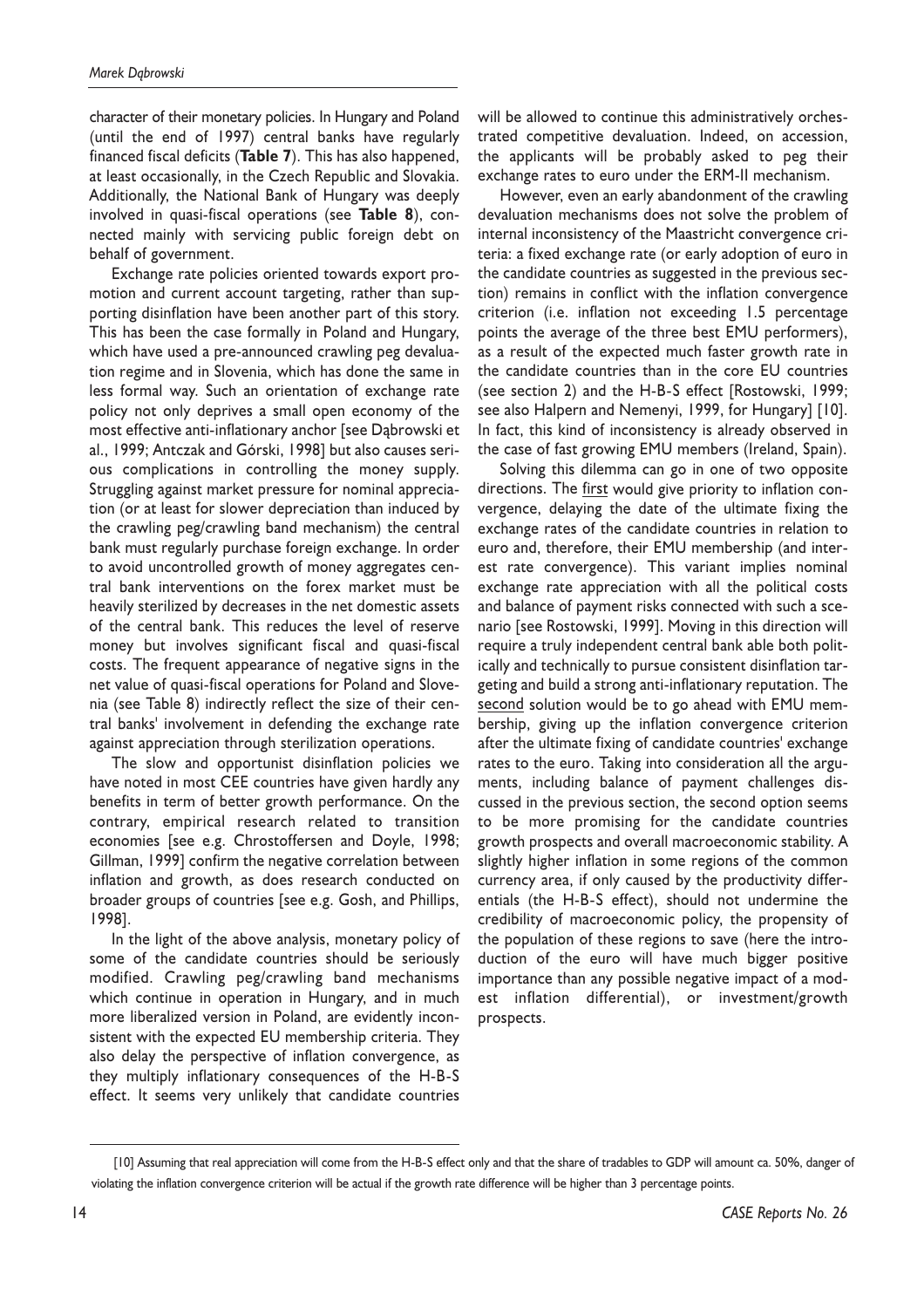# **5. Fiscal outlook at the beginning of the accession process**

# **5.1. Fiscal imbalances and public debt**

Fiscal adjustment was one of the most difficult and painful components of the transition process, reflecting in fact progress achieved in economic reforms and the quality of policy conducted during the transition period in individual countries [see Dąbrowski, 1998]. Table 9 gives a general overview of the fiscal performance of the candidate countries.

The fiscal situation of the candidate countries is quite differentiated. Estonia and Slovenia record general government balances fluctuating around zero. Latvia recorded a substantial fiscal deficit early on, and subsequently improved its fiscal position achieving general government surplus in 1997. The Czech Republic and Poland represented moderate, stable levels of general government deficits in the range of 1–3% of GDP. Slovakia, generally belonging to moderate deficit group, recorded more volatility and deteriorating fiscal balances in 1997–1998. Hungary, Bulgaria, Lithuania, and Romania [11] represented high general government deficits, reflecting serious difficulties with fiscal adjustment. The first two have improved their fiscal performance in 1997–1998 [12], while Romanian fiscal disequilibrium remains severe. Lithuania, after improving general government fiscal position in 1997 deteriorated it again in 1998.

While the fiscal position of general government illustrates current flow imbalances, public debt statistics (**Table 10**) show the extent to which past imbalances have accumulated and what is a room for maneuver for fiscal policy in the future.

Individual countries started the transition with very different levels of public debt. Romania and Czechoslovakia had practically none. Bulgaria, Hungary, the former Yugoslavia, and Poland were heavily indebted, while the former USSR had a moderate level of indebtedness. After the collapse of the USRR, all of its foreign assets and liabilities were taken over by Russia (the so-called zero option). All other FSU countries, including the Baltic states started their independent existence with no debt. In the case of the former Yugoslavia, however, the principles of succession to former national debt are not fully yet agreed. Poland and Bulgaria were beneficiaries of large foreign debt reductions.

Hence, individual countries have differing scope for further expansion of public debt. Bulgaria presents the most dramatic case. Despite 46% debt reduction from the London Club in July 1994 the total public debt still exceeded the level of 100% of GDP. Although Romania started the transition process with zero public debt, later it increased quite dramatically, particularly in 1996–1997. Latvia and Estonia have managed to keep their public debt close to zero. Lithuania, on the other hand, shows a strong upward trend in public debt/GDP, though the level remains relatively low as yet. Slovenia has a moderate, though steadily growing, level of public indebtedness.

The comparative study by Siwiñska (1999a) gives a more detailed picture of the public debt structure and dynamics of four CEE countries: the Czech Republic, Hungary, Poland, and Romania [13]. Hungary and Poland, which entered the transition period with the largest debt burden, have managed to substantially lower their debt to GDP ratios. The improvement in the Hungarian debt ratio can be attributed to the conduct of fiscal policy, that resulted in primary surpluses, as well as to the inflow of non-debt deficit financing, mainly privatization receipts. The fall in the public debt ratio in Hungary was also due to a high nominal growth rate of GDP which was greater than the interest rate on public debt, which resulted in the economy "outgrowing" the debt. In the case of Poland the improvement can be assigned mainly to the external debt reduction, which was the result of the agreements with the Paris and London Clubs. Other important factors were also the high rate of real GDP growth and the real appreciation of the zloty. Both resulted in a phenomenon that has also occurred in Hungary, namely, that the nominal rate of GDP growth was bigger than interest payments on the debt. Romania has experienced an increase in the debt/GDP ratio, although its indebtedness is still lower than that of Hungary and Poland. The debt build up has occurred since 1994, and was especially strong in 1996 and 1997. The chief reasons are the high fiscal and quasi-fiscal deficit combined with a contraction of GDP.

The structure of the debt of the four countries analyzed has also undergone major changes. In the Czech Republic, Hungary and Poland, the share of foreign debt has fallen in favor of domestic debt. In Romania on the contrary, the share of foreign debt has substantially increased. The shift to market financing has resulted in a growing share of securities in domestic debt financing, and progress in the development of public debt markets and the growing credibility of governments has allowed lengthening bond maturities.

Although the debt ratios of Hungary and Poland are falling and both countries display primary surpluses, and the

<sup>[11]</sup> In the case of Romania, official fiscal statistics does not cover the quasi-fiscal operations of the National Bank of Romania actively conducted until 1996. For example, in 1996 general government deficit on the cash basis augmented by the fiscal deficit amounted to 6.5% of GDP instead of officially recorded 3.9% of GDP [Daianu, 1999].

<sup>[12]</sup> Bulgaria moved from high fiscal deficit (until 1996) to fiscal surplus position in 1998.

<sup>[13]</sup> The remaining part of this subsection draws extensively from Siwinska (1998).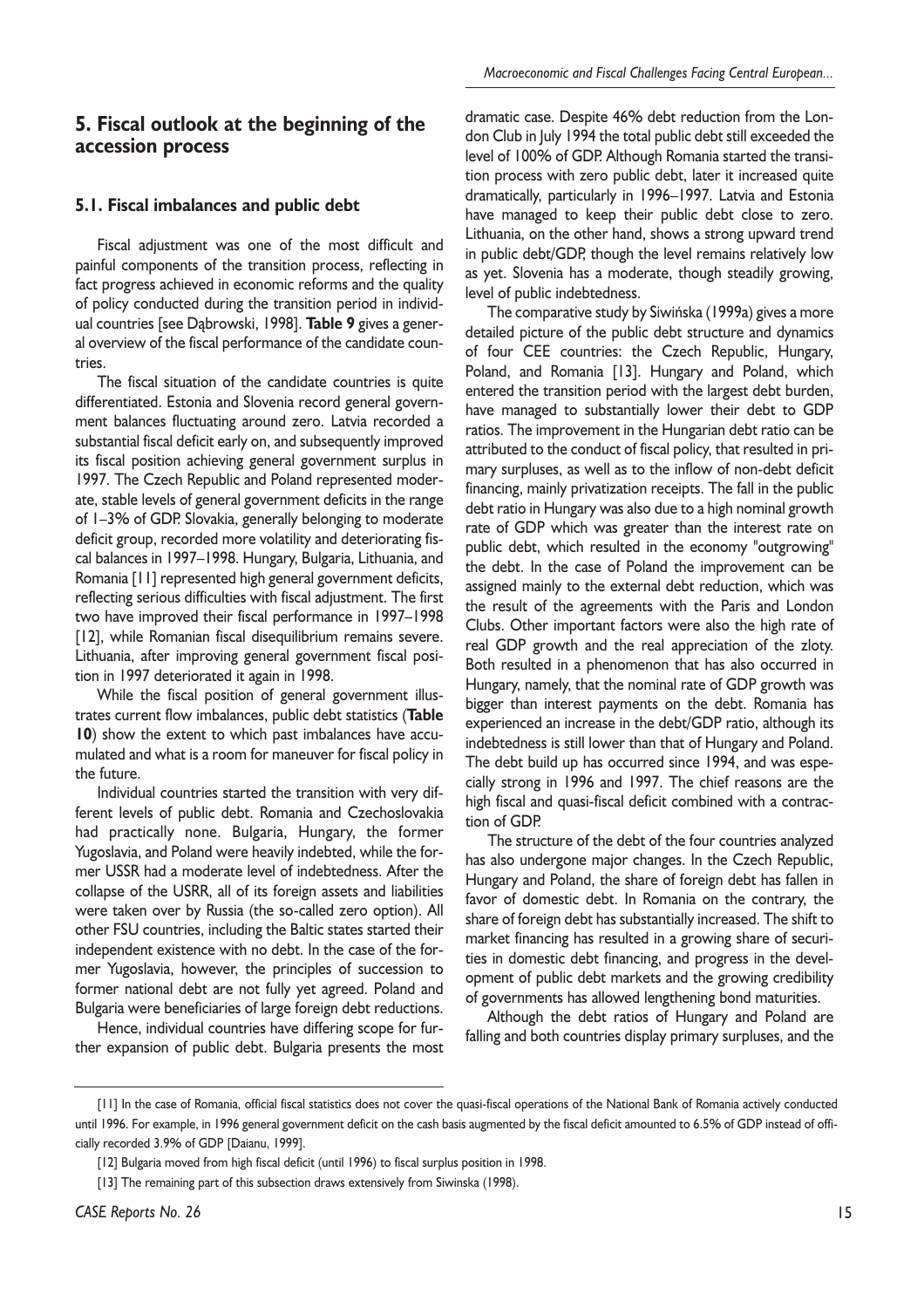debt ratios of Czech Republic and Romania are relatively low, each country faces hazards that threaten further fiscal sustainability. Although the Czech Republic seems to be in the best position among the four, the decline in its debt/GDP ratio has been reversed since1997 due to devaluation of the *koruna*, GDP decline, and a significant loosening of fiscal policy [see Stepanek and Schneider, 1999]. Additionally, the Czech Republic, unlike Poland and Hungary, has not as yet resolved the problem of bad debts in the banking sector, therefore its true public indebtedness is seriously underestimated (see below).

Future fiscal developments in Hungary and Poland may prove vulnerable to negative shocks. Both countries face large interest payment obligations. In 1997, these reached almost  $4\%$  of GDP for Poland, and  $-9\%$  of GDP in Hungary. They are likely to increase in future. These payments are larger than the primary surpluses run by the governments of both countries, and therefore add to the debt accumulation process. Any slowing of GDP growth may cause the interest payments to outweigh the nominal GDP increase, which may lead to a snowball effect of growing debt-to-GDP ratio and interest payments (see next chapter). Poland, although it has small interest payments at present, will face an increasing debt service obligations after 2001 (as a consequence of the debt reduction agreements it has signed).

Superficial inspection of Tables 9 and 10 may suggest an optimistic assessment of the prospects for the convergence of the candidate countries on the EMU fiscal criteria as specified by the Maastricht and Amsterdam Treaties (the socalled Stability and Growth Pact). Apart from Hungary, the other countries in the group of the first five candidates formally meet both the deficit and the debt criteria for EMU membership. However, such optimism may be premature for many reasons. Some countries recently recorded a deterioration of their current fiscal balances (for example, Czech Republic and Slovakia). The level of fiscal redistribution is excessive (see subsection 5.2). Implicit pension debts are high where pension reform has not been implemented (everywhere except Hungary and Poland!), and some countries (Czech Republic) additionally have large unrecorded contingent fiscal liabilities (see subsection 5.3). Medium and long-term fiscal prospects are uncertain (see section 6). Additionally, the same ratio of the budget deficit and public debt to GDP that is easily financed in developed countries is not necessarily equally easily financed in transition economies, due to their lower level of monetization, less developed domestic financial markets and lower international financial ratings [see Kosterna, 1998]. These drawbacks can be probably removed only when applicant countries become members of the EMU.

#### **5.2. High level of fiscal redistribution**

**Table 9** also illustrates the generally high level of fiscal redistribution of GDP in CEE transition countries. Looking at the ratio of general government expenditure to GDP in 1997 one can distinguish:

– A group of high spending countries (between 40 and 50% of GDP), which contains all of Central Europe – Hungary, Slovenia, Slovakia, Poland, and the Czech Republic.

– A group of medium spending countries (between 30 and 40% of GDP), which contains the three Baltic countries (Estonia, Latvia, and Lithuania), Bulgaria [14] and Romania.

According to "Wagner's law", the level of fiscal redistribution is positively related to the level of development. However, the general level of fiscal redistribution in the EU candidate countries is too high, in fact it is comparable with that in current EU members, which have a much higher GDP per capita. When Western European countries had the same level of economic development as the most developed Central European countries do today (some 30 years ago) their general government expenditure to GDP ratio did not exceed 30–35% [see Kosterna, 1998]. Similar (or even lower) levels of fiscal redistribution can be observed at present in Latin America, which has GDP per capita levels close to those of Central Europe.

The high share of government expenditure in GDP will not stimulate economic growth in the long run, as it reduces the rate of private saving available for investment financing. This effect is particularly adverse in transition economies where the rate of saving is rather low and government expenditure is strongly dominated by consumption spending (see below). The high tax rates needed to finance such large public expenditures [15] hamper private business activity and stimulate its outflow abroad (or to the shadow economy). In effect, high taxes lead to the erosion of the tax base. High social spending usually discourages legal employment and distorts the labor market. High government expenditure and revenues also create a temptation of discretionary fiscal redistribution. This, in turn, leads to distortions in resource allocation, tax evasion, intensive rent seeking, corruption, etc. Finally, the microeconomic effectiveness of government spending is generally lower than that of private spending. This relates both to consumption and investment expenditures.

Analyzing the structure of general government expenditure one must note the role of overly generous social programs, particularly pension systems that are responsible for the general over-expansion of government expenditures in transition countries and the crowding out of such items as public infrastructure investments. **Table 11** shows the level

<sup>[14]</sup> From 1997 only. Earlier Bulgaria belonged to the high spending group.

<sup>[15]</sup> We assume that high expenditure level must be eventually financed by taxpayers. If country runs a fiscal deficit, the latter will have to be covered either by the inflation tax (immediately or with certain time lag), or by higher tax burden in future (necessary to finance public debt service).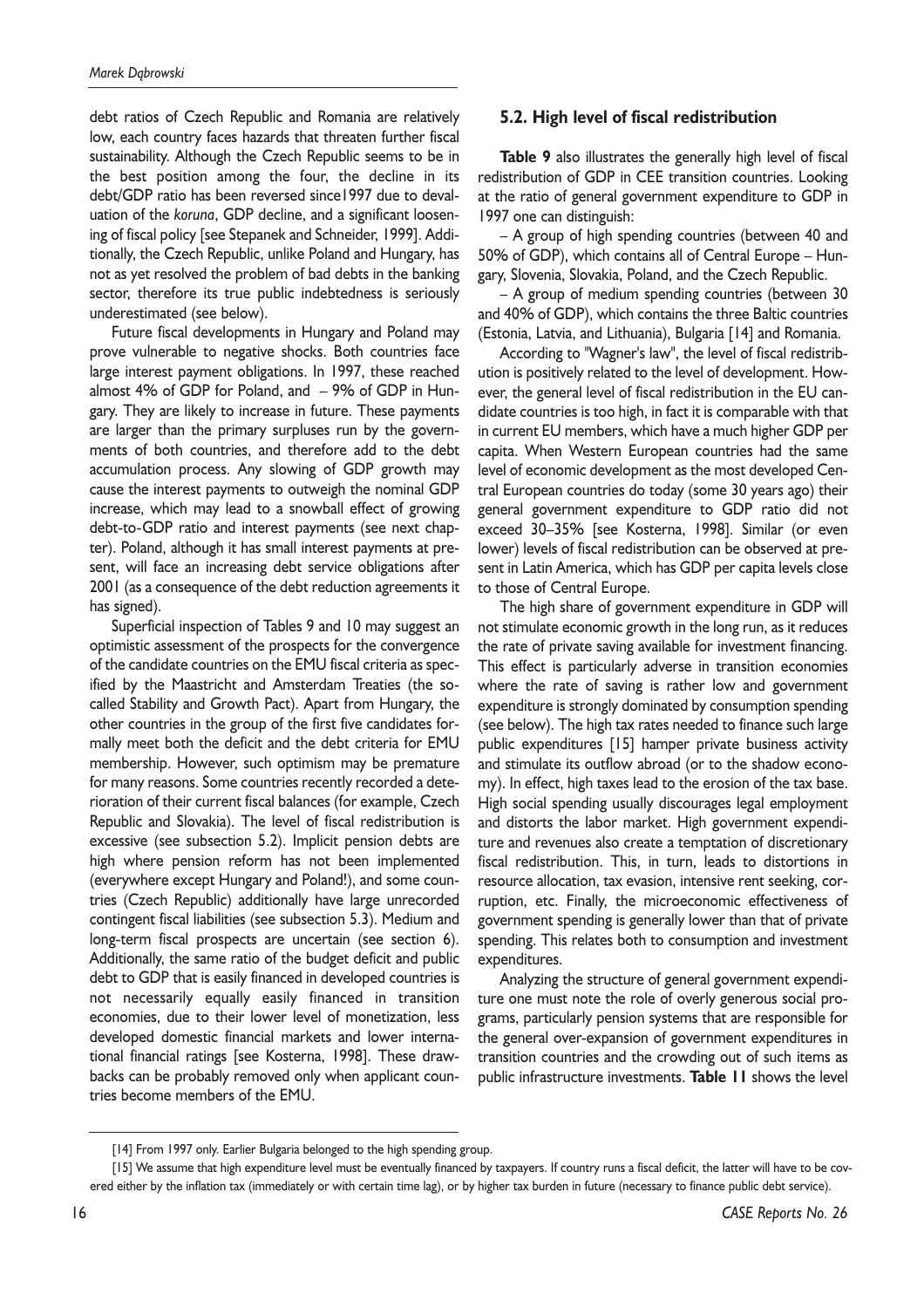of social security transfers and **Table 12** – the size of public pension expenditures representing a major component of social transfers [16]. According to these data, only Lithuania and Romania could still avoid the trap of the 'premature post-communist welfare state'.

#### **5.3. Hidden fiscal liabilities**

Official fiscal statistics on a disbursement basis do not necessarily cover all fiscal activities and the entire fiscal disequilibrium of a country. An example is the restructuring of bank and enterprise debt by issuing special government bonds, as has occurred in Bulgaria, Hungary, Poland, and some other countries in the first half of 1990s. This increased public debt and future fiscal burdens though it was not reflected in the current budget composed on a disbursement basis [17].

So-called contingent fiscal liabilities, in the form of explicit and implicit public guarantees, constitute another form of potential fiscal burden reflected neither in budget deficits, nor in public debt statistics. As mentioned earlier, this is particularly important in the Czech Republic. The contingent fiscal liabilities in that country are estimated by Stepanek and Schneider (1999) at 12.7% of GDP in 1998 (see **Table 13**), i.e. higher than the officially recorded public debt. Furthermore, these liabilities are expected to expand rapidly in future. These liabilities were built up mainly in the process of isolating the bad debts of the banking and enterprise sectors and transferring them into special financial institution such as the Consolidation Bank, the Czech Encashment Corporation, and the Czech Financial Corporation. Losses by the National Property Fund and various kinds of credit, and export guarantees add to the overall balance.

Finally, implicit pension debt (unfunded pension liabilities) should be added to the overall specification of fiscal liabilities (see **Table 14**). Total implicit pension debt corresponds to more than 200% of GDP in Romania. The equivalent figures for Poland and Hungary before the pension reforms in these two countries were more than 300% of GDP in Poland, and more than 400% GDP in Hungary [see Gomułka and Styczeń, 1999] and Vajda, (1999). The implicit debt for those already retired turns out to be close to 100% of GDP in the Czech Republic, Hungary and Romania, but close to 200% of GDP in Poland. The main reason

for this difference is the unusually large number and size of disability and survivors' pensions in Poland (see section 7).

Comparison with the developed countries at the beginning of 1990s [18] shows that the four Central European countries analyzed are closer to the EU situation, rather than to that of the UK, US and Japan, where the level of implicit public debt is much lower. Poland and Hungary with their extraordinary high pension liabilities are close to Italy in 1990, while the Czech Republic's and Romania's obligations are similar to those of France and Germany.

# **6. Medium and long-term fiscal sustainability**

Even the best current fiscal record can be misleading if it cannot be sustained for a longer period of time. In the previous sections, we mention various possible vulnerabilities and challenges facing candidate countries. In order to assess the fiscal perspectives of the four countries until the end of the next decade (year 2010) two different kinds of projections were prepared. The first [Maliszewski, 1998] starts from the requirement that each country meet Maastricht debt criterion (60% of GDP) [19] and estimates, under a number of exogenous assumptions related mainly to growth rates and interest rates, the primary fiscal balances required to achieve this aim. The second [Gorzelak, 1999] projects revenues and expenditures and checks whether these primary fiscal balances of Maliszewski are feasible.

#### **6.1. Long term sustainability test**

The first projection [20] is based on the assumption that by the year 2010 the gross public debt to GDP ratio should not exceed the current one for Czech Republic, Poland and Romania and should be reduced to 60% in the case of Hungary already in the year 2002. The purpose of the projection was to find the primary fiscal balance consistent with this debt to GDP target. The required primary surpluses have been calculated according to the following formula:

$$
-d_t \equiv b_{t-1}(r_t - g_t)(1 + g_t)^{-1} +
$$
  

$$
b_{t-1}^*[(1 + r_t^*)(1 + a_t) - (1 + g_t)](1 + g_t)^{-1}
$$

<sup>[16]</sup> It is important to note, however, that data presented in Table 12 may not be fully comparable due to a different tax treatment of the pension benefits. For example, in the Czech Republic pensions are not subject to personal income tax [see Tomczyñska, 1999a], and this distorts comparison with other countries. If taxes were applied, pension expenditure would be some 1.5% of GDP higher than officially reported [Gomulka, 1999].

<sup>[17]</sup> Markiewicz (1998) gives the extensive overview of different concepts and definitions of fiscal deficit.

<sup>[18]</sup> Since that time a number of OECD countries, for example Italy, carried out pension reforms that decreased burden of the implicit pension debt recorded in Table 14.

<sup>[19]</sup> The new Polish constitution of 1997 prohibits any actions, which could increase public debt to GDP ratio above the level of 60% [see Tomczyñska, 1999c].

<sup>[20]</sup> This subsection draws extensively from Maliszewski (1998).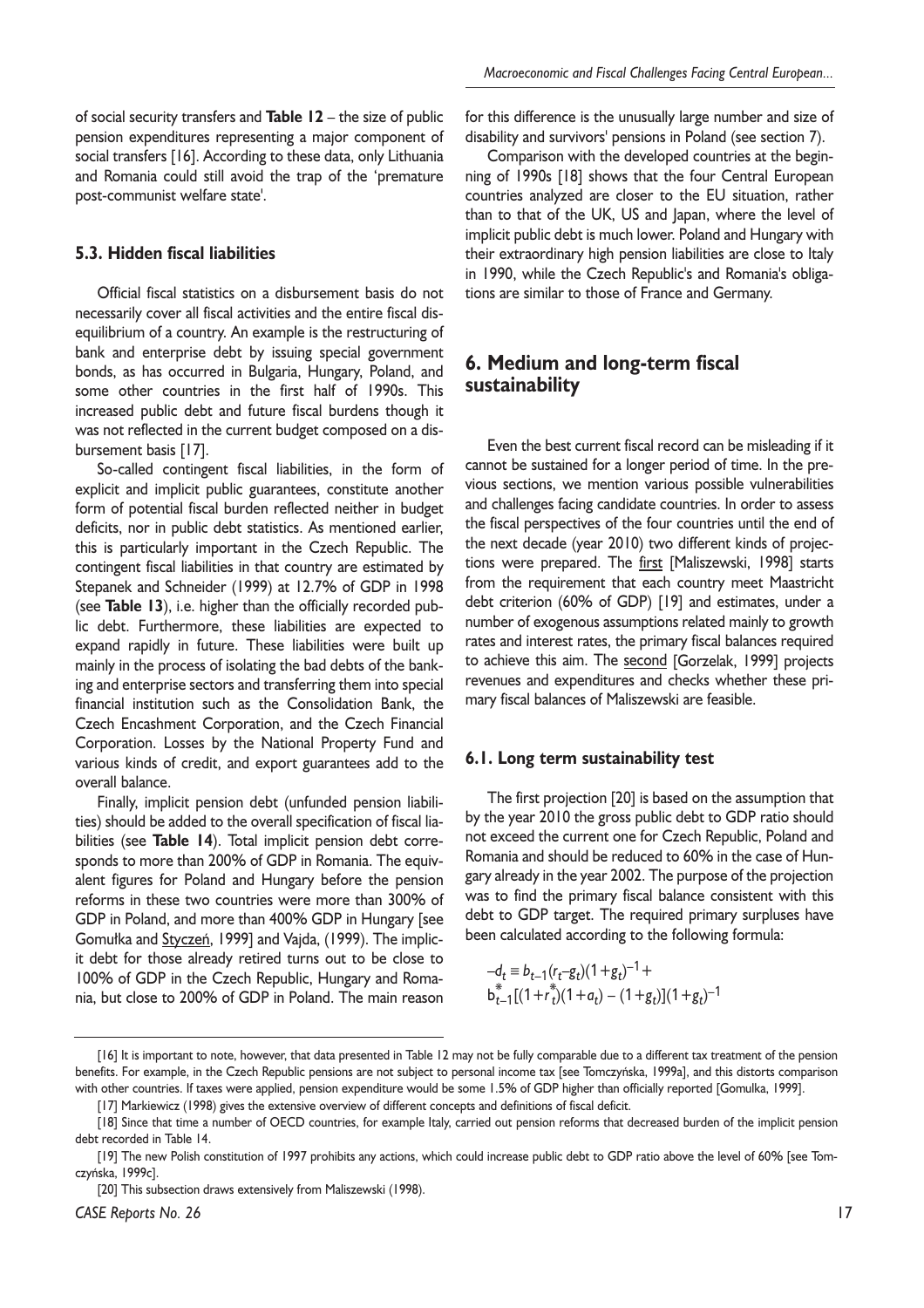where *d* is primary deficit to GDP ratio, *b* is the stock of domestic debt to GDP ratio, *b\** is the stock of foreign debt to GDP ratio, *r* is the real interest rate on domestic debt, *r\** is the real interest rate on foreign debt, *a* is the rate of real appreciation of domestic currency and *g* is real GDP growth.

This method is a simplification of the usual approach to the analysis of fiscal sustainability in developing countries outlined in Anand and van Wijnbergen (1989) or in Buiter (1997). The main difference is that the budget identities of the Government (Treasury) and the Central Bank are not aggregated into the single budget identity of the consolidated Government. The Central Bank is not introduced into the analysis since the contribution of the Bank's profits to Government revenues is small and diminishing in the countries under investigation. Central Banks in advanced transition economies are relatively independent, their main task is maintaining price stability and their fiscal functions are limited.

The following assumptions were made in the projection: – Economic growth. For the 1998–1999 period the *Consensus* forecasts were used for Hungary and Poland, the Czech Ministry of Finance forecast were used for the Czech Republic and the author's own forecasts were used for Romania. For the remaining years two scenarios, one with high growth (5% per year) and the other with low growth (2% per year) for all countries have been considered.

– Real foreign interest rates. As a large share of foreign debt is denominated in US dollars foreign interest rates have been assumed to be equal to interest rate on US Treasury bonds plus a risk premium, which is different for each country. The real interest rate on US Treasury Bonds has been assumed to be constant at the 3 per cent level, which is consistent with a 5 per cent nominal interest rate and a 2 per cent rate of inflation. Risk premia for the Czech Republic, Hungary and Poland have been projected to remain on their October 1998 level, i.e. 1 percentage point for the Czech Republic, 1.5 percentage points for Hungary and 2 percentage points for Poland. After accession to the EU and ERM-II (in 2003 under the optimistic scenario and 2005 under the pessimistic) risk premia are expected to drop to 50 basic points and disappear completely after EMU accession (2005 under the optimistic and 2007 under the pessimistic scenario).

In the case of Romania, there were no grounds for assuming any particular date of accession to the EU, and therefore, 1998 situation has been extrapolated with a gradually declining risk premium – 7 percentage points in 1998, 10 percentage points in 1999 and gradually declining (by 10% annually) afterwards.

As actual interest rate paid on the Polish foreign currency denominated debt is significantly lower than in other countries due to a debt reduction agreement with the Paris Club, the World Bank projection of the principal and interest repayment until the year 2006 has been used. Thus, the share of the low-interest debt is declining over the projection period and the new debt bas been assumed to be serviced at the market interest rate (as discussed above).

– Real domestic interest rate. Domestic and foreign determinants of the real interest rate have been identified, where the domestic component has related to GDP growth and the second element has been the real foreign interest rate. The weight given to the domestic determinant was assumed to decrease over time by one twentieth annually, dropping to 0.3 after EU accession and later to zero after EMU accession (with two variants of the accession date, as above). The initial weights given to the domestic component (0.3 for the Czech Republic, 0.5 for Hungary and Poland and 0.9 for Romania) has reflected the degree of integration of each country with international financial markets.

– Real appreciation of the exchange rate. In order to be consistent with the H-B-S effect (see section 3) an elasticity of the real exchange rate with respect to real GDP of 0.5 has been assumed. After joining the EMU, real appreciation of exchange rate is determined by the accession criteria. Since nominal exchange rates are fixed and the inflation rate cannot be higher than the average rate of three "best performers" by more than 1.5 per cent, we assume that the real appreciation after joining the mechanism will be 1.5 per cent [21].

For domestic interested rates and real appreciation different assumption have been used for the Czech Republic for 1998–1999 (forecasts of the Czech Ministry of Finance) and for Romania for 1999 (author's own forecasts).

**Figures 1 to 4** show the simulation results for primary deficits  $(-)$  or surpluses  $(+)$ .

The specific assumptions adopted for the 1998–1999 period have determined the results for the first years of the projected period. The assumption of low GDP growth explains initial primary surpluses in the Czech Republic. Similarly, the initial high growth allows for primary deficits in Poland and the expected strong real appreciation leads to the 1998 primary deficit in Romania. Reduction of the debt to GDP ratio in Hungary requires initial primary surpluses despite the high growth forecast for 1998–1999.

In the high growth scenario, the primary deficits permitted for the 2000–2010 period are similar for Hungary and Poland. Paradoxically, they are higher than the deficits allowed for the Czech Republic under the same assumptions. In the strategy of constant debt to GDP ratio, ana-

<sup>[21]</sup> This assumption can be questionable in the light of discussion on possible high real appreciation and conflict between the exchange rate and inflation criteria (see sections 3 and 4 of this paper). However, assumption on higher real appreciation does not have significant influence on projection results, as it will be shown in the next subsection.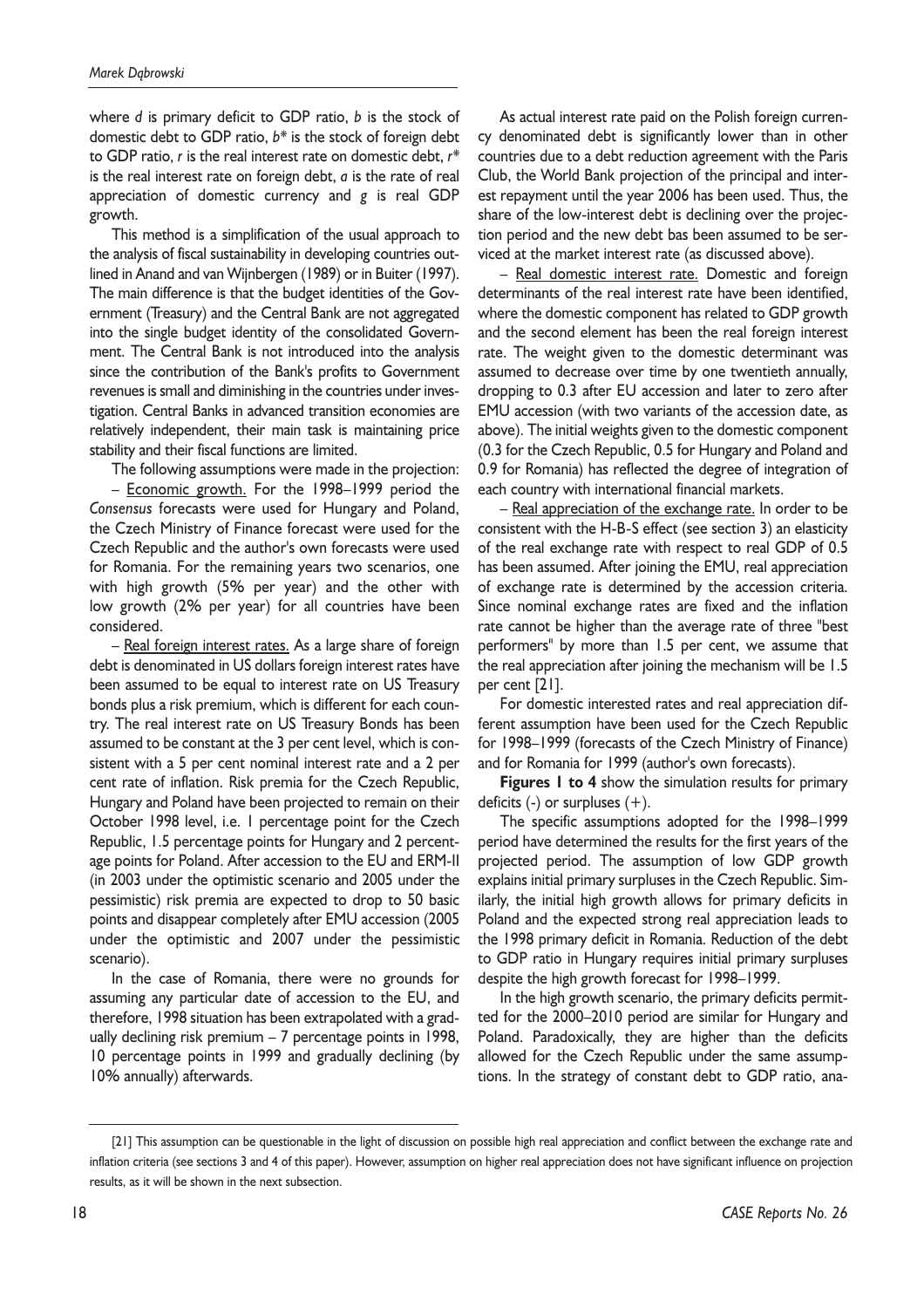lyzed here, gains from high growth and real appreciation are proportionally greater when the debt/GDP ratio is higher. Thus, keeping this ratio at the constant level constrains fiscal policy in the Czech Republic more than in the other transition countries. However, the reverse is true for the low growth scenario: the lower debt to GDP ratio requires lower primary surpluses to keep it constant. Thus, in this case the required surplus is lowest for the Czech Republic (below 0.2 per cent of GDP) and the highest for the most indebted country Hungary (about 0.65 per cent of GDP on average). The difference between the low and high growth scenario is the smallest for the Czech Republic (about 0.4 per cent of GDP) and significantly higher for Hungary and Poland (about 2 per cent of GDP).

For the Czech Republic, Hungary and Poland, the permissible deficits are the highest (with the high growth) and the required surpluses are the lowest (with the low growth) when the process of European integration is accelerated. Postponed accession to the ERM-II and to the EMU increases the risk premium and drives up the domestic interest rate (through the prolongation of the influence of the domestic component). Because of higher costs of borrowing, the resources required to keep the public debt to GDP ratio constant also increase. However, the differences between the early and late accession scenarios do not exceed 0.5 per cent of GDP annually for Poland and Hungary. The cumulated difference is also small: about 1.5 per cent of GDP for Hungary and below 1 per cent for Poland. For the Czech Republic, annual differences are negligible and the cumulated difference is below 0.25 per cent of GDP. Obviously, predicted gains from the accession crucially depend on the assumption about interest rate convergence.

The initial indebtedness of Romania is the lowest among the four investigated countries. However, poor macroeconomic performance and consequently very high-risk premiums increase the costs of foreign debt service. Our assumption of slowly decreasing spread makes the constant debt to GDP ratio strategy difficult to implement, even under the high growth assumption. The average primary surplus required is about 1.5 per cent of GDP in the low growth scenario and 0.5 per cent of GDP in the high growth scenario respectively.

#### **6.2. Revenue and expenditure projection**

The purpose of the second projection was to check the probability of countries achieving the fiscal performance resulting from Maliszewski's (1998) projection. Gorzelak (1999) simulation covers main elements of general government revenues and expenditures, subject to the assumption that no dramatic changes in their current proportions will occur over the next decade. This provides a forecast of the future streams of general government primary balances, which is different for each country and for each scenario. Then, these balances are used as inputs into the procedure used by Maliszewski (1998), to calculate the debt/GDP ratios for years up to 2010 [22], maintaining also Maliszewski's assumptions regarding the two growth scenarios, foreign and domestic real interest rates, and real appreciation of domestic currencies.

The time horizon adopted – up to the year  $2010$ should be long enough to encompass the process of accession to the EU and EMU. Other great challenges that CEE countries have to overcome – such as pension system and health care reforms – should be already well advanced. The forecast should also include post-accession events, such as any major changes in the environmental policies of new members, forced by the EU regulations [23].

Revenues and expenditures were split into main groups (see Table 15). It has been generally assumed that in the short term revenues depend on the overall performance of the national economies (measured by the growth rate of GDP), while expenditures tend to stay at some constant real level. In other words, governments cannot reduce its costs below some minimum level, while its revenues may fall rapidly when the economy gets into crisis. During years of growth, increase in production shifts up revenue (via taxes), while expenditures do not necessarily have to be increased.

Taxes are assumed to grow in the same rate as GDP, with the exception of customs duties. The latter will fall to zero after the accession, since there will be no taxation on trade between EU members, while customs on external trade will no longer be the revenue of the member states' budgets. Until accession, customs duties are assumed to maintain their real level, as a result of gradual decreases in the level of duties in the pre-accession period (while the volume of imports is assumed to continue growing).

All non-tax revenues are assumed to remain constant in real terms. This item includes, for example, transfers from the central bank, capital revenues and dividends.

On the expenditure side, wages and salaries are also expected to stay constant in real terms. This is another hypothesis that may be doubtful, since economic growth may provoke demands for increases in real wages. On the other hand, however, ongoing privatization reduces the army of workers paid by the state [24].

<sup>[22]</sup> This subsection draws extensively from Gorzelak (1999).

<sup>[23]</sup> The above concerns the Czech Republic, Hungary and Poland. As no forecasts about date of Romania's accession to EU and EMU can be made at this moment, slightly different procedure has been used to assess development of Romanian debt/GDP ratio.

<sup>[24]</sup> An assumption of 1% annual growth of real wages in the low growth scenario, and 2% in the high growth scenario changes insignificantly projection results [see Gorzelak, 1999].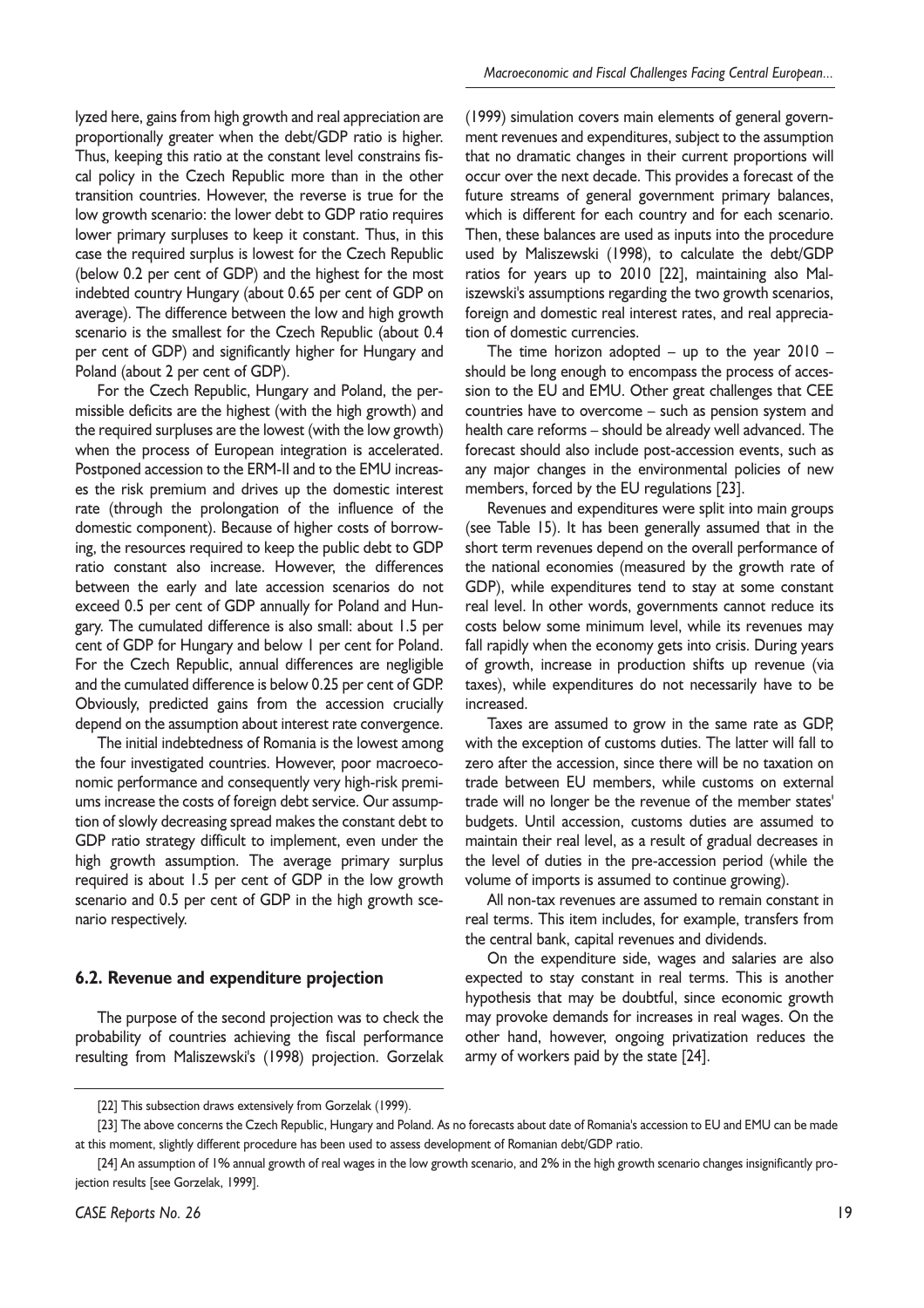The share of subsidies and transfers in GDP is expected to remain stable. The same is assumed for investment and other current expenditures. Interest payments have been calculated using the same basic formula and the same assumptions as in Maliszewski (1998).

As it was discussed in section 5, state public pension expenditures constitute the main elements of government transfers. It is expected that reforms of the pension systems will contribute to a decrease of these expenditures (as the PAYG pillar will be downsized) but it will take many years before saving will occur while the costs of reform will have to be paid already in the coming decade. This brings us to the problem of the extra costs of big "social" reforms and the fiscal consequences of the EU accession process.

The Czech Republic and Hungary have already implemented health care reform. A similar process has just started in Poland. Both countries noted an increase in health care expenditures, of about 2 per cent of GDP annually. One can expect that similar expenditure increase will occur in Poland. We have assumed that in the first 4 years of the reform there will be an annual increase of expenditures related to health care of 0.5% of GDP, after which a stable additional burden of 2% of GDP must be added to budget expenditures annually forever [see Mihalyi and Petru, 1999].

Pension system reform is being introduced in Hungary, Poland, and Romania. According to Gomulka and Styczen (1999) the Polish government will have to spend on average 1.7% of GDP each year (the cost of partial transition to the second mandatory, fully funded pillar of the pension system). A simplified estimation was used for Romania: the cost of pension reform for Poland was adjusted taking into account the difference in the ratio of current pension expenditures to GDP in the two countries. For Hungary, an estimate prepared by Vajda (1999) was adopted (see **Table 16**).

The Czech Republic, Hungary and Poland will have to increase their environmental expenditures, in order to fulfil EU directives. It has been assumed that after EU accession environmental expenditures will be doubled in these countries.

There may also be some additional government revenues, resulting from the process of EU accession such as EU transfers to candidate countries. **Table 17** gives a projection of expected net EU transfers during the period analyzed based on the decisions of the Berlin EU summit in March 1999 and Tomczynska's (1999b) estimates.

**Charts 5–12** present the results of Gorzelak's (1999) simulation. While Maliszewski's (1998) results looked mostly optimistic, this exercise gives a gloomier picture. Even under the high growth scenario, the development of the debt to GDP ratio is rather pessimistic for the Czech

Republic [25] and Poland. Romania has the smallest costs of reforms, so even the lack of EU transfers could not prevent the ratio from falling. Hungary noted a small upward movement of the debt to GDP ratio, followed by an (also small) fall. Things look more dramatic in the low growth scenario – rapid increases of debt to GDP ratios are visible in all countries.

The Czech Republic, Hungary and Romania note high primary deficits, together with visible increases of domestic debt to GDP ratios (it is assumed that deficits are financed domestically). Over the 10 years period, they will have to cover additional expenses of up to 36 per cent of GDP, plus interest on that. It therefore comes as no surprise that debt to GDP ratios increase.

The debt trend depends mostly on two factors. One of them is the real GDP growth. In the high growth scenario but without costs of reforms and EU transfers [see Gorzelak, 1999] all countries enjoy a decrease in their debt to GDP ratio. When 2 per cent growth is assumed, the ratios increase. The pace of this increase depends on the second main factor: the initial debt burden. Hungary suffers from its high initial debt to GDP ratio, having the slowest pace of decrease of that ratio in the high growth scenario, and the fastest debt increase if low growth is assumed.

Another main factor is the interest rate. Not all countries may take advantage of the same basic foreign interest rates, because of presence of different risk premia. Romania could achieve a much better debt to GDP ratio reduction, if it did not face the highest risk premium.

When few assumptions have been changed (real appreciation of 5 per cent annually in the high growth scenario and 0 per cent in the low growth scenario, the new debt may be also taken from external sources, higher domestic interest rates in Romania) simulation results do not differ substantially from the basic variant (with the costs of reforms and EU transfers). Only in the high growth scenario, the debt to GDP ratios look a little bit better than under initial set of assumptions.

In all variants, the situation of Romania seems to be very good in this particular simulation. One cannot forget however that the real GDP growth rates were assumed to be the same for all countries. Thus, it is rather doubtful whether Romania could really achieve 5 per cent annual real growth in the period up to 2010, as assumed – its economy is in a worse state that of other CEE countries, and the transition process is not well advanced [see Daianu, 1999]. Also other results should be treated with reservations, as many of the assumptions adopted may not hold true.

When costs of reforms were introduced into the analy-

<sup>[25]</sup> Even more pessimistic fiscal perspectives for the Czech Republic in the next decade are forecasted by Ondrej Schneider [see Stepanek and Schneider, 1999]. According to him, fiscal deficit in the Czech Republic may increase up to 5% of GDP, and public debt up to level of 50–65% of GDP. This projection is basing on the extrapolation of the 1998–1999 fiscal performance and further relaxation of fiscal policy intended by the current Czech government.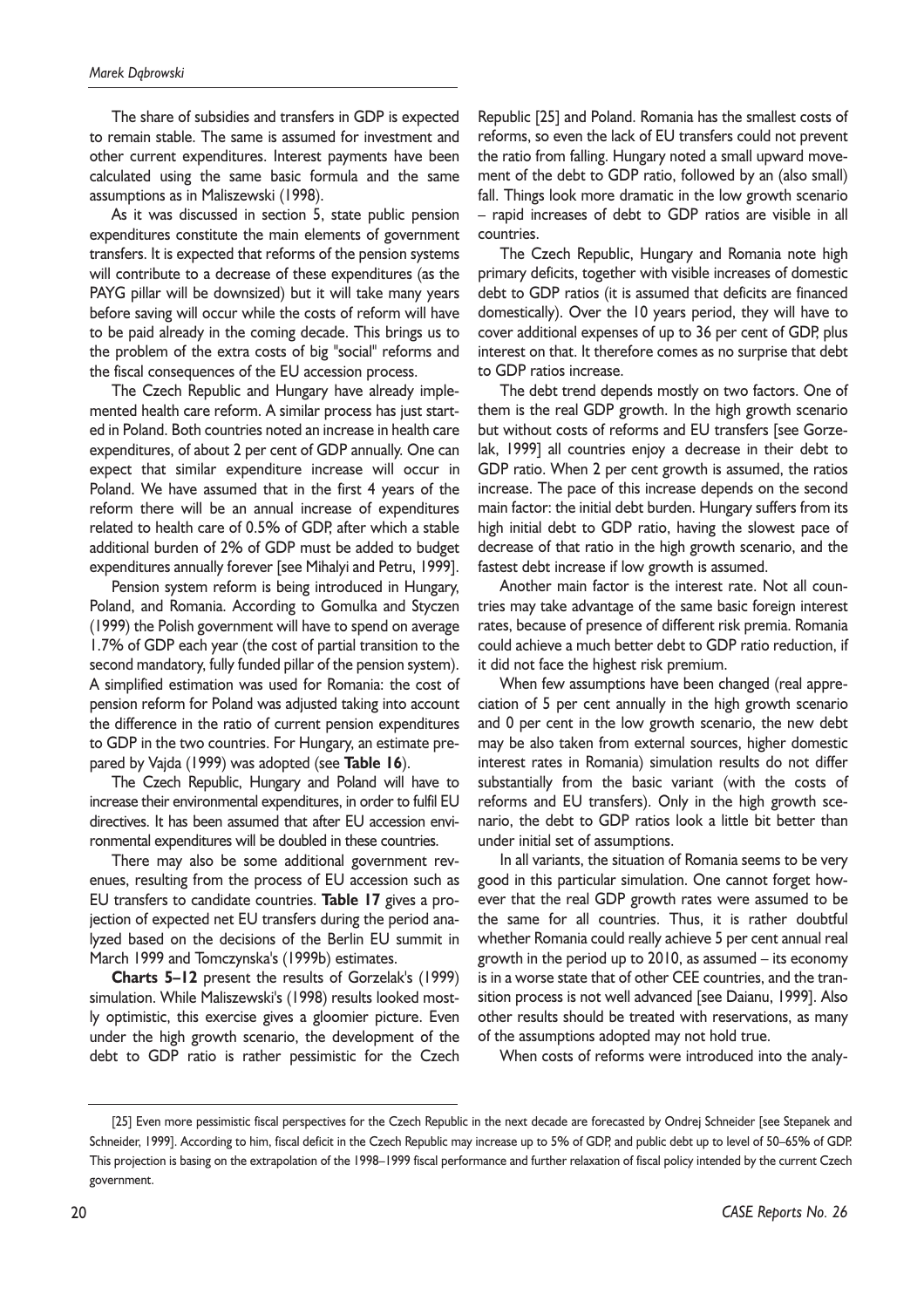sis, three countries noted dramatic deteriorations in their debt/GDP ratios even in the high growth scenario. The EU transfers do decrease these additional costs, but cannot fully compensate for them. This increase would mean that costs of reforms should not be financed from additional borrowing. In practice, either additional revenue should be found, or other expenditures reduced. This is the most important conclusion of Gorzelak's paper: all countries will be probably forced to make additional fiscal adjustments in the period up to 2010, and those will have to come mainly on the expenditure side (as the ratio of total revenue to GDP is already high).

#### **6.3. Fiscal challenges connected with the accession process**

The simulation presented in the previous subsection shows that scanty EU transfers to the candidate countries will have probably very limited if any cushioning impact on their fiscal situation. This makes the situation of the current candidates very different from that of Mediterranean countries fifteen or twenty years ago. In fact, the fiscal burden connected with the accession process will be probably greater than we assumed in the above projection. Some costs will have to be paid already in the preaccession period and these will not be limited to environmental issues only as was assumed in our projection. The additional expenditures will also be needed in public investment (transportation and energy infrastructure), public administration (for example, strengthening border and customs controls on the new external EU borders, improving the administration of justice, etc.). According to World Bank (1997) estimates, Poland should spend an additional 1.5% of GDP annually for infrastructure and energy security purposes already in the period of 1998–2000. In addition, the Czech Republic, Hungary and Poland must bear some costs connected with their NATO membership.

To make the picture even more complicated, the balance of fiscal flows connected with the adoption of the Common Agriculture Policy in the candidate countries is not as clear as is commonly supposed. According to Zawalinska's (1999) estimation, the Czech Republic and Poland may contribute more to the EU budget in the form of the tariff revenue contributions than they will get from the CAP in the form of export refunds (under the assumption that the current trade structure of candidate countries does not change). Only Hungary is certain to gain from the CAP budget.

Generally speaking, EU accession does not offer any

relaxation of fiscal constraints on the candidate countries. On the contrary, future EU membership seems an expensive investment. Hopefully, this investment will facilitate faster economic development in the next few decades.

# **7. Review of some crucial expenditures and revenues items**

As fiscal adjustment in the four countries analyzed seems to be unavoidable in order to maintain long-term fiscal sustainability, further analysis should concentrate on a few key items of general government expenditures and revenues.

#### **7.1. Public pension programs**

As public pension expenditures constitute the biggest transfer item in all candidate countries (as confirmed by the statistical data presented in Table 12), we will start with this area of government financial liabilities [26].

A comparative survey of pension systems in transition countries [see Cangiano, Cottarelli and Cubeddu, 1998] identified a number of 'stylised facts', which lead to the high pension burdens observed:

– Early retirement has reached a massive scale in most countries, as the pension system was used to cushion the effects of transition on open unemployment.

– This use of the pension system was more common in Central and Eastern Europe (CEE) than in the countries of the FSU. It was also more common in countries where restructuring was deeper and faster.

– The system dependency ratio (the ratio between pensioners and contributors) has been rising rapidly, reflecting both decline in the number of contributors and growth of the number of pensioners (see **Table 18**). The latter reflects, among others, the extension of pension protection to farmers.

– The fall in the number of contributors reflected rapid growth of the informal economy and a large drop in total output.

Despite these common features, developments in pension finances in individual countries have been remarkably diverse. As can be seen from **Table 18**, this relates also to the four countries analyzed. On the one hand, Poland records an exceptionally high number of disability pensioners making Poland an outlier not only in Central and Eastern Europe, but also worldwide [27]. Reform of the disability

<sup>[26]</sup> This subsection is based on the papers done by Gomulka (1999), Gomulka and Jaworski (1998), Styczeń (1999), Gomułka and Styczeń (1999), Schneider (1999), Vajda (1999), De Menil, Hamayon, and Seitan (1999).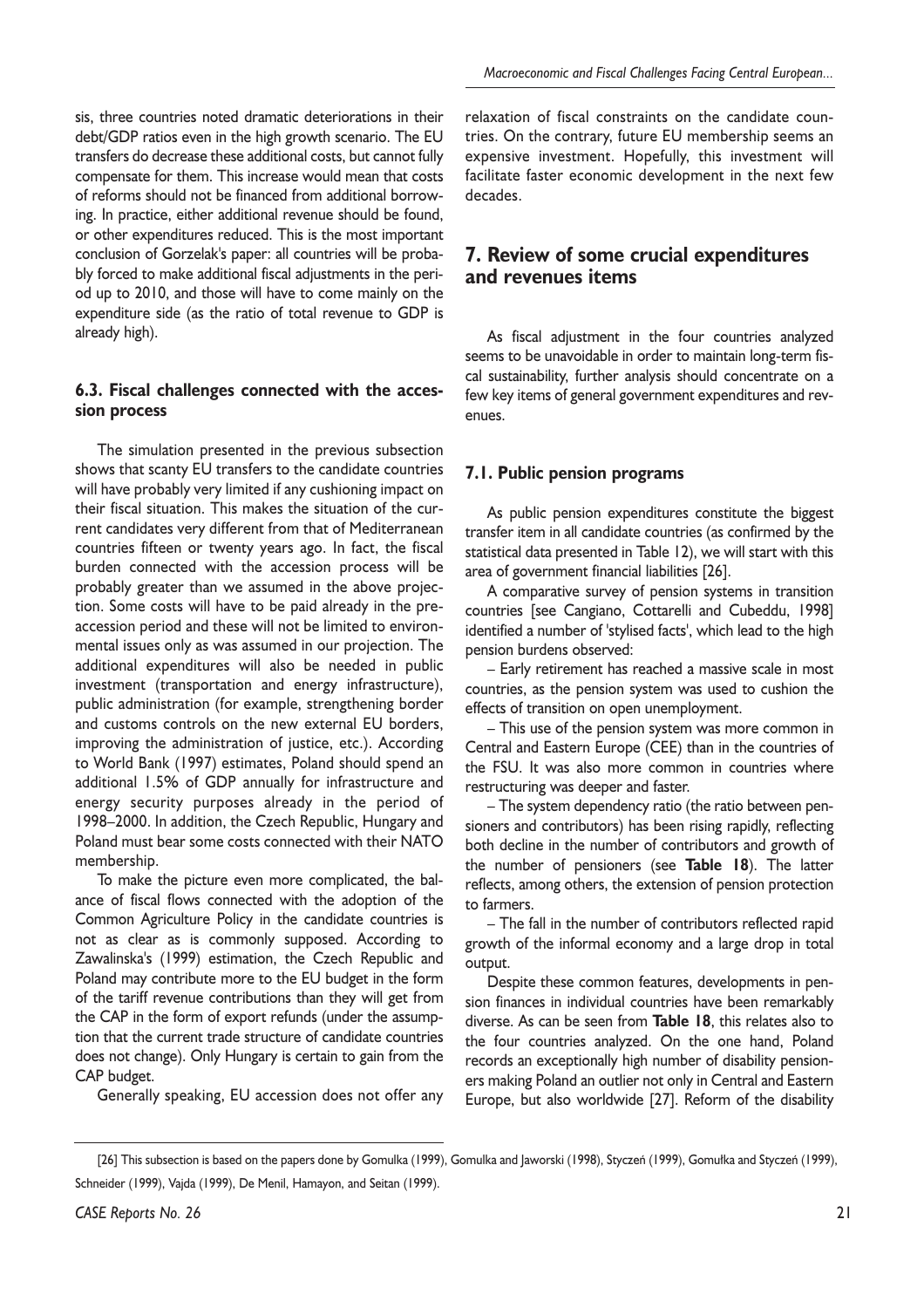pension system (tightening of eligibility criteria and elimination of the so-called third category of disability) which started in 1996 has not brought any visible results as yet. Additionally, Poland was the only country among the four where the replacement rate significantly increased during transition as a result of too generous indexation rules. Only in 1996 was wage indexation replaced by a mixed formula (price indexation plus some arbitrary increase in real pension benefits), and this has helped in decreasing somewhat the replacement rate and the share of pension expenditure in GDP, in 1997–1998.

On the other hand, Romania represents an exceptionally low replacement rate as a result of persistent high inflation and only partial indexation. This replacement rate makes Romania similar to the FSU and most of the OECD [Chend and Jaeger, 1996; Table 6], but different from the main EU countries: Germany, France and Italy, where replacement rates are close to those of Hungary and Poland. In addition, in Romania at the end of 1998 only about 46% of the active population were covered by the social insurance system as most farmers and people employed in the informal sector remained out of the system [De Menil, Hamayon, and Seitan, 1999]. This exceptional characteristic of the Romanian economy (in comparison with other Central European countries) may create a serious fiscal burden in the future when an aging population not entitled to receive pension benefits will need systematic social aid financed from public sources.

Unfavorable demographic trends in all of Europe, including the four countries analyzed [see Schneider, 1999; Vajda, 1999; Styczeñ, 1999; De Menil, Hamayon, and Seitan, 1999] will push up the dependency ratio, causing, other things being equal, further deterioration of the PAYG system financial balance and a further increase in public pension expenditure as a proportion of GDP.

The prospect of a demographically induced crisis of the PAYG system has pushed most European countries to initiate different types of pension reform to cushion the negative fiscal effect of increasing dependency ratios. Among the four countries analyzed, only the Czech Republic has not decided as yet to start a fundamental pension reform involving a partial transition to a fully funded component. The threat of making explicit a substantial part of the implicit pension debt accumulated under the present system has served as the main argument against starting a Hungarian/Polish type reform [Schneider, 1999]. The Czech response to the expected demographic challenge has concentrated on changes in the PAYG system: a gradual increase in the retirement age (see table 18), linking benefits more directly to contributions, and adopting a price indexation formula for pensions in order to lower the replacement rate [Gomułka, 1999].

Nevertheless, these reforms seem to be insufficient and the deficit of the PAYG system is expected to deteriorate from 0.7% of GDP in 1999 to 1.5% of GDP in 2010 with further deterioration after this date [Schneider, 1999]. Gomułka (1999) additionally points to the effects of the 1997–1999 recession and delayed enterprise restructuring which may bring a sharp increase in the unemployment rate and dependency ratio.

The threat of serious macroeconomic crisis forced Hungary to adopt a drastic stabilization program in 1995, and to initiate comprehensive reform of the pension system. The relevant legislation was adopted in July 1997. In January 1998, Hungary became the first transition country to start implementation of a 3-pillar pension system. Poland followed one year later, starting its comprehensive pension reform on January 1, 1999. A similar reform is being prepared in Romania.

The motivations, aims and principles of pension reform in all three countries have been very similar [see Gomulka, 1999; Palacios and Rocha, 1998; Gomulka and Styczen, 1999; De Menil, Hamayon, and Seitan, 1999] [28]. First, all countries have the same fundamental flaws in the existing pension system: low effective retirement age, excessively liberal disability criteria, high replacement ratios, large redistributive components in the pension formula and excessive privileges for some categories of workers. Second, they wanted to create a far tighter link between pension benefits and pension contributions, thus strengthening the incentive to work and the disincentive to evade (through drastic reduction of the redistributive component and the establishment of individual accounts in the first pillar). Third, on the macroeconomic front two major goals were: (i) bringing down the aggregate level of public pension expenditures as a proportion of GDP, and (ii) stimulate private savings (through downsizing of the first pillar and development of the second and third pillars).

In practice, not all the above aims can be fully accomplished as reforms in Poland and Hungary are limited so far to retirement pensions and in Poland only to those outside agriculture. In Hungary these pensions account, in late 1990s, for some 80% of all pension expenditures, as against some 55% in Poland [Gomułka, 1999]. Thus, the prospects for lowering contributions clearly depend on progress in reducing the burden of disability pensions, particularly in Poland.

<sup>[27]</sup> However, other countries also recorded rapid increase in the number of disability pensions during transition. For example, in Romania the number of invalidity pensioners was more than doubled between 1990 and 1998 [see De Menil, Hamayon, and Seitan, 1999].

<sup>[28]</sup> This is not surprising that both in Eastern and Western Europe countries with the biggest fiscal problems were the first to reform their PAYG systems.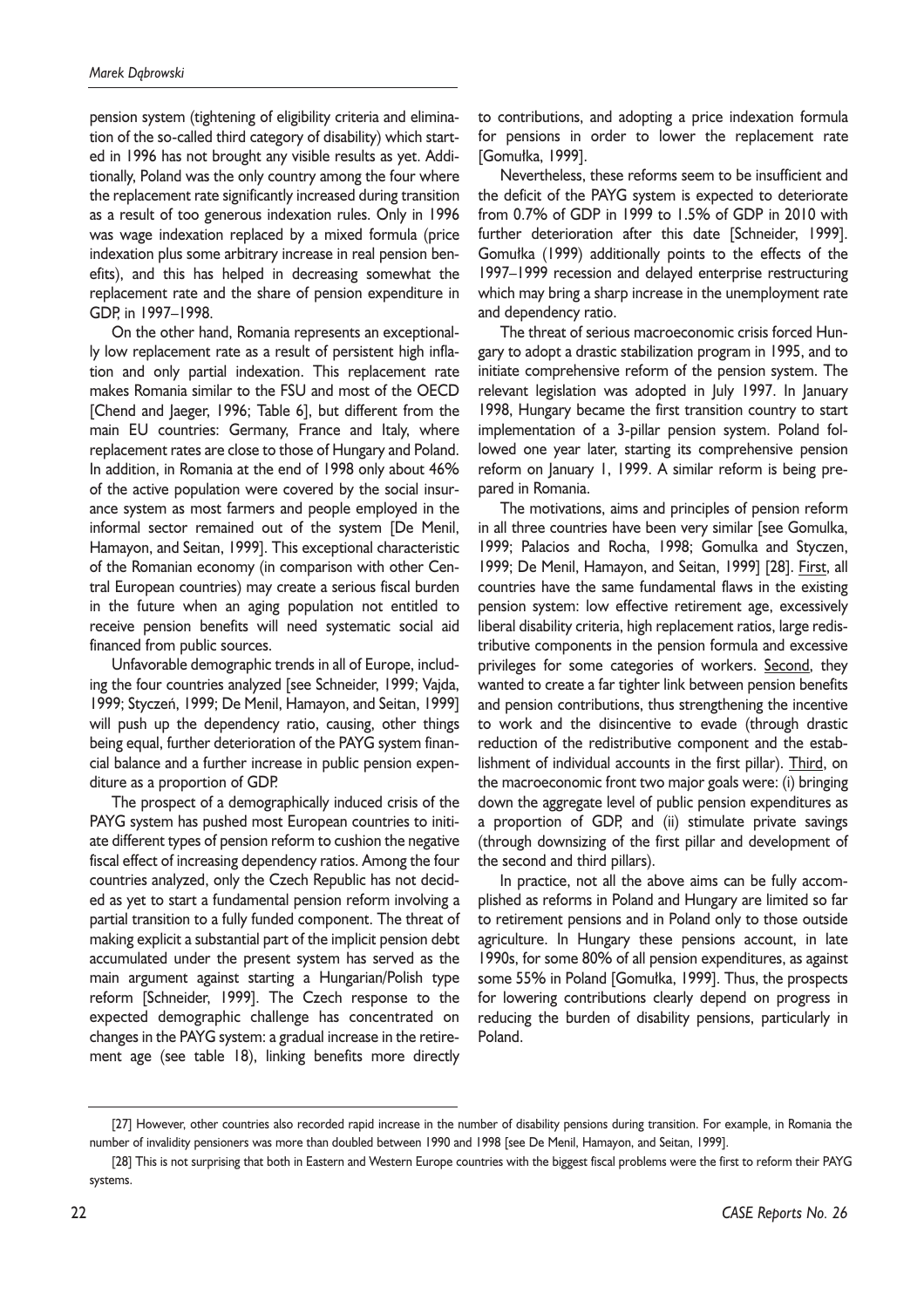As discussed in subsection 6.2 and illustrated in Table 16, transition from the PAYG system to a fully funded second pillar involves significant fiscal costs connected with the loss of part of current pension contribution to the first pillar. On the other hand, reduction in the current expenditure of the first pillar will come very gradually, most likely after year 2010, i.e. beyond the horizon of our long term fiscal projection.

Nevertheless, the reforms carried out in Hungary and Poland (and planned in Romania) give the chance of avoiding the worst case scenario, i.e. further, fast deterioration of the PAYG financial balance which would happen in the absence of radical changes (see above) [see Vajda, 1999; Gomułka and Styczeń, 1999; De Menil, Hamayon, and Seitan, 1999].

According to Gomułka and Styczen's (1999) estimates, the replacement rate in Poland under the old system (i.e. in the absence of the 1999 reform) would decline, but would nevertheless remain high, from 53% to 60% depending on the indexation rule. The reform will push this rate down to between 39% and 46% in 2040 (for the first and second pillars together), again depending on the indexation rule. For the first pillar (and it is this which is important for public finances) the replacement rate will go down to 30% in 2050.

Under the reform, an initial fiscal deterioration in the first pillar, by some 2% of GDP annually, is followed by a gradual improvement, amounting to about 3% of GDP by 2050. In the absence of any reform, the initial deterioration, also by about 2% of GDP, is followed by a further gradual deterioration, amounting approximately to an additional 2% of GDP by 2050. This deterioration, by some 4% of GDP during the first half of the 21st century, would bring the budget deficit of the state pension systems outside agriculture in Poland to about 5% of GDP by the end of that period. As the deficit of the agricultural pension fund is about 2.5% of GDP, the total pension related deficit would increase during next 50 year from about 3% to about 7.5% of GDP.

It is worth noticing, however, that not all the components of the old age retirement pension system in Poland are yet determined. This relates, in the first instance to early retirement and other branch/professional privileges. These were taken out the reformed system but not definitely abolished. Some are supposed to continue under the separate system of so-called "bridge" pensions, theoretically cofinanced by employers and government. In practice, they will have to be financed mostly from the state budget as they concern employees in loss-making state owned sectors such as coal mining or railways. The range of professions covered by "bridge" pensions and their financing schemes have not yet been decided and remain subject to political bargaining. Additionally, new proposals for early retirement or quasi-pension benefits in pre-retirement are regularly demanded as a part of so-called

restructuring packages in politically sensitive industries.

In Hungary, reduction of pension expenditures in the first pillar will be visible soon, mainly due to up-front elimination of various pension privileges. Assuming zero contracting out from the first to the second pillar, the financial balance of the PAYG system will gradually improve from a small deficit at the end of the 1990s to a surplus exceeding 2% of GDP around the year 2014. Later on, this surplus will gradually diminish, moving again into deficit after 2038, due to unfavorable demographics. However, this deficit will be much smaller than under no reform scenario. In the latter case it would reach the level close to 6% of GDP in 2050 [Palacios and Rocha, 1998]. When we add the costs of partial transition from the first to the second pillar (see Table 16), the first pillar will record a deficit of 1% of GDP at the start of reform (1998–1999) with a continuous improvement in the next decade and surplus around the year 2008 [Vajda, 1999].

Generally, fiscal constraints may push the countries analyzed, particularly Poland and the Czech Republic, to tightening pension legislation related to the PAYG system further. In the first instance, this should relate to eligibility criteria for disability pensions (especially in Poland). The retirement age, particularly for women, and branch/professional privileges are the other main fields for potential cuts.

#### **7.2. Health care**

This is another major spending item exhibiting growth in most European countries. There are many factors contributing to this tendency: increase in GDP per capita, education levels, demographic factors, technical progress, etc. Increasing health expenditure need not necessarily give gains in terms of higher life expectancy as their marginal efficiency tends to decline [Mihalyi and Petru, 1999].

The demographic factor will probably play the most important role in the coming decades. In fact, assuming that most health expenditures are directed to eldest group of the population and financing comes from contributions paid by those currently employed, the logic of the financial mechanism of public health care, its problems and dynamics do not differ significantly from the PAYG pension system. Hence, the expected aging of the population will put enormous pressure on public health finances. As in the case of the public pension system, health care issues create a convenient issue for populist politicians, which makes expenditure cutting reforms very difficult. In addition, information asymmetry and supplier induced demand for medical services are serious obstacles in establishing effective costs control mechanisms in any type of health system financed from public sources [see Mihalyi and Petru, 1999]. Fast technical progress also induces demand for new medical equipment, technologies and medicines, which are usually more expensive than the traditional ones. All these factors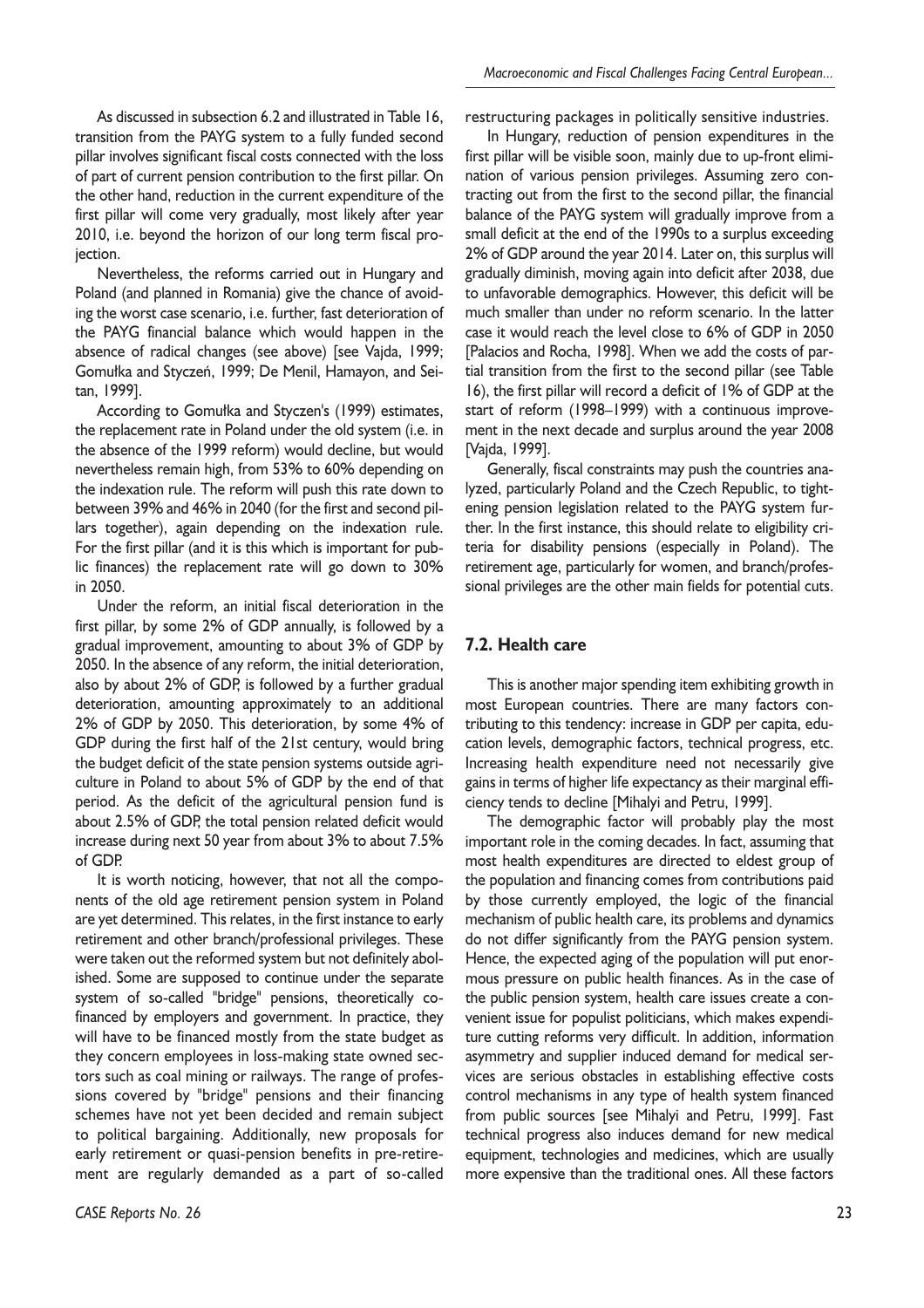constitute a serious challenge to any system of public finances, particularly in transition countries, which inherited many distortions in the health sector from the previous system.

At the beginning of the 1990s the Czech Republic and Hungary moved from a tax financed government controlled system (involving also government responsibility for the provision of medical services) to a Bismarckian type mandatory public health insurance system. Poland followed in 1999. This was done mainly under the pressure from the doctors' lobby. There are serious doubts whether this is the best choice from the fiscal point of view, as the system of mandatory health insurance is usually more expensive than the British type of tax financed system with additional private provision of medical services on a competitive basis. The countries mentioned have also started partial privatization and commercialization of health care.

The level of health expenditures in the three countries as a proportion of GDP is still below Western European levels, despite considerable growth in the Czech Republic and a high initial level in Hungary (see **Table 19**). However, if their GDP per capita levels are taken into account, the opposite can be said: all three countries spend more on health than OECD countries spent when their per capita GDP was at similar levels [Mihalyi and Petru, 1999].

From a financial perspective, the health care reforms have brought mixed results. In Hungary, health care expenditures appear to have risen only moderately. The share of health expenditures actually fell relative to GDP. This was a result of the restructuring of the supply side: a 25% decrease in the number of expensive hospital beds without affecting patient care. Regional differences in care decreased. The number of family practitioners increased and their equipment improved with the majority of family physicians working in the privatized system, which offers better incentives [Mihalyi and Petru, 1999].

In the Czech Republic, on the contrary, insurance reform and the privatization of a large part of provision were not accompanied by adequate cost-containment measures. A fee-for-service system together with privatization led to a cost explosion (see Table 19). Ongoing increases in the unemployment rate (see previous subsection) may additionally worsen the financial situation of health insurance companies in the Czech Republic. The supply side has been restructured only somewhat – the number of hospital beds has decreased by 10%.

So far, it is hard to assess the financial effects of the Polish reform. On the one hand, there are some institutional solutions in the Polish system, such as wide prerogatives of the Health Insurance Funds Supervisory Office, the lack of a fee for service principle, the obligation of the health insurance funds to have balanced budgets, which should facilitate cost control [see Mihalyi and Petru, 1999]. On the other

hand, the very strong position and aggressiveness of trade unions in the health sector, political populism, weakness of the new institutional infrastructure, and delays in introduction of cost control instruments and methodologies will push health expenditures up. In addition, the relatively low level of public health spending in Poland compared to neighboring countries means that the assumption made in subsection 6.2 regarding the gradual increase of this expenditure seems to be justified.

The above analysis leads to the conclusion that candidate countries can hardly count on any decrease in the public health expenditure to GDP ratio in the coming decade. The realistic objective is to avoid an expansion of this expenditure in relation to GDP (Czech Republic and Hungary) or control the pace of this expansion (Poland). In terms of suggested expenditure containing measures, obligatory co-payments for a broader set of medical services and increased co-payment for medicines seem to be the most effective solution. They could help to limit the excessive, very often physician-induced demand for health services. However, this proposal will certainly meet a strong political resistance, especially when one takes into account the already existing level of co-payments (see **Table 20**), particularly in Poland.

## **7.3. Agriculture sector**

In 1998 subsidies and expenditures related to agriculture amounted to 1.3% of GDP in Hungary (without expenditures for rural development), 1.2% of GDP in the Czech Republic, and 2.8% of GDP in Poland (without tax exemptions) [29]. However, calculating budget support on a per capita basis Hungary takes the first place (1,712.8 EUR per farmer in 1997) before the Czech Republic (1,491 EUR per farmer), and Poland (821 EUR per farmer). This is due to the very low share of agriculture in total employment in the Czech Republic (4.1% in 1996), a bit higher in Hungary (8.2%) and very high in Poland (26.7%) [Zawalinska, 1999].

The structure of budget support for agriculture varies significantly between the three countries analyzed. In1998 price support amounted to 36% of the total budget expenditures for agriculture in the Czech Republic, 35% in Hungary and only 2% in Poland. In the Czech Republic the three biggest items, i.e. price subsidies (36%), direct payments (29%), and credit subsidies (23%) absorbed 88% of the total agriculture budget. Hungary represented a very similar spending pattern: 86% of the total expenditures was channeled to price support (35%), interest rate subsidies and other production subsidies (27%), and investment subsidies (24%). In Poland transfers to the pension fund for farmers amounted to 76% of the total budget allocation for agriculture, while all other items played a less significant role.

<sup>[29]</sup> For a deeper analysis of the agriculture policies in these three countries including their fiscal dimension – see Zawaliñska (1999).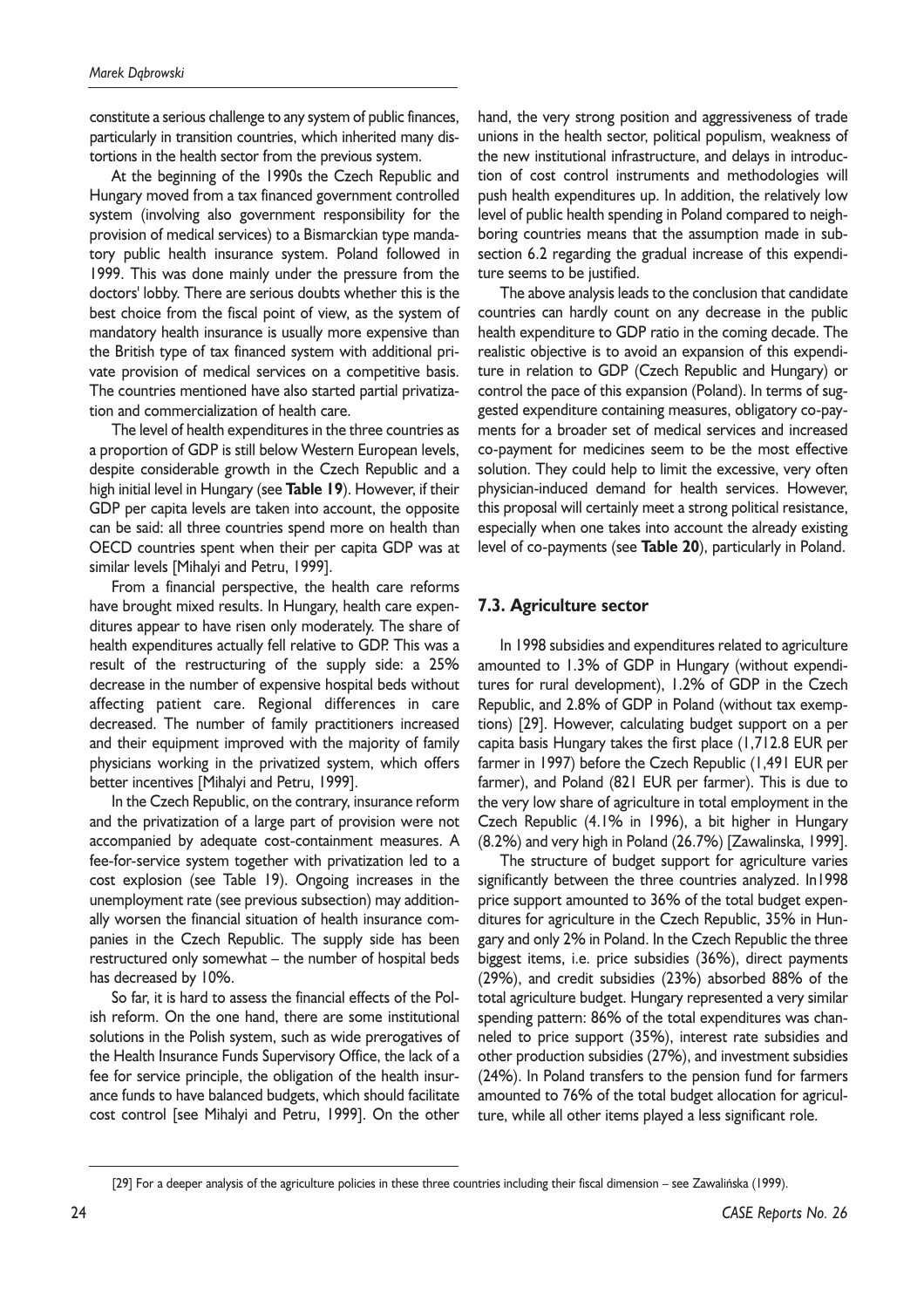The above short characterization shows that most agricultural expenditure does not help to solve the long-term structural problems of this sector. The Czech Republic and Hungary try to follow the Common Agriculture Policy pattern, which means building price, structural, and fiscal distortions into their economies. On the other hand, Poland's budget has to support a too generous welfare system for farmers where ca. 94% of total expenditures is financed through budget transfers. However, reductions of agriculture related spending in the candidate countries seems rather unlikely, particularly in the pre-accession period as the farmers lobby will push for more state support for this sector following EU countries experience.

# **7.4. Indirect taxation [30]**

The basic VAT rates in four countries (the Czech Republic, Hungary, Poland, and Romania) presented in **Table 21** are relatively high – similar to the high rates observed in the Nordic countries (see **Table 22**). Simultaneously, a relatively broad range of goods and services are taxed at reduced rate, exempted from VAT or taxed at zero rate, and tax avoidance makes the effective VAT rate much lower (see below). VAT preferences mean not only loses of budget revenues, but also distortions in consumer choice and resource allocation.

**Table 23** presents the map of preferential VAT treatment in the four countries analyzed. The zero rate for some domestically consumed goods and services is still in use in Poland and Hungary, but these countries plan to abolish it (in accordance with EU directives). The relatively wide range of goods and services, which are zero rated in Poland shows how difficult it is to stop preferential treatment, once granted.

The scope of exemptions is very similar among the four countries. They include items, which are difficult to tax (banking, insurance, finance, leasing, etc.) and social services (education, health and social care, public utilities etc.). The exemption of agriculture is probably temporary.

Contrary to some OECD countries (such as Italy, France, and Belgium), the four countries analyzed use only two rates (standard and reduced). In Hungary and Romania the differences between these two rates are smaller than in Poland and especially than in the Czech Republic, which means smaller distortions in consumer choice and resource allocation.

Foodstuffs are the main item preferentially taxed. Others include pharmaceuticals, books and newspapers, public transportation, fuel for heating (Romania), energy for households (Hungary), accommodation services provided by low category hotels and restaurants (Poland), construction materials and house construction services (Poland and the Czech Republic – the latter in much more limited form).

Theoretically, if all consumption were taxed at single basic rate, and if there was no tax evasion, the share of VAT revenue in GDP would not be much lower than the VAT rate. Hence, the ratio of the VAT revenue as a share in GDP to the basic rate illustrates the coverage and effectiveness of this tax. A higher ratio reflects a smaller range of non-uniform taxation, VAT exemptions, and tax evasion. Usually the share of VAT revenue in GDP is about 0.4 of the basic rate. New Zealand has the best results in this respect: the uniform rate of 12.5% gives a VAT revenues share in GDP of 8.2% (the ratio of the tax rate and relative revenue is therefore 1.5). The other extreme among OECD countries is Italy, where a 19% basic rate gives of only VAT share of 5.6% of GDP (the analogous ratio is 3.4).

**Table 24** shows the very low effectiveness of Romanian VAT. Rates of 18% and 9% (before 1998) yielded much less revenue than similar rates in other countries. The reason for such poor performance was a narrow tax base (it was broadened in February 1998), tax arrears and a non-efficient refunding procedure, which allowed massive fraud. The relatively low VAT threshold also does not help to generate more revenue. The future will show whether the Romanian fiscal authorities will manage to increase revenue from VAT significantly as result of legislation introduced in 1998.

The ratio of the basic rate to the share of VAT in GDP is similar in the Czech Republic, Hungary and Poland. In Hungary, after the reform of VAT in 1993 revenue soared. This example shows that from the economic point of view the best way to increase tax revenues is to enlarge the tax base. Such a move brings additional revenues not only from newly taxed goods, or goods taxed at a higher rate. Additional revenues come also from increased consumption of the goods taxed at a basic rate, which previously faced preferentially taxed substitutes.

Generally, VAT legislation in the four countries analyzed presents continuos improvement, in spite of strong resistance by various lobbies. The scope of VAT preferences is being slowly reduced. Probably the Czech Republic has the best VAT legislation among the four countries. The Czech VAT has two shortcomings only: the big difference between the basic rate and the reduced rate (17 percentage points) and an extensive preferential treatment of services. Despite an unfavorable overall macroeconomic situation and a very unsatisfactory pace of system reforms in Romania, VAT legislation in this country, especially after the changes introduced in 1998, looks good: the difference between basic and preferential rate is only 11 percentage points and the list of preferentially treated goods has been substantially limited. Evolution of the VAT in Poland and Hungary can

<sup>[30]</sup> This subsection bases mainly on Neneman (1999).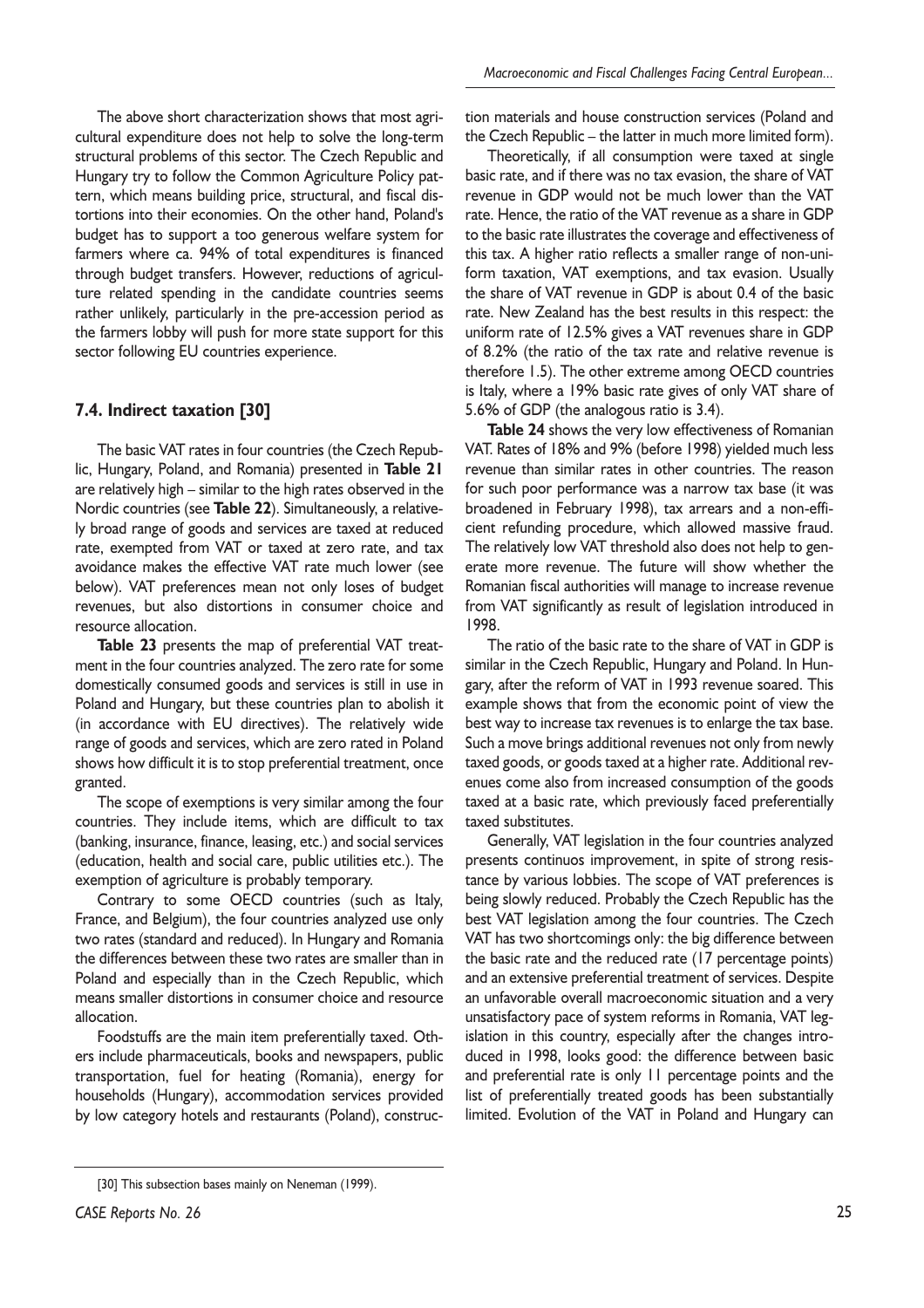also be assessed positively, although both require further reduction of the scope of preferential treatment.

Except for the preferential treatment of the construction materials and services in Poland and energy in Hungary, the scope of preferential treatment matches the Sixth Directive of the EC with the amendment of 19 October 1992, attachment H, specifying the list of goods and services that can be taxed preferentially. To comply with EU regulations Poland, Hungary and Romania will have to restrict the zero-rate to exports only and shift construction materials and services (Poland) and energy (Hungary) to a standard rate and Romania will need to reduce the scope of exemptions. Obviously full integration with the EU will require far more changes in VAT legislation, but these will be rather of a technical or legal character and will not have much economic impact.

The scope of the excise duties in the four countries analyzed is very differentiated (see **Table 25**). Except for the Czech Republic, excise is levied on a wide range of goods, including goods other than those subject to common excise duties within the EU ("sin" goods: mineral oils, alcohol and alcoholic beverages, manufactured tobacco). Different ways of tax measurements (unit, *ad valorem* or a combination) and different currencies do not allow for precise analysis of the tax rates.

However, it is obvious that most excise tax revenues come from the "sin" goods. This means that the excise for the other goods could be abolished (as required by EU directives [31]) at a very low cost in terms of revenue lost. In some cases, revenue could even increase as many of heavily taxed goods can be, and in fact are, purchased abroad. The abolition of excise will lower or liquidate such price differences and, as a result, these goods would be purchased at home bringing increased VAT revenues.

The Czech excise system is the closest to that of the EU. On the other hand, Romanian excise is very far from that of the EU. Despite the long list of excise goods in Romania, tax revenues (measured in comparison to VAT revenue) are very low. In 1995, the revenues from VAT were 3.5 times higher than from excise duties and one must remember that VAT revenues are relatively small there. This ratio was about 2 in the case of Hungary and about 1.7 in Poland and the Czech Republic. In most EU countries this ratio varies from 1.5 to 2.

#### **7.5. Direct taxation [32]**

Hungary was the first country in Central and Eastern Europe that introduced a market-oriented income tax system. Personal income tax (PIT) was introduced in 1988,

while corporate income tax (CIT) was introduced in 1989. In Poland PIT was implemented in 1992, replacing a number of wage and income taxes, and CIT was first introduced in 1989. In Romania an individual wage tax was introduced in 1991, replacing the former wage tax based on the economywide gross average wage. The wage tax in that country, however, still suffers from important shortcomings, in particular, the complex rate schedule (14 tax brackets with rates ranging from 5% to 60%) and the fact that the tax only covers wages and salaries, while other income sources are subject to different tax schedules. The last revision of the profit tax was introduced on January 1, 1995 in Romania. The current Czech tax system of direct taxation was introduced in January 1, 1993.

In general, in the four countries analyzed PIT is progressive. The pattern of PIT differs among them in detail, regarding zero band/allowance, tax credit, marginal rates, ceilings, and deductions. In 1998, tax rates ranged from 19% to 40% in Poland, from 15% to 40% in the Czech Republic, from 20% to 42% in Hungary and from 5% to 60% in Romania.

General income consolidation rules in Poland, Czech Republic and Hungary are similar to those of the EU countries. Taxable income is understood as the sum of incomes derived from varies sources (see **Table 26**). In the EU only in Great Britain, Ireland, Portugal and Belgium are different principles of income calculation applied. In most EU members, all kinds of incomes are liable to personal income taxation, including employment income, dividends, retirement pensions, income from the sale of real estate and movables. Among Central European countries analyzed, Poland has the highest level of consolidation. At the other end of the scale, Romania is still very close of the concept of wage tax inherited from the command system.

As **Table 27** shows, the four countries analyzed have reduced their highest marginal rates of PIT in the period of 1993-1998. Although all countries have moved in this direction, the Czech Republic has gone the farthest by reducing the top marginal rate from 47% in 1993 to 40% in 1998. The same tendency can be observed in most EU countries (see **Table 28**). In the 1980s most of member countries cut their top personal income tax rates by an average of over 10 percentage points. Since then, top rates have remained relatively stable. The top individual tax rates in the countries analyzed are comparable with the EU average level 45.6%.

In addition to cutting top marginal rates in the 1990s, many EU countries have restructured the rate schedule in order to reduce the number of tax rates. As a result the average number of positive rates in personal income tax systems decreased from 10 to less than 6. The same tendency is observed in the countries analyzed (see **Table 29**). In this

<sup>[31]</sup> The candidate countries will also have to converge their excise rates to those of the EU.

<sup>[32]</sup> This subsection bases, to significant extent, on Tomczynska (1999a).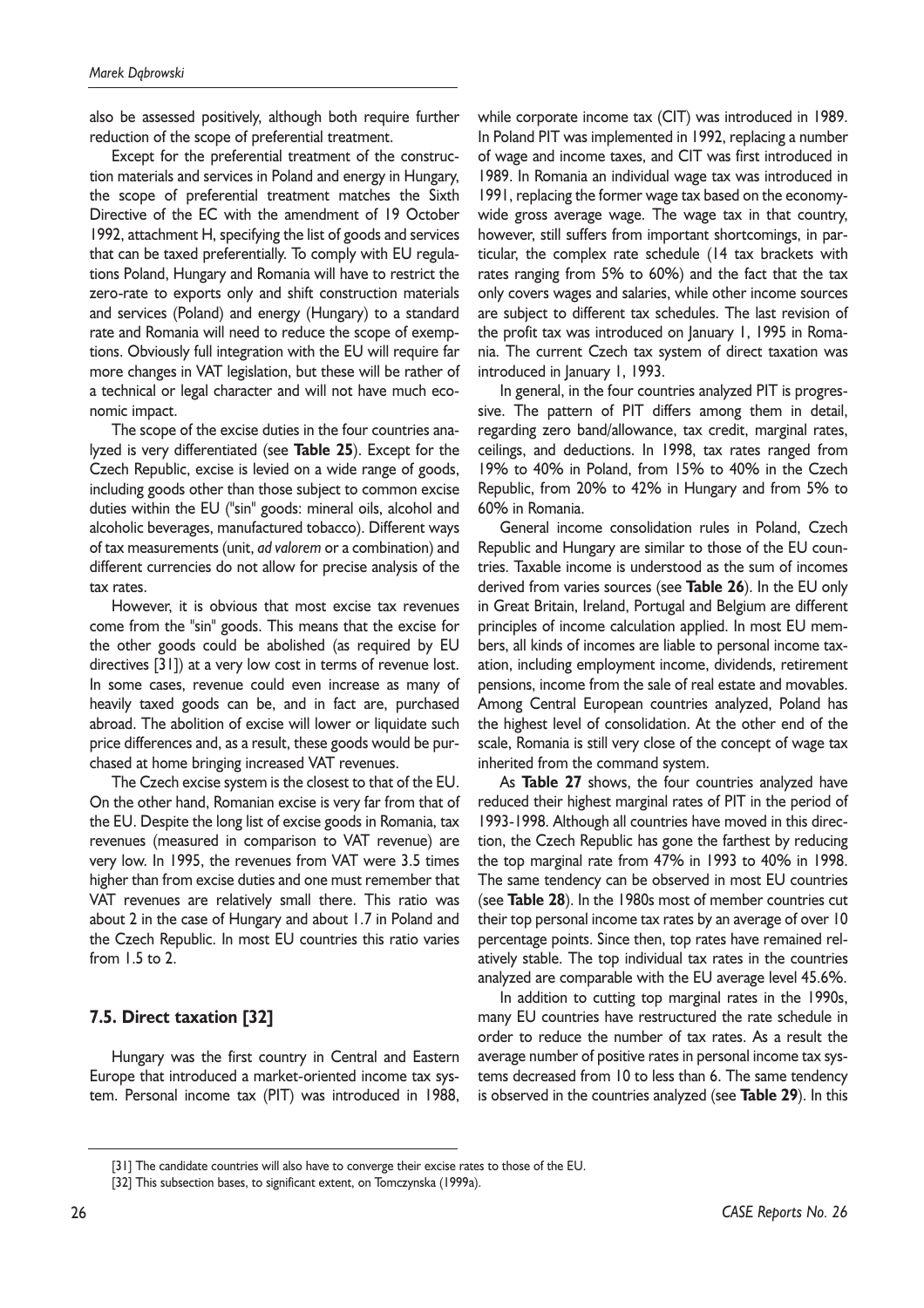respect, the Czech Republic (5 tax rates), Hungary (6) and Romania (6) are comparable with such EU countries as Austria (5), Finland (6) and France (6). Poland, where 3 tax brackets were introduced at the beginning of the tax reform in 1992, is comparable with Denmark, Netherlands and United Kingdom. Generally, the personal income tax became a flatter tax, with fewer tax rates and smaller differences between them.

European legal regulations provide for the possibility of tax allowances or tax credits. Only Germany, Italy and Portugal do not apply tax credits, but at the same time they tax incomes in the first tax bracket at the relatively low rate. In Italy the first ceiling is taxed at 10% and in Portugal at 15%. In the Central European group, the amount of tax credit is extremely low in the case of Poland and Romania bringing Poland close to a "flat tax".

Some countries give an opportunity of joint taxation of married couples, which can be an important relief for some families. In the countries analyzed, such regulations exist only in Poland.

Corporate income tax rates differ among the four countries (see **Table 30**). In 1998, they amounted to 18% in Hungary, 35% in the Czech Republic, 36% in Poland, and 38% in Romania. The rates were substantially reduced between 1993 and 1998. This trend largely followed that of the EU countries (see **Table 31**). Among the latter only Italy and Spain did not reduce corporate income tax rates over the period of 1986–1998. But their level is comparable with current average rate for all EU member countries. Since the mid-1980s, the cuts in CIT rates have averaged around 10 percentage points. The highest rates remain in Germany (45/30%) and Greece (35/40%) and the lowest in Finland (28%) and Sweden (28%). Hungary thus represents a competitively low level of CIT.

In order to have a complete picture of income taxation, the high rates of social insurance contributions (payroll taxes) should be taken into consideration. They usually finance public pension expenditures including disability pensions (see Table 18), unemployment benefits, sick leave, health insurance, and some other items.

In the period 1992–1996, revenues from direct taxes (i.e. PIT and CIT) in relation to GDP decreased in each of the countries analyzed with the exception of Poland. They declined by 8.4 percentage points in the Czech Republic, 2.8 in Romania and 2.2 in Hungary. In 1995, the direct taxes to GDP ratio in the Czech Republic (10.9%) and Romania (10.8%) was well below the EU average (14.4% of GDP) and was comparable with that of Austria (11.3%), Germany (11.8%), Spain (10.0%) and Greece (9.1%). In Hungary, this ratio (8.8%) was comparable with the lowest EU levels: France (7.8%) and Portugal (8.9%). In Poland, revenues from direct taxes have remained roughly at the same proportion of GDP over the period analyzed. In 1996, total direct taxes in Poland were estimated at 12.3% of GDP. Romania obtains about half its total tax revenues from direct taxes, whereas Poland relies on direct taxes for about onethird of its total tax revenues. Hungary and the Czech Republic obtain about a quarter of their total tax revenues from direct taxes.

In 1996, PIT yielded from 5.3% of GDP in the Czech Republic to 9.2% of GDP in Poland (see **Table 32**). In Poland, from 1992 to 1996, the share of personal income tax in GDP increased from 7.7% to 9.2%. In this country, the PIT burden was nearest to the EU average of 11.3%. In the remaining three countries the personal income tax ratio showed a slight tendency towards declining. In the Czech Republic from 7.0% to 5.3% and in Hungary from 6.7% to 5.9%. The levels observed in these countries are the lowest in comparison to the EU countries. They are comparable with Greece (4.9%), Portugal (6.1%) and France (6.2%). The average for the CE countries (6.9%) was less than half that in Sweden (17.5%), Finland (16.2%), Belgium (14.6%) and a quarter that in Denmark (27.6%) [33].

In the period of 1992–1996, the share of CIT revenue in GDP decreased in all the countries analyzed, to the greatest extent in the Czech Republic (see **Table 33**). Although in the Czech Republic this ratio declined from 10.8% in 1992 to 4.1% in 1996 it was still the highest among the four countries analyzed: 1.3 higher than in Poland and twice as high as in Hungary. This last country represents an extremely low share of CIT revenues in GDP, even in the European context. They dropped from 2.5% of GDP in 1992 to 1.9% of GDP in 1996 and remained below the EU average of 2.9% of GDP. In 1996, the ratio of corporate tax to GDP was estimated at 3.1% in Poland and 3.8% in Romania. Such levels were comparable with Belgium (3.1%), Sweden (3.1%), Netherlands (3.3%), United Kingdom (3.3%) and Italy (3.6%) – the "high corporate tax revenue" EU countries.

The extent of necessary adjustment of direct taxes regulations of the candidate countries to EU standards is much narrower than in the case of indirect taxes as a consequence of a relatively low level of legal harmonization in this sphere in the EU itself. The *acquis communautaire* concerns mainly some aspects of corporate taxes and capital flows (mergers, divisions, transfers of assets and exchange of shares, taxation of parent companies and their subsidiaries, elimination of double taxation).

Looking at potential opportunities for increasing budget revenues one should rule out increasing income tax rates, as they are already high. Further increases would only provoke greater tax avoidance and flight of business activity to the informal sector. Some reserves may lie in broadening tax bases and in better tax administration. Another possibility is

<sup>[33]</sup> In Denmark PIT contains also social insurance contributions.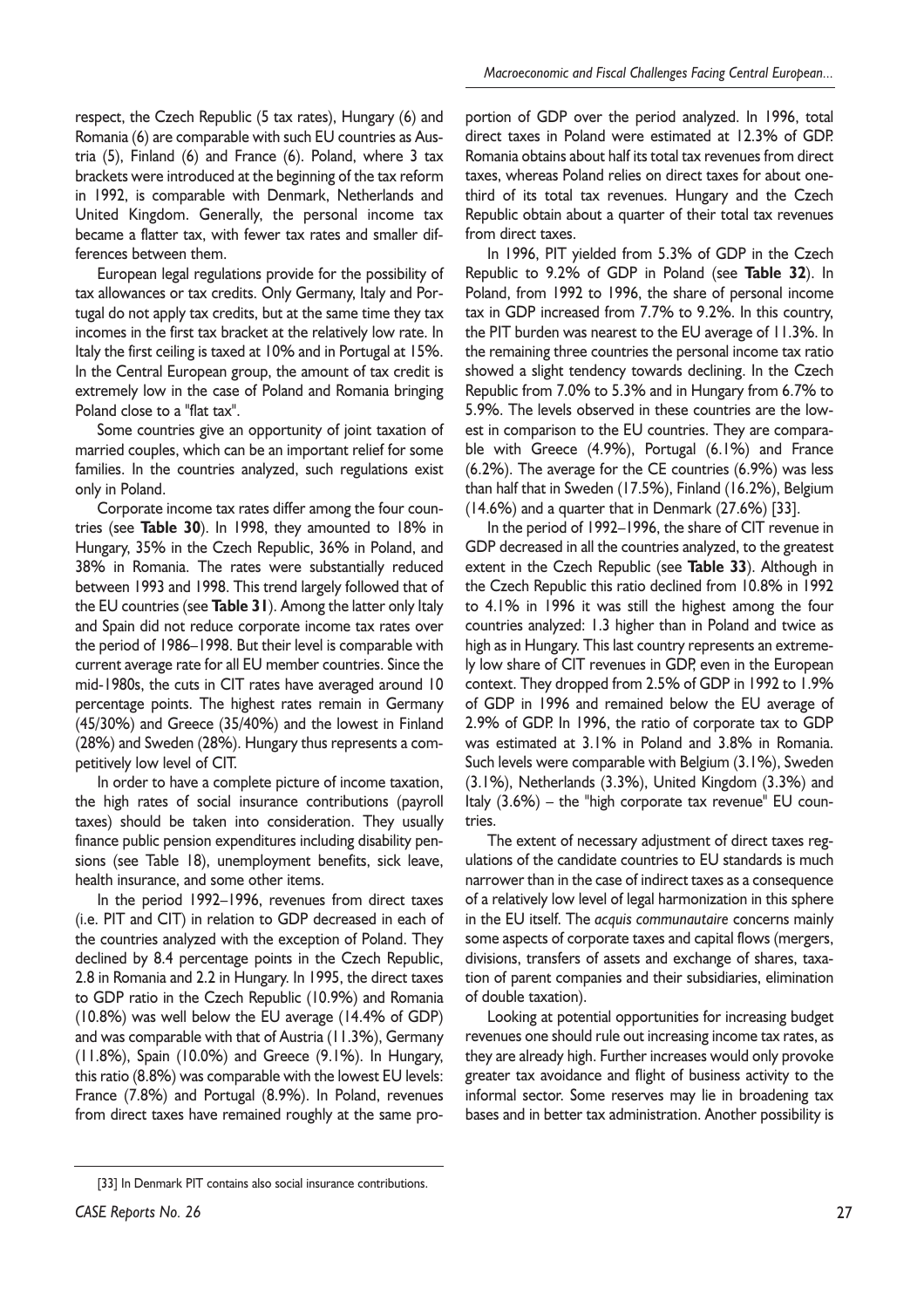connected with a simplification of the tax system and flattening tax progression. Starting from the observation that higher marginal PIT rates and their steeper progression in Hungary as compared to Poland is associated with lower share of PIT revenues in GDP (see Tables 27 and 32), Walewski [1999] found some evidence of a Laffer-like relationship in three Central European economies, i.e. in the Czech Republic, Hungary, and Poland. Contrary to the original Laffer curve idea, this relationship relates to the number of tax rates (brackets), i.e. the steepness and complexity of the PIT scale rather than to the level of the tax burden. A smaller number of tax rates allows, other things being equal, to collect more revenues. The second difference refers to another transmission mechanism. In the original Laffer model, high tax rates decreased the motivation to work and to business activity, decreasing output, income, and thus, the tax base. In transition economies, the Laffer type relation seems to work mainly through the shadow economy channel: higher tax rates push entrepreneurs from the formal to the informal sector. As integration of capital markets progresses, all the countries – including the transition ones – will face increasing cross-border competition between direct tax systems. Currently PIT rates in EU countries do not seem to be competitive ones in comparison with the candidate countries (see Tables 27 and 28) but one should also take into account the high payroll taxes in the latter. Moreover, if candidate countries want to grow faster than the current EU members, and bring in more foreign investment, their tax systems should be much more attractive than those in Western Europe, so as to compensate for their relative institutional and infrastructural weaknesses.

If the above hypothesis is right, attempts of the candidate countries to simplify their tax systems, limit PIT progression, and systematically decrease CIT rates seem to be a good response to the above challenges. Estonia, which is not in our comparative analysis, presents the most impressive record in this respect. That country introduced, from the very beginning of its transition process (in July 1992) a single proportional rate of the PIT at 26% of a taxable income [see Bauc, 1995]. The proposal for the comprehensive PIT and CIT reform in Poland discussed in 1998–1999 (among others, lowering CIT rates, lowering and flattening PIT rates, elimination of numerous exemptions in both taxes) also goes in this direction.

Experimenting with the Laffer curve idea in practice, policymakers should remember, however, about two things. First, as Walewski (1999) documents, this relation is not very strong. Second, there is a certain time lag between lowering (simplifying, flattening) tax rates and positive supply side effects. Therefore, one must expect some revenues losses, particularly in the fiscal period immediately following tax rates cuts unless these cuts are compensated by other tax measures (broadening the tax base, increases in indirect taxation).

# **8. Concluding remarks**

Central European and Baltic countries applying for EU membership will face several serious macroeconomic and fiscal challenges in the coming decade. Some of them result from the unfortunate past: Central and Eastern Europe lost half a century of normal capitalist development and must now catch up with Western Europe. Intensive catching up will create huge investment needs, and thus an investmentsaving imbalance, high current account deficits, and pressure for appreciation of domestic currencies. The situation is further complicated by an unfinished transition agenda and an imperfect transition record in many countries. For example, fiscal deficits additionally worsen investment-saving imbalances, particularly in Hungary, Romania, and Lithuania. The financial sector is underdeveloped and in some countries (the Czech Republic) burdened with contingent liabilities, which hampers mobilization of domestic savings. Inflation still exceeds the Western European level, in some countries by a substantial margin (Hungary, Poland). Monetary and exchange rate policies in most countries in the first group of candidates (apart from Estonia) have been oriented towards accommodating fiscal imbalances, fine tuning growth, and export promotion rather than to fighting inflation consistently. Privatization, restructuring and market oriented institutional reforms are far from being finished (apart from Hungary, which has mostly finished its privatization agenda). The unfinished microeconomic agenda limits flexibility of the supply side response to shocks and creates additional sources of macroeconomic risk (for example, excessive borrowing of large enterprises not exposed to hard budget constraints).

Some contemporary challenges are common to all European countries or even to all countries around the world. Globalization is the first on this list and it has far going consequences for all aspects of life. Continuously increasing competition relates not only to markets for goods and services, but also to capital markets and (to a smaller extent) to labor markets. Widespread liberalization of financial flows enables economic agents to arbitrage between currencies, tax and regulatory systems, various levels of property rights' protection, legal infrastructure, levels of macroeconomic and political risks, moving business activity, investments and assets between countries or between currencies. This seriously limits national sovereignty in all spheres, not only those of economic policy but also of political life, raising required criteria of economic and political responsibility. This also relates to the question of small countries running their own independent monetary systems and independent monetary policies.

Another long term challenge, common to most developed and transition countries is connected with population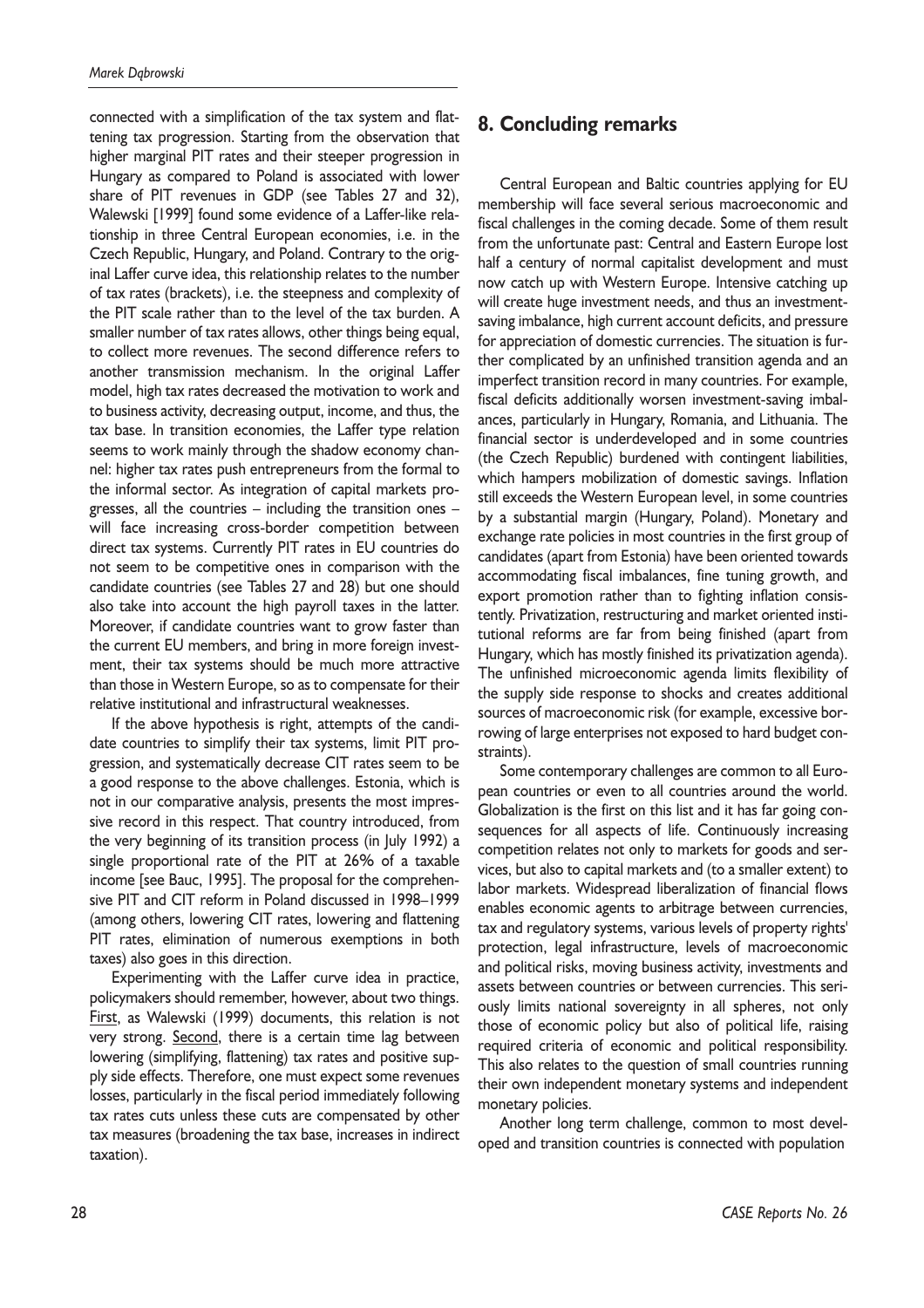aging, which has a serious negative impact on the financial balance of the PAYG pension systems, health insurance systems, and some forms of social aid. In the much longer term (going beyond the time horizon in this study of 2010) population aging will also negatively influence rate of private saving and growth prospects. Only a radical liberalization of immigration policies will be able to limit these adverse consequences of population aging in developed countries, but at present, such liberalization does not seem to be very probable for political reasons.

Environmental needs will also create pressure for increased spending (including by government), particularly in less developed countries, including the EU candidates from Central and Eastern Europe. This pressure will exist irrespective of their EU membership, though accession conditions may call for faster adjustment in this field.

The accession process itself means another serious package of various reforms for the candidate countries with a complexity similar to the first stage of transition at the beginning of the 1990s. Many of these reforms will cost candidate countries taxpayers' money and only part of them will be compensated by net official EU transfers. In fact, looking at accession from the fiscal point of view it is a kind of investment, which should be recovered thanks to more stable economic, legal and political environments, better infrastructure and institutions, higher quality of living standard, and therefore, better growth prospects. However, how quickly this additional spending will be paid off remains an open question and depends on the quality of the economic systems and economic policy of the EU itself and of its future members.

The prospect of EU membership offers, however, a unique chance for importing stable institutions, the new common European currency, and credibility of economic policies. The macroeconomic convergence criteria can also help governments to carry out the necessary fiscal adjustment measures, particularly those related to excessive social transfers. All these factors should facilitate eliminating a significant part of the macroeconomic fragility and external risk connected with high current account deficits (as this problem will mainly relate to interregional flows inside the common currency area), unstable domestic currencies (as they will cease to exist), high fiscal deficits (put under the control of the Stability and Growth Pact), etc. The new institutional and macroeconomic environment should facilitate stable and macroeconomically safe capital inflows, high investment rates, and rapid growth.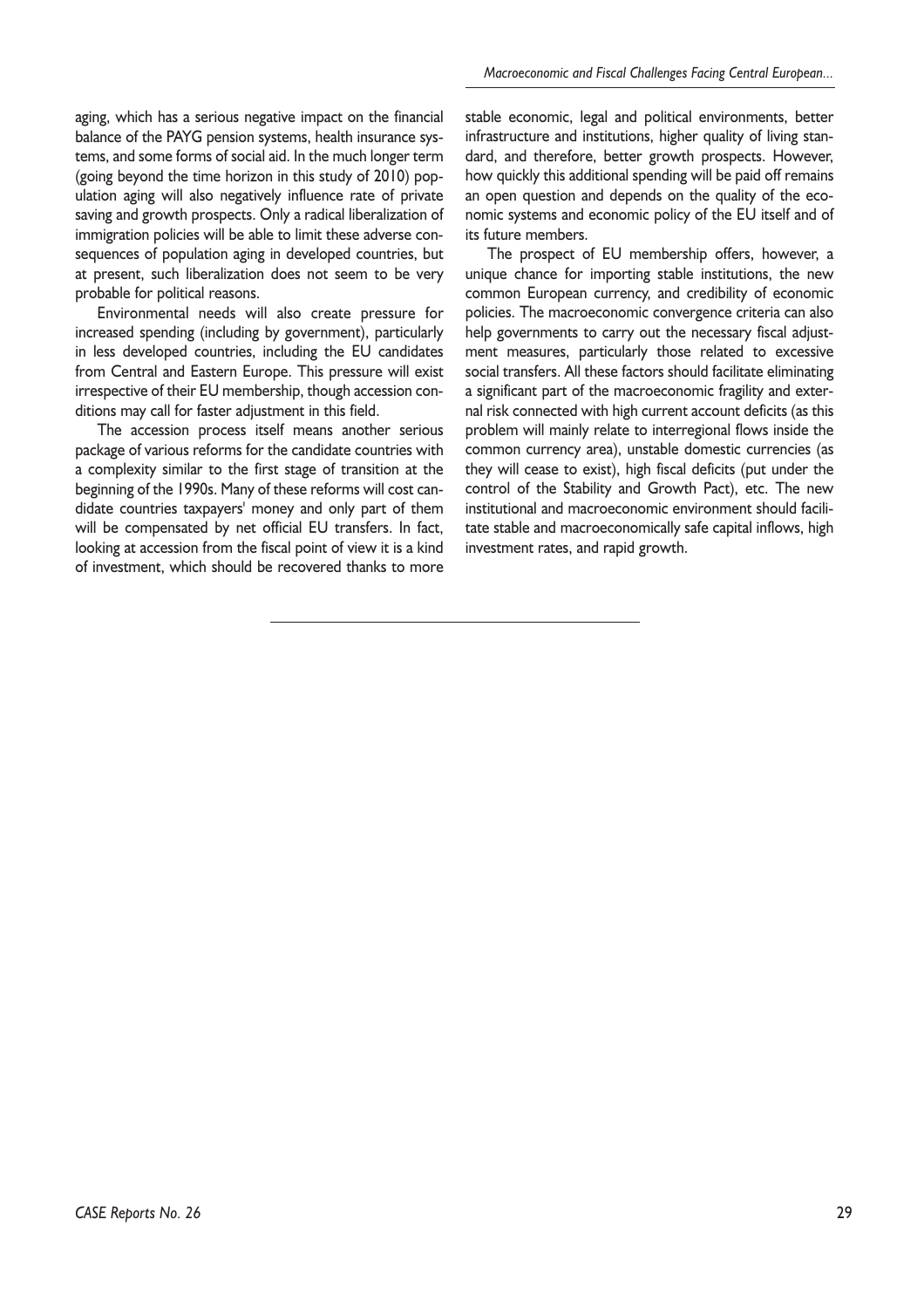# **References**

Anand, Ritu, and Sweder van Wijnbergen (1989). "Inflation and the Financing of Government Expenditure: an Introductory Analysis with an Application to Turkey". World Bank Economic Review, 3.

Antczak, Małgorzata, and Urban Górski (1998). "The Influence of the Exchange Rate Stability on Inflation: A Comparative Analysis". CASE – Center for Social and Economic Research, Warsaw, Studies and Analyses, No. 137.

Augustinovics, Maria (1997). "Introduction, in: Pension Systems and Reforms: Britain, Hungary, Italy, Poland, Sweden". EC's Phare ACE Programme 1995, Final report, Budapest.

Barro, Robert J. (1991). "Economic Growth in a Cross-Section of Countries". Quarterly Journal of Economics, Vol. 106, pp. 407–443.

Barro, Robert J. and Xavier Sala-I-Martin (1992). "Convergence". Journal of Political Economy, Vol. 100, pp. 223–51.

Bauc, Jarosław (1995). "Estonian Way to Liberal Economic System". CASE – Center for Social and Economic Research, Warsaw, Studies and Analyses, No. 38.

Bratkowski, Andrzej S., and Jacek Rostowski (1999a). "Zlikwidować złotego" (Abolish zloty). Rzeczpospolita, March 6, Warsaw.

Bratkowski, Andrzej S., and Jacek Rostowski (1999b). "Wierzymy w euro" (We believe in euro). Rzeczpospolita, April 26, Warsaw.

Buiter, Willem H. (1997). "Aspects of Fiscal Policy in Some Transition Economies Under Fund-Supported Programs". IMF Working Paper, WP/97/31, April.

Cangiano, Marco, Carlo Cottarelli and Luis Cubeddu (1998). "Pension Developments and Reforms in Transition Economies". IMF Working Paper, WP/98/151.

Chand, Shetta K., and Albert Jaeger (1996). "Aging Populations and Public Pension Schemes". IMF Occasional Paper, No.147.

Christoffersen, Peter, and Peter Doyle (1998). "From Inflation to Growth: Eight Years of Transition". IMF Working Paper, WP/98/100.

Dąbrowski, Marek (1998a). "Fiskal'nye problemy v period transformacii" (Fiscal problems in the transition period). CASE – Center for Social and Economic Research, Warsaw, Studies and Analyses, No. 122.

Dąbrowski, Marek et al. (1999). "Disinflation, Monetary Policy and Fiscal Constraints, Experience of the Economies in Transition". CASE – Center for Social and Economic Research, Warsaw, Reports, No. 16, March.

Daianu, Daniel (1999). "Strain and Economic Adjustment. Romania's Travails and Pains". paper prepared for the 5th Dubrovnik Conference on Transition Economies: Ten Years of Transition: What Have We Learned and What Lies Ahead, June 23–25, Dubrovnik, Croatia.

De Melo, Martha, Cevdet Denizer, Alan Gelb, and Stoyan Tenev (1997). "Circumstance and Chice: The role of Initial Conditions and Policies in Transition Economies". International Finance Corporation, Washington D.C.

De Menil, Georges, Stephane Hamayon, and Mihai Seitan (1999). "Romania's Pension System: The Weight of the Past". CASE – Center for Social and Economic Research, Warsaw, Studies and Analyses, No. 177.

Fischer, Stanley, Ratna Sahay, and Carlos A. Vegh (1998a). "How Far Is Eastern Europe from Brussels?" IMF Working Paper, WP/98/53, April.

Fischer, Stanley, Ratna Sahay, and Carlos A. Vegh (1998b). "From Transition to Market: Evidence and Growth Prospects". IMF Working Paper, WP/98/52, April.

Gillman, Max (1999). "Evaluating government policy in transition countries". CASE – Center for Social and Economic Research, Warsaw, Studies and Analyses, No. 156.

Ghosh, Atish R., and Steven Phillips (1998). "Inflation, Disinflation, and Growth". IMF Working Paper, WP/98/68.

Gomułka, Stanisław (1998). "Output: Causes of the Decline and the Recovery". CASE-CEU Working Papers Series, No. 8.

Gomułka, Stanisław (1999) "Comparative Notes on Pension Developments and Reforms in the Czech Republic, Hungary, Poland and Romania". CASE – Center for Social and Economic Research, Warsaw, Studies and Analyses, No. 182.

Gomułka, Stanisław, and Piotr Jaworski (1998). "Implicit Public Debt of the Polish Social Security System". CASE-CEU Working Papers Series, No. 14.

Gomułka, Stanisław and Marek Styczeń (1999). "Estimating the Impact of the 1999 Pension Reform in Poland, 2000–2050". CASE-CEU Working Papers Series, No. 27.

Gorzelak, Michał (1999). "Medium Term Fiscal Projection for Selected Countries in Transition: The Czech Republic, Hungary, Poland and Romania. The Government Side". CASE – Center for Social and Economic Research, Warsaw, Reports, No. 19.

Halpern, Laszlo (1996). "Real exchange rate and exchange rate policy in Hungary". Economics of Transition, Vol. 4 (1)

Halpern, Laszlo, and Judit Nemenyi (1999): Fiscal Foundation of Convergence to European Union. Hungarian Economy Towards EU Accession, paper prepared for the 5th Dubrovnik Conference on Transition Economies: Ten Years of Transition: What Have We Learned and What Lies Ahead, June 23-25, Dubrovnik, Croatia.

Halpern, Laszlo, and Charles Wyplosz (1995). "Equilibrium Real Exchange Rates in Transition." Centre for Economic Policy Research, London, Discussion Paper, No. 1145.

Hanke, Steve H., and Kurt Schuler (1999). "A dollarization blueprint for Argentina, Friedberg's Commodity & Currency Comments Experts' Report". Friedberg Commodity Management Inc., Special Report, February 1.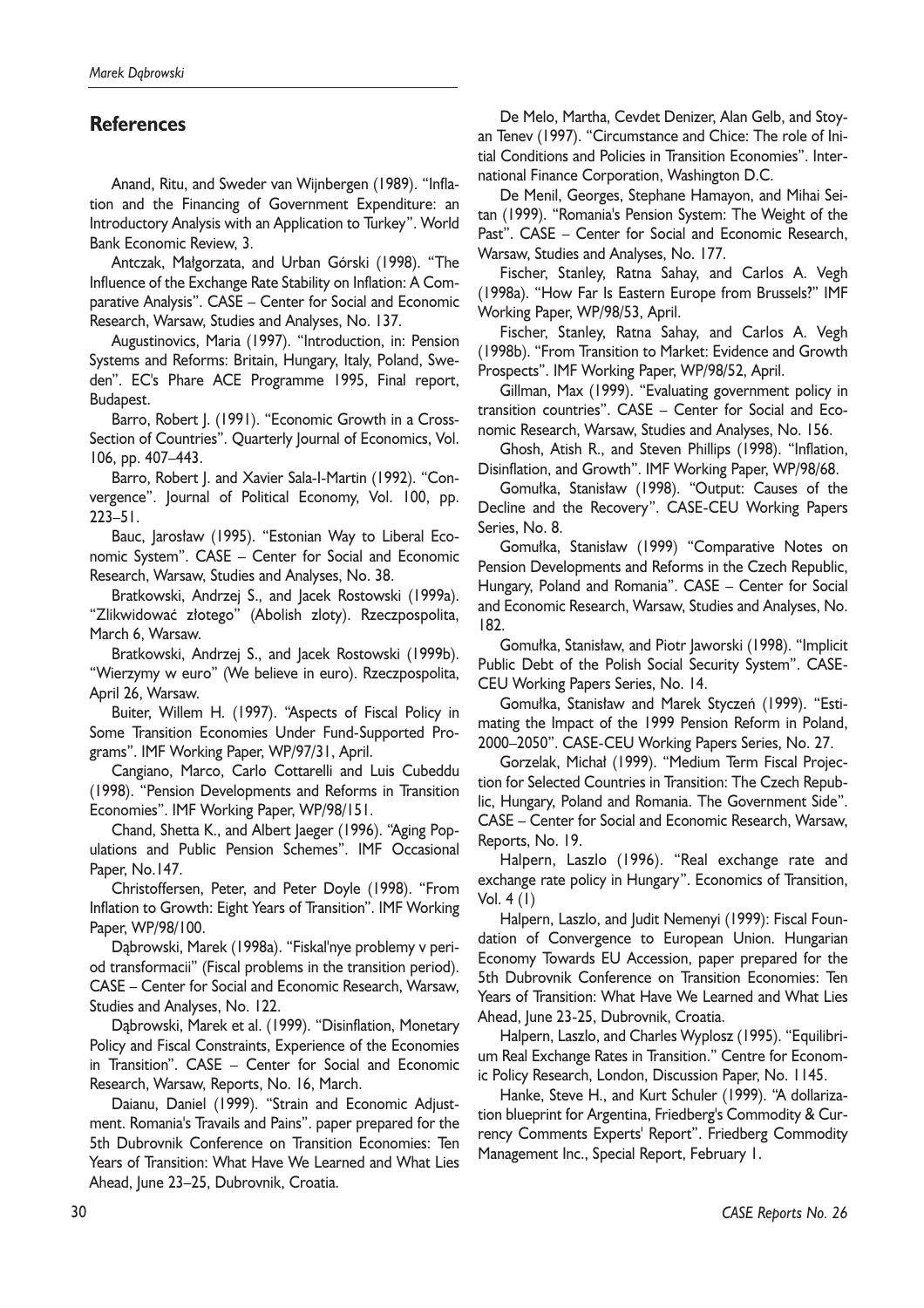*Macroeconomic and Fiscal Challenges Facing Central European...*

Havrylyshyn, Oleh, Ivailo Izvorski, and Ron van Rooden (1998). "Recovery and Growth in Transition Economies 1990–97: A Stylized Regression Analysis". IMF Working Paper, WP/98/141, September.

IIF (1998). Comparative Statistics for Emerging Market Economies, Institute of International Finance, Inc., December.

IMF (1998a). Growth Experience in Transition Economies, International Monetary Fund, European II Department (in consultation with European I Department), September 4.

IMF (1998b). Disinflation in Transition: 1993–1997, International Monetary Fund, European I Department (in consultation with European II Department), September 4.

Jakubiak, Małgorzata (1999). "Saving, Investment, Financial Integration and FDI in Central Europe". CASE – Center for Social and Economic Research, Warsaw, mimeo, March 31.

Knight, Malcolm, and F. Scacciavillani (1998). "Current Accounts: What is their Relevance for Policymaking". [in:] O.Radzyner and A.Schubert (eds).: Current Account Imbalances in East and West: do they Matter?, Oesterreichische Nationalbank, Vienna.

Kosterna, Urszula (1998). "On the road to the European Union. Some Remarks on the budget. The performance in transition economies". CASE-CEU Working Papers Series, No. I, January.

Levine, Ross and David Renelt (1992). "A Sensivity Analysis of Cross-Country Growth Regression". American Economic Review, Vol. 82, pp. 942–63.

Liberda, Barbara, and Tomasz Tokarski (1999). "Determinants od Saving and Economic Growth in Poland in Comparison to the OECD Countries". CASE-CEU Working Papers Series, No. 24.

Linn, Johannes F. (1999). "Ten Years of Transition in Central Europe and the Former Soviet Union. The Good News and the Not-so-good News". Paper prepared for the 5th Dubrovnik Conference on Transition Economies: Ten Years of Transition: What Have We Learned and What Lies Ahead, June 23–25, Dubrovnik, Croatia.

Maliszewska, Maryla (1998). "Modelling Real Exchange Rate in Transition: The Case of Poland and Romania". [in:] Real Exchange Rate, Foreign Trade and Economic Growth, CASE – Center for Social and Economic Research, Warsaw, Studies and Analyses, No. 131.

Maliszewski, Wojciech (1998). "Medium-Term Fiscal Projection for Selected Countries in Transition". CASE – Center for Social and Economic Research, Warsaw, Studies and Analyses, No. 151.

Markiewicz, Małgorzata (1998). "Fiscal policy and disinflation in transition economies". CASE – Center for Social and Economic Research, Warsaw, Studies and Analyses, No. 127.

Mihalyi, Peter, and Ryszard Petru (1999). "Health Care in the Czech Republic, Hungary and Poland. The Medium-Term Fiscal Aspects". CASE-CEU Working Papers Series, No. 28.

Mundell, Robert (1999). "The Priorities for Completing the Transition and the Model for the Future". Paper prepared for the 5th Dubrovnik Conference on Transition Economies: Ten Years of Transition: What Have We Learned and What Lies Ahead, June 23–25, Dubrovnik, Croatia.

Neneman, Jarosław (1999). "The Reform of Indirect Taxation in Hungary, the Czech Republic, Poland and Romania". CASE – Center for Social and Economic Research, Warsaw, Studies and Analyses, No. 149.

Nestor, Barbara, and Zoltan Vajda (1999). "Does a Pensions Overhang Threaten Macroeconomic Stability? The Case for Hungary". Central European University, mimeo, May, Budapest.

Palacios, Robert and Roberto Rocha (1998). "The Hungarian Pension System in Transition". Social Protection Working Paper Series; The World Bank, Washinton D.C.

Polish Government (1999). "Strategy of Public Finances and Economic Development: Poland 2000–2010". June, Ministry of Finance, Warsaw.

Rostowski, Jacek (1999). "The Approach to EU Membership: The Implications for Macroeconomic Policy in Applicant Countries." CASE – Center for Social and Economic Research, Warsaw, CASE-CEU Working Papers Series, No. 26

Rybiñski, Krzysztof, and Mateusz Szczurek (1998). "Current Account – Inflation Trade-Off. Lessons for Poland and Other Transition Economies". CASE – Center for Social and Economic Research, Warsaw, Studies and Analyses, No. 147.

Sachs, Jeffrey D., and Andrew M. Warner (1996). "Achieving Rapid Growth in the Transition Economies of Central Europe". CASE – Center for Social and Economic Research, Warsaw, Studies and Analyses, No. 73.

Schneider, Ondrej (1999). "Implicit Public Debt of the Czech Social-Security System". CASE – Center for Social and Economic Research, Warsaw, Studies and Analyses, No. 167.

Siwiñska, Joanna (1999a). "Public Debt Structure and Dynamics in the Czech Republic, Hungary, Poland and Romania". CASE – Center for Social and Economic Research, Warsaw, Studies and Analyses, No. 162.

Siwiñska, Joanna (1999b). "The External Public Debt of Baltic and Selected CIS Countries in Years 1992-1997: Estonia, Latvia, Lithuania, Kazakhstan, Kyrgyz Republic, Moldova, Russian Federation and Ukraine". CASE – Center for Social and Economic Research, Warsaw, Studies and Analyses, No. 169.

Stepanek, Pavel, and Ondrej Schneider (1999). "Present and future fiscal policy problems in the Czech Republic". CASE – Center for Social and Economic Research, Warsaw, Studies and Analyses, No. 180.

Styczeñ, Marek (1999). "Socio-demographic Forecast of Poland, 1997-2050, for Modelling Incomes and Social Security Retirement Pensions". CASE – Center for Social and Economic Research, Warsaw, Studies and Analyses, No. 168.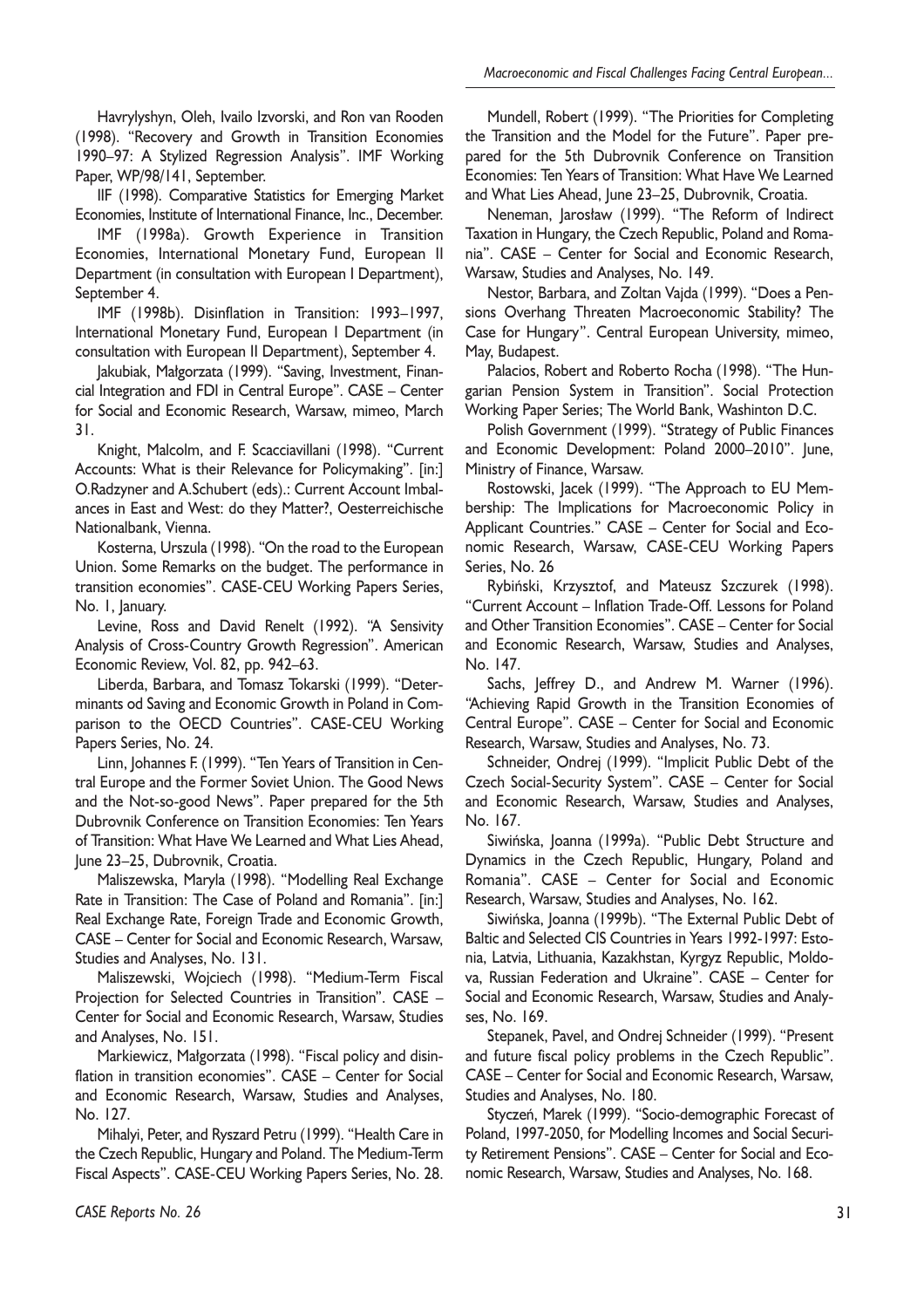Tomczyñska, Magdalena (1999a). "Comparative Analyses of Direct Tax Systems in Selected Central European Countries: Poland, Czech Republic, Hungary and Romania". CASE – Center for Social and Economic Research, Warsaw, Studies and Analyses, No. 161.

Tomczyñska, Magdalena (1999b). "European Union Financial Transfers to Applicant Countries". CASE – Center for Social and Economic Research, Warsaw, Studies and Analyses, No. 173.

Tomczyñska, Magdalena (1999c). "Assessment of the budget process in selected countries in transition: Hungary, Poland and Romania". CASE – Center for Social and Economic Research, Warsaw, mimeo, June.

Vajda, Zoltan (1999). "Macroeconomic Implication of the Pension Reform". CASE – Center for Social and Economic Research, Warsaw, Reports, No. 20.

Walewski, Mateusz (1999). "A Short Play on the Idea of the Laffer Curve in Transition Economies". CASE – Center for Social and Economic Research, Warsaw, Studies and Analyses, No. 175.

WEO (1998). World Economic Outlook, International Monetary Fund, May.

WEO (1999). World Economic Outlook, International Monetary Fund, April.

World Bank (1997). "Poland – Reform and Growth on the Road to the EU, Country Economic Memorandum". World Bank, November 26.

Zawaliñska, Katarzyna (1999). "Agriculture of the Czech Republic, Hungary and Poland in perspective of joining Common Agriculture Policy – with some fiscal remarks". CASE – Center for Social and Economic Research, Warsaw, Studies and Analyses, No. 178.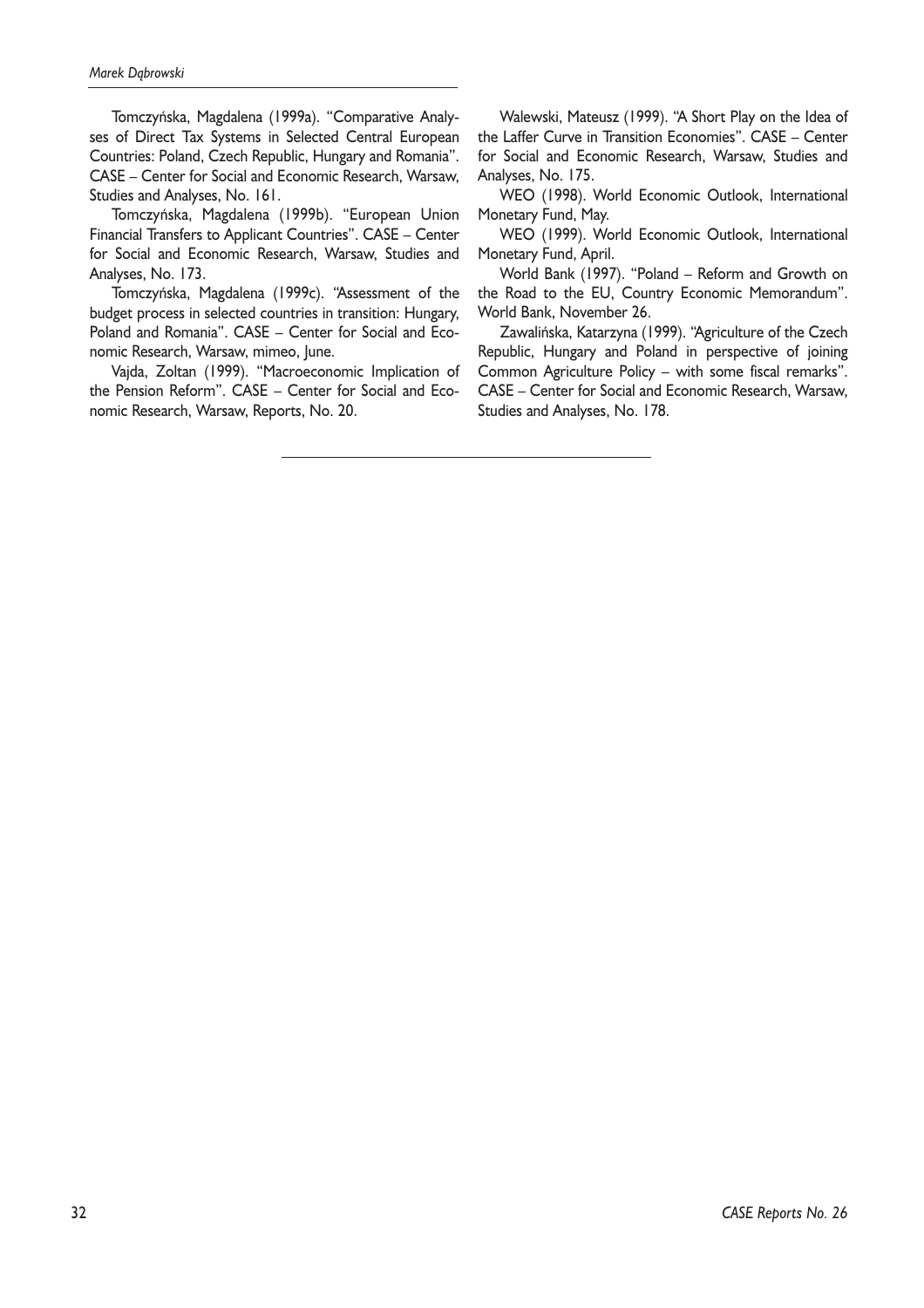# **Tables and Graphs**

| <b>Country</b>           | GDP per capita | % of average for 3 low-income EU countries |
|--------------------------|----------------|--------------------------------------------|
| <b>Bulgaria</b>          | 5132           | 43.9                                       |
| Czech Republic           | 8173           | 69.9                                       |
| Estonia                  | 7203           | 61.6                                       |
| Hungary                  | 6211           | 53.1                                       |
| Latvia                   | 5002           | 42.8                                       |
| Lithuania                | 3035           | 26.0                                       |
| Poland                   | 6364           | 54.4                                       |
| Romania                  | 3542           | 30.3                                       |
| Slovakia                 | 6671           | 57.1                                       |
| Slovenia                 | 6342           | 54.3                                       |
| Average for 3 low-income |                |                                            |
| <b>EU</b> countries      | 11690          | x                                          |

#### **Table 1. EU candidate countries: per capita GDP in US dollars, PPP based**

Source: Fischer, Sahay, and Vegh (1998a) basing on the World Economic Outlook Database

#### **Table 2. Real GDP growth in candidate countries, 1990–1998**

| <b>Country</b>  | 1990    | 1991    | 992     | 1993    | 1994   | 1995 | 1996    | 1997           | 1998   |
|-----------------|---------|---------|---------|---------|--------|------|---------|----------------|--------|
| <b>Bulgaria</b> | $-9.1$  | $-11.7$ | $-7.3$  | $-1.5$  | 8. ا   | 2.9  | $-10.1$ | $-6.9$         | 4.0    |
| Czech Republic  | $-1.2$  | $-14.3$ | $-3.3$  | 0.6     | 2.7    | 6.4  | 3.9     | 1.0            | $-2.2$ |
| Estonia         | $-8.1$  | $-7.9$  | $-21.6$ | $-8.2$  | $-1.8$ | 4.3  | 4.0     | $  \cdot  $ .4 | 4.0    |
| Hungary         | $-3.5$  | $-11.9$ | $-3.1$  | $-0.6$  | 2.9    | I.5  | 1.3     | 4.6            | 5.0    |
| Latvia          | 2.9     | $-10.4$ | $-35.2$ | $-16.1$ | 2.1    | 0.3  | 3.3     | 6.5            | 3.8    |
| Lithuania       | $-5.0$  | $-13.4$ | $-21.3$ | $-16.2$ | $-9.8$ | 3.3  | 4.7     | 6.1            | 4.4    |
| Poland          | $-11.6$ | $-7.0$  | 2.6     | 3.8     | 5.2    | 7.0  | 6.1     | 6.9            | 4.8    |
| Romania         | $-5.6$  | $-12.9$ | $-8.8$  | 1.5     | 3.9    | 7.1  | 3.9     | $-6.6$         | $-5.5$ |
| Slovakia        | $-2.5$  | $-14.6$ | $-6.5$  | $-3.7$  | 4.9    | 6.9  | 6.6     | 6.5            | 4.4    |
| Slovenia        | $-8.1$  | $-8.9$  | $-5.5$  | 2.8     | 5.3    | 4.1  | 3. I    | 3.8            | 3.9    |

Source: Havrylyshyn, Izvorski, and Rooden (1998, Table 1), WEO (1999, Table 1.3)

**Table 3. Simulation of average GDP per capita growth rates and number of years needed by the EU candidate countries for convergence to GDP per capita level of low-income EU countries**

|                |                | <b>Barro equation</b> |                | <b>Levine-Renelt equation</b> |  |  |
|----------------|----------------|-----------------------|----------------|-------------------------------|--|--|
| <b>Country</b> | rate of growth | number of years       | Rate of growth | number of years               |  |  |
| Bulgaria       | 4.92           | 29                    | 5.01           | 28                            |  |  |
| Czech Republic | 5.44           | Н                     | 4.40           | 15                            |  |  |
| Estonia        | 5.23           | 16                    | 4.93           |                               |  |  |
| Hungary        | 5.28           | 20                    | 5.02           | 22                            |  |  |
| Latvia         | 5.50           | 25                    | 5.79           | 23                            |  |  |
| Lithuania      | 6.10           | 34                    | 6.22           | 33                            |  |  |
| Poland         | 5.42           | 18                    | 4.75           | 23                            |  |  |
| Romania        | 5.47           | 36                    | 5.64           | 34                            |  |  |
| Slovakia       | 5.86           | 15                    | 5.00           | 19                            |  |  |
| Slovenia       | 5.31           | 19                    | 4.58           | 24                            |  |  |

Source: Fischer, Sahay, and Vegh (1998a)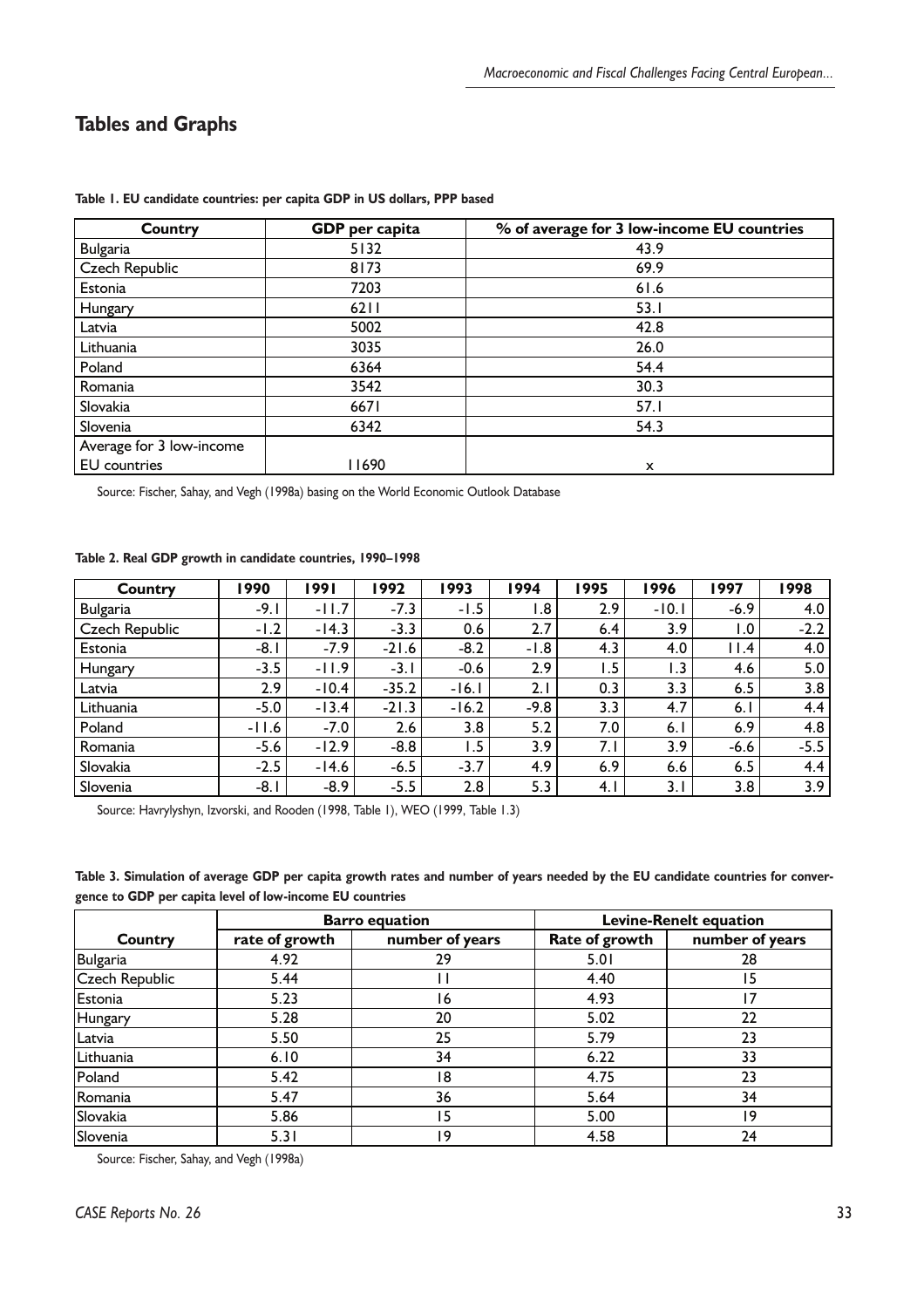| <b>Country / Indicator</b>                   | 1991  | 1992                      | 1993  | 1994  | 1995  | 1996  | 1997    |
|----------------------------------------------|-------|---------------------------|-------|-------|-------|-------|---------|
|                                              |       | First group of candidates |       |       |       |       |         |
| <b>Czech Republic</b>                        |       |                           |       |       |       |       |         |
| gross domestic saving rate <sup>c)</sup>     | 36.84 | 27.45                     | 20.23 | 20.11 | 23.31 | 26.91 |         |
| gross investment rate $\mathrm{^{c)}}$       | 29.89 | 27.07                     | 18.39 | 20.37 | 27.81 | 34.52 |         |
| <b>Estonia</b>                               |       |                           |       |       |       |       |         |
| gross domestic saving rate <sup>c)</sup>     | 34.48 | 32.75                     | 22.18 | 18.29 | 18.19 | 14.08 |         |
| gross investment rate $\frac{c}{c}$          | 20.93 | 21.03                     | 23.93 | 26.59 | 25.62 | 24.81 |         |
| <b>Hungary</b>                               |       |                           |       |       |       |       |         |
| gross domestic saving rate <sup>b)</sup>     | 18.1  | 15.3                      | 10.6  | 14.4  | 20.4  | 22.4  | $23.4*$ |
| gross investment rate <sup>b)</sup>          | 20.6  | 16.1                      | 20.0  | 22.2  | 24.1  | 24.5  | $25.4*$ |
| <b>Poland</b>                                |       |                           |       |       |       |       |         |
| Gross domestic saving rate <sup>a)</sup>     | 15.86 | 15.44                     | 15.77 | 17.29 | 18.31 | 17.1  |         |
| Gross investment rate $a^{a)}$               | 19.9  | 15.2                      | 15.6  | 15.9  | 18.0  | 20.2  |         |
| <b>Slovenia</b>                              |       |                           |       |       |       |       |         |
| gross domestic saving rate <sup>c)</sup>     | 26.42 | 24.73                     | 20.61 | 23.16 | 21.89 | 22.24 |         |
| gross investment rate <sup>c)</sup>          | 20.61 | 18.41                     | 18.73 | 19.75 | 21.20 | 22.09 |         |
|                                              |       | Other candidate countries |       |       |       |       |         |
| <b>Bulgaria</b>                              |       |                           |       |       |       |       |         |
| gross domestic saving rate <sup>e)</sup>     | 18.4  | 4.5                       | 2.0   | 4.5   | 10.8  | 7.5   | 13.6    |
| gross domestic investment rate <sup>e)</sup> | 25.2  | 19.9                      | 15.3  | 9.4   | 15.7  | 8.4   | 11.8    |
| Romania                                      |       |                           |       |       |       |       |         |
| gross national saving rate <sup>e)</sup>     | 24.8  | 22.9                      | 24.2  | 25.4  | 21.0  | 23.0  | 19.6    |
| gross domestic investment rate <sup>e)</sup> | 28.0  | 31.4                      | 29.0  | 26.9  | 25.7  | 31.3  | 28.3    |
| <b>Slovakia</b>                              |       |                           |       |       |       |       |         |
| gross domestic saving rate <sup>e)</sup>     | 28.3  | 24.9                      | 22.1  | 27.7  | 30.8  | 28.0  | 28.4    |
| e)<br>gross domestic investment rate         | 31.2  | 28.8                      | 27.6  | 22.2  | 27.5  | 39.9  | 35.5    |

|  | Table 4. Selected transition economies: gross saving and investment ratios as % of GDP, 1991–1997 |  |  |  |  |
|--|---------------------------------------------------------------------------------------------------|--|--|--|--|
|  |                                                                                                   |  |  |  |  |

Source: Jakubiak (1999) basing on: a) GUS: SNA, b) IMF Staff Country Report No. 97/104, c) World Development Indicators, d) own calculations based on IFS and WDI databases; \*IMF estimates. Author's estimate basing on: e – IIF (1998, Tables S305, S315)

**Table 5. Current account deficit as % of GDP in candidate countries, 1991–1997**

| Country         | 1991                 | 1992   | 1993            | 1994   | 1995    | 1996    | 1997    | 1998    |
|-----------------|----------------------|--------|-----------------|--------|---------|---------|---------|---------|
| <b>Bulgaria</b> | $-7.2$               | $-9.3$ | $-12.8$         | $-2.1$ | $-1.0$  | $-0.8$  | 4.1     | $-2.6$  |
| Czech Republic  | $\bullet$ .          | $-1.7$ | 2.2             | $-0.1$ | $-2.9$  | $-8.7$  | $-6.0$  | $-1.5$  |
| Estonia         | $\cdot \cdot$        | $-1.0$ | 1.3             | $-7.1$ | $-4.4$  | $-9.1$  | $-12.0$ | $-8.7$  |
| Hungary         | 0.8                  | 0.9    | $-9.0$          | $-9.5$ | $-5.6$  | $-3.7$  | $-2.1$  | $-4.8$  |
| Latvia          | $\cdot \cdot$        | 15.2   | 19.7            | 5.5    | $-0.4$  | $-5.5$  | $-6.$   | $-11.0$ |
| Lithuania       | $\ddot{\phantom{a}}$ | 5.4    | $-3.1$          | $-2.1$ | $-10.2$ | $-9.2$  | $-10.2$ | $-12.1$ |
| Poland          | $-1.0$               | $-0.3$ | $-0.1$          | 2.3    | 3.3     | $-1.0$  | $-3.1$  | $-4.5$  |
| Romania         | $-4.5$               | $-7.5$ | $-4.7$          | $-1.7$ | $-5.6$  | $-7.8$  | $-6.7$  | $-7.9$  |
| Slovakia        | $\ddot{\phantom{a}}$ | 0.4    | $-5.0$          | 4.8    | 2.3     | $-11.1$ | $-6.9$  | $-9.7$  |
| Slovenia        | 1.5                  | 7.4    | .5 <sup>1</sup> | 3.8    | $-0.1$  | 0.2     | 0.2     | 0.0     |

Source: Linn (1999)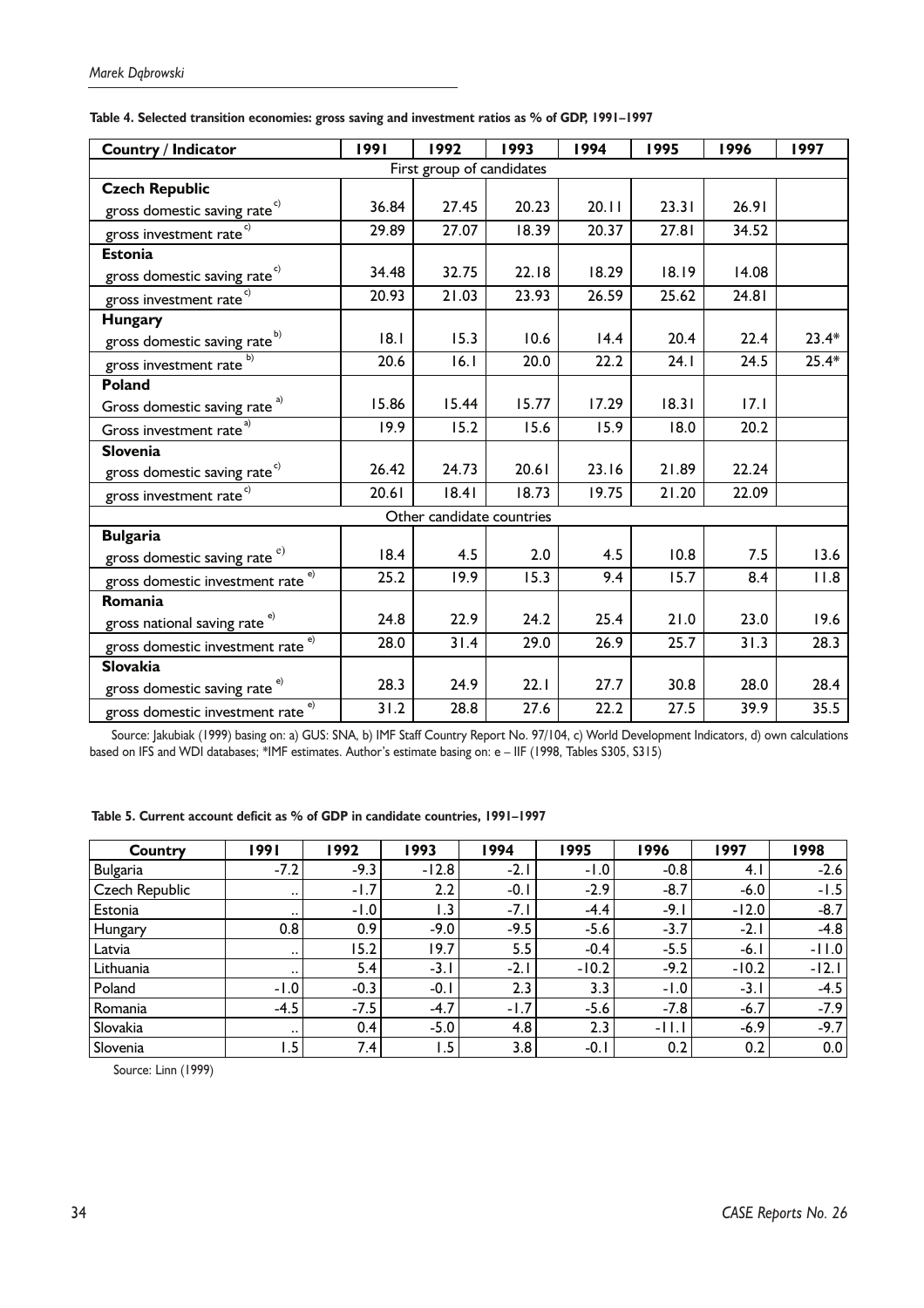| Country        | 1991     | 1992  | 1993  | 1994  | 1995 | 1996  | 1997  | 1998 |
|----------------|----------|-------|-------|-------|------|-------|-------|------|
| Bulgaria       | 338.7    | 79.4  | 63.8  | 121.9 | 32.9 | 310.8 | 578.6 | 0.9  |
| Czech Republic | 52.0     | 12.6  | 18.8  | 9.7   | 7.9  | 8.6   | 10.1  | 6.8  |
| Estonia        | $\cdots$ | 942.2 | 35.7  | 41.6  | 28.8 | 15.0  | 12.5  | 4.5  |
| Hungary        | 32.0     | 24.7  | 21.1  | 21.2  | 28.3 | 19.8  | 8.4   | 10.3 |
| Latvia         | $\cdots$ | 958.2 | 34.8  | 26.2  | 23.3 | 3.2   | 7.0   | 2.8  |
| Lithuania      | $\cdots$ | 162.5 | 188.8 | 45.0  | 35.5 | 3.1   | 8.5   | 2.4  |
| Poland         | 60.3     | 44.5  | 37.7  | 29.5  | 21.6 | 18.5  | 13.2  | 8.6  |
| Romania        | 223.0    | 199.2 | 295.5 | 61.7  | 27.8 | 56.9  | 151.6 | 43.8 |
| Slovakia       | 58.3     | 9.1   | 25.0  | 1.7   | 7.2  | 5.4   | 6.4   | 5.6  |
| Slovenia       | 247.0    | 88.2  | 22.9  | 18.3  | 8.6  | 8.8   | 9.4   | 5.7  |

**Table 6. Selected transition countries: end-of year inflation, 1991–1998**

Source: IMF, EBRD and PlanEcon data

#### **Table 7. Central Bank Credit to Government, 1992–7 (in % of GDP)**

| Country         | 1992     | 1993     | 1994     | 1995     | 1996     | 1997   |
|-----------------|----------|----------|----------|----------|----------|--------|
| <b>Bulgaria</b> | 6.0      | 11.0     | 5.5      | 4.9      | 14.5     | $-0.1$ |
| Czech Republic  | $\cdots$ | $-2.1$   | $-2.4$   | $-1.0$   | $-0.8$   | 0.7    |
| Estonia         | $\cdots$ | 0.0      | 0.0      | $0.0\,$  | 0.0      | 0.0    |
| Hungary         | 16.5     | 13.2     | 11.2     | 7.5      | 7.3      | 1.7    |
| Latvia          | 0.0      | 0.0      | 0.0      | 0.0      | 0.0      | 0.0    |
| Lithuania       | 0.0      | 0.0      | 0.0      | $0.0\,$  | 0.0      | 0.0    |
| Poland          | 5.2      | 1.5      | 5. ا     | 0.1      | 0.1      | 0.5    |
| Slovakia        | $\cdots$ | $\cdots$ | $\cdots$ | $\cdots$ | $\cdots$ | 1.5    |
| Slovenia        | 0.0      | 0.0      | 0.0      | 0.0      | 0.0      | 0.0    |

Source: IMF (1998b,Table 5)

#### **Table 8: The balance of quasi-fiscal operations – as percentage of GDP [1]**

| Country    | 1990 | 1991   | 1992   | 1993   | 1994   | 995    | 1996   |
|------------|------|--------|--------|--------|--------|--------|--------|
| Czech Rep. | n.a. | n.a.   | n.a.   | I .3   | $-0.4$ | I.2    | $-1.3$ |
| Hungary    | 9.01 | 15.5   | $-0.4$ | 10.9   | 6.5    | 7. I   | n.a.   |
| Estonia    | n.a. | n.a.   | $-3.3$ | 2.1    | 0.8    | $-0.2$ | $-0.6$ |
| Latvia     | n.a. | n.a.   | n.a.   | n.a.   | 1.5    | $-0.4$ | 0.1    |
| Poland     | 7.9  | $-2.5$ | $-5.2$ | $-2.0$ | $-1.6$ | $-2.7$ | $-2.2$ |
| Slovenia   | n.a. | n.a.   | n.a.   | $-2.0$ | $-2.9$ | $-1.8$ | n.a.   |
| Slovakia   | n.a. | n.a.   | n.a.   | n.a.   | $-7.2$ | 0.4    | $-1.1$ |

Source: Markiewicz (1998) based on IMF data - IFS basis

[1] Positive sign means that central bank grants net QF transfers. Negative sign may indicate involvement in the large-scale sterilization of capital inflow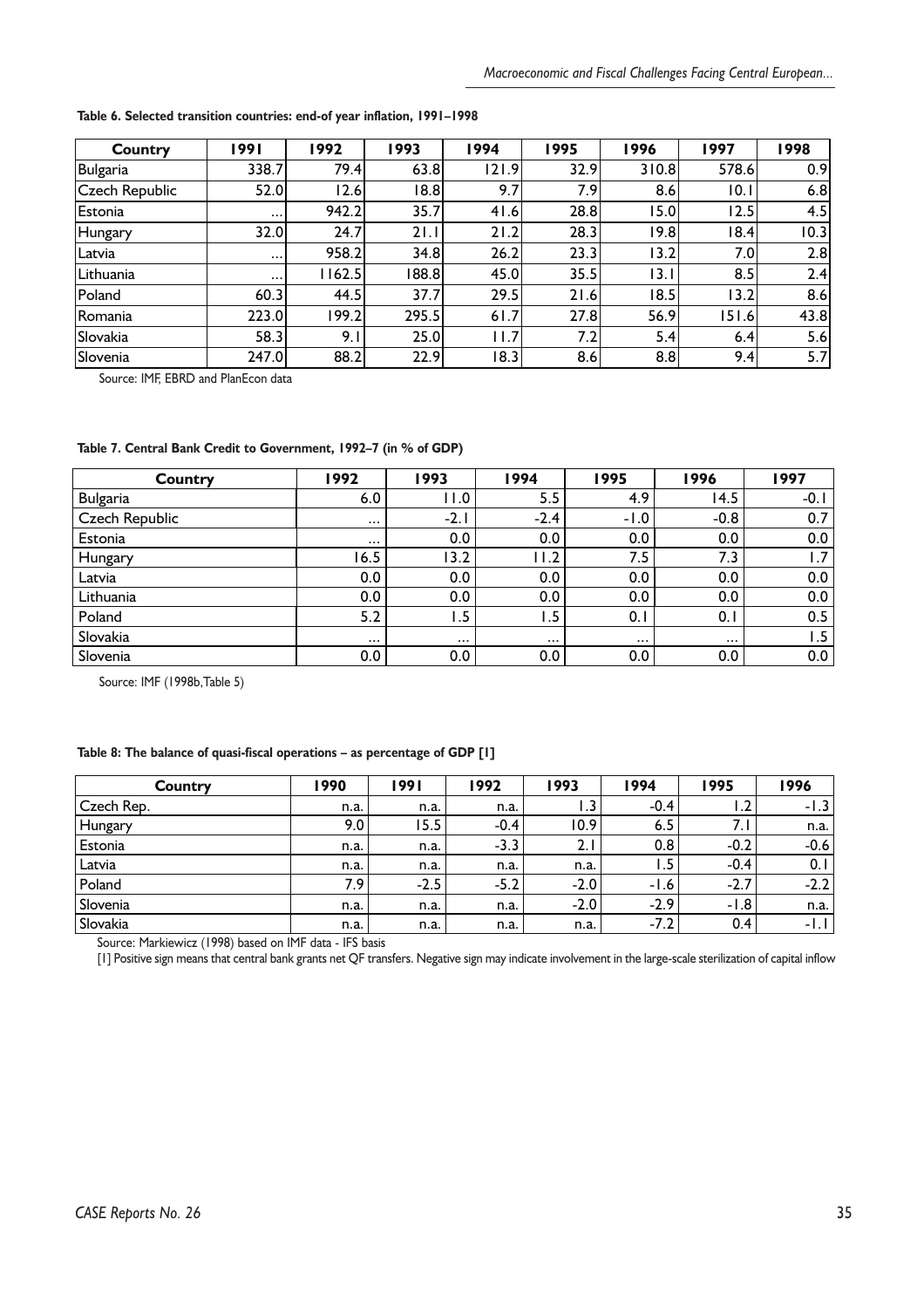| Country    | Indicator      | 1994   | 1995   | 1996    | 1997   |
|------------|----------------|--------|--------|---------|--------|
| Bulgaria   | Revenues       | 39.9   | 36.6   | 34.3    | 31.5   |
|            | Expenditures   | 45.7   | 43.0   | 47.6    | 34.1   |
|            | Balance        | $-5.8$ | $-6.4$ | $-13.4$ | $-2.6$ |
| Czech Rep. | Revenue        | 44.9   | 43.8   | 42.7    | 40.7   |
|            | Expenditure    | 46.0   | 45.7   | 43.9    | 42.8   |
|            | Balance        | $-1.2$ | $-1.8$ | $-1.2$  | $-2.1$ |
| Estonia    | Revenue        | 41.3   | 39.9   | 39.0    | 39.4   |
|            | Expenditure    | 39.9   | 41.1   | 40.5    | 37.0   |
|            | <b>Balance</b> | 1.3    | $-1.2$ | $-1.5$  | 2.4    |
| Hungary    | Revenue        | 51.4   | 48.I   | 46.8    | 44.9   |
|            | Expenditure    | 59.7   | 53.2   | 49.9    | 49.5   |
|            | Balance        | $-8.3$ | $-7.1$ | $-3.1$  | $-4.6$ |
| Latvia     | Revenue        | 36.5   | 35.5   | 36.5    | 39.0   |
|            | Expenditure    | 40.5   | 38.8   | 37.8    | 37.6   |
|            | Balance        | $-4.0$ | $-3.3$ | $-1.3$  | 1.4    |
| Lithuania  | Revenue        | 32.7   | 32.8   | 30.1    | 33.5   |
|            | Expenditure    | 37.5   | 37.3   | 34.7    | 35.4   |
|            | <b>Balance</b> | $-4.8$ | $-4.5$ | $-4.6$  | $-1.9$ |
| Poland     | Revenue        | 47.5   | 45.7   | 45.1    | 44. I  |
|            | Expenditure    | 49.5   | 48.4   | 47.5    | 45.8   |
|            | <b>Balance</b> | $-2.0$ | $-2.7$ | $-2.5$  | $-1.7$ |
| Romania    | Revenues       | 32.1   | 31.9   | 29.8    | 27.0   |
|            | Expenditures   | 33.9   | 34.5   | 33.7    | 31.5   |
|            | <b>Balance</b> | $-1.8$ | $-2.6$ | $-3.9$  | $-4.5$ |
| Slovakia   | Revenue        | 46.4   | 47.1   | 46.9    | 41.5   |
|            | Expenditure    | 47.7   | 46.9   | 48.3    | 46.4   |
|            | Balance        | $-1.3$ | 0.2    | $-1.3$  | $-4.9$ |
| Slovenia   | Revenue        | 45.9   | 45.7   | 45.2    | 45.0   |
|            | Expenditure    | 46.1   | 45.7   | 44.9    | 46.2   |
|            | Balance        | $-0.2$ | $-0.0$ | 0.3     | $-1.2$ |

**Table 9. Revenues, expenditures, and general government balance in transition economies on a disbursement basis, 1994–1997 (in % of GDP)**

Source: WEO (1998), tables 17-19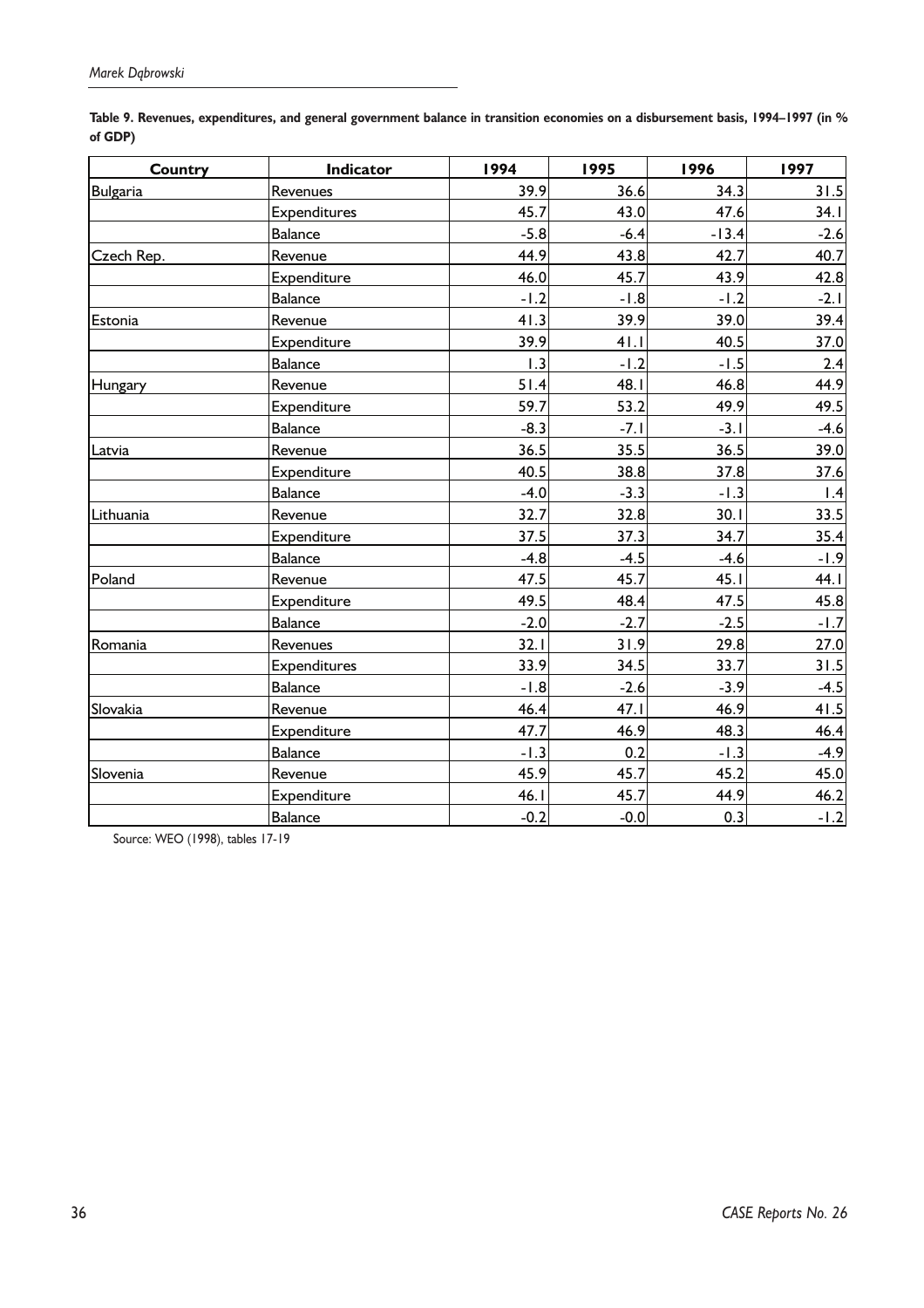#### **Table 10. Public debt to GDP ratio in selected transition countries, in %, 1994–1997**

| <b>Country</b>          | 1994  | 1995 | 1996 | 1997 |
|-------------------------|-------|------|------|------|
| Czech Republic          | 14. I | .1.5 | 10.1 | 10.5 |
| Estonia <sup>a)</sup>   | 2.1   | 3.2  | 4.2  | 3.8  |
| <b>Hungary</b>          | 87.1  | 86.0 | 72.4 | 68.0 |
| Latvia <sup>a)</sup>    | 3.3   | 5. I | 5.5  | L.   |
| Lithuania <sup>a)</sup> | 3.3   | 5.6  | 9.9  | 10.7 |
| Poland                  | 72.3  | 57.9 | 51.1 | 48.0 |
| Romania                 | 17.0  | 18.0 | 23.0 | 33.0 |
| Slovenia                | 15.4  | 16.8 | 22.2 | 24.1 |

Note: a) – Long-term public and publicly guaranteed external debt to GDP

Sources: Gillman (1999); Siwiñska (1999a); Siwiñska (1999b); Stepanek and Schneider (1999)

#### **Table 11. Social security transfers in selected transition countries, 1996 (in % of GDP)**

| <b>Country</b> | Social transfers in<br>% of GDP |
|----------------|---------------------------------|
| Czech Republic | 12.2                            |
| Estonia        | 11.0                            |
| Hungary        | 14.4                            |
| Latvia         | 16.1                            |
| Lithuania      | 8.8                             |
| Poland         | 20.8                            |
| Slovakia       | 14.5                            |
| Slovenia       | 20.2                            |

Source: WEO (1998), p. 112, Table 24

#### **Table 12. Public pension expenditures in transition countries, 1996 (in percent of GDP)**

| <b>Country</b> | <b>Pension expenditures in</b><br>% of GDP |
|----------------|--------------------------------------------|
| Bulgaria       | 9.5                                        |
| Czech Republic | 8.4                                        |
| Estonia        | 7.6                                        |
| Hungary        | 9.7                                        |
| Latvia         | 10.8                                       |
| Lithuania      | 6.2                                        |
| Poland         | 14.4                                       |
| Romania        | 5.8                                        |
| Slovakia       | 8.3                                        |

Source: WEO (1998), p. 115, box 10

#### **Table 13. Czech Republic: public debt and contingent public liabilities (in % of GDP)**

| <b>Public debt indicator</b>                                   | 1993 | 1994  | 1995 | 1996             | 1997 | 1998 |
|----------------------------------------------------------------|------|-------|------|------------------|------|------|
| Oficially reported gross government debt                       | 5.8  | '4. I |      | 10.1             | 10.5 | 1.8  |
| Contingent public liabilities (net of provisions and reserves) | 8.4  |       |      | 6.9 <sup>°</sup> | 9.91 | 12.7 |

Source: Stepanek and Schneider (1999)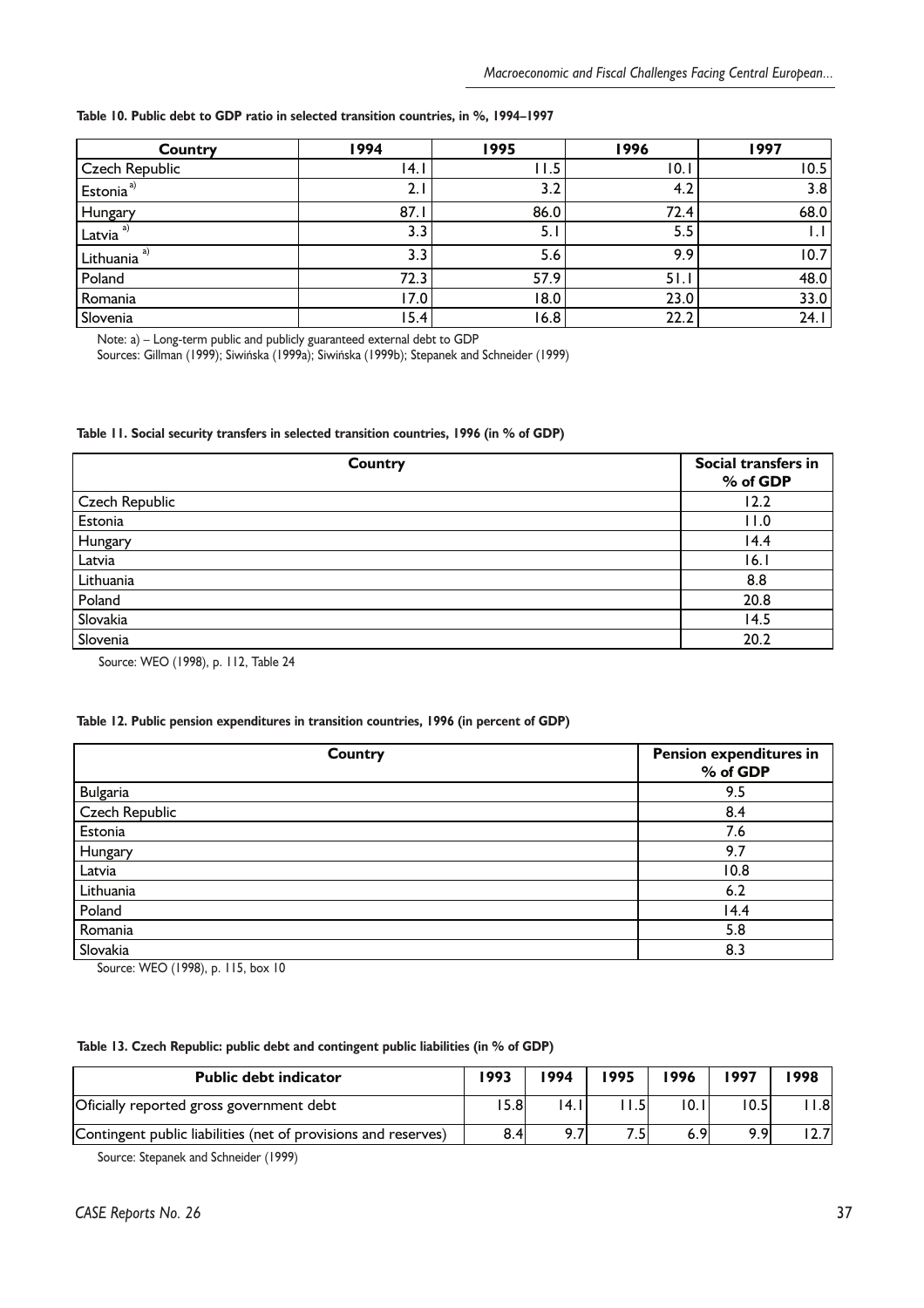|  |  |  |  |  | Table 14. Size of implicit [1] pension debt in % of GDP |
|--|--|--|--|--|---------------------------------------------------------|
|--|--|--|--|--|---------------------------------------------------------|

| <b>Implicit pension debt</b>    | Total | already                | <b>Presently</b> | $All - old age$              | all - disability             |
|---------------------------------|-------|------------------------|------------------|------------------------------|------------------------------|
|                                 |       | retired                | working          |                              |                              |
| Czech Rep. (1998)               | 284   | 81                     | 203              | $53^2$                       | 19 <sup>2</sup>              |
| Hungary -WB (1994) <sup>4</sup> | 231   | 100                    | 131              | 147                          | 64                           |
| Hungary - Vajda - (1995)        | 407   | $\ddotsc$              | $\ddotsc$        | $\cdot \cdot$                | $\ddotsc$                    |
| Poland (1996)                   | 302   | 197 (165) <sup>3</sup> | $105(87)^{3}$    | 108 <sup>3</sup><br>$(81)^2$ | $(63)^2$<br>104 <sup>3</sup> |
| Romania (1997)                  | 211   | 100                    | Ш                | 68                           | 17                           |
| Germany (1992)                  | 221   | 106                    | 115              | $\ddot{\phantom{0}}$         | $\ddotsc$                    |
| <b>France (1992)</b>            | 264   | 128                    | 136              | $\ddot{\phantom{0}}$         | $\ddotsc$                    |
| Italy (1990)                    | 358   | 171                    | 187              | $\ddot{\phantom{a}}$         | $\ddotsc$                    |
| Japan (1990)                    | 166   | 68                     | 98               | $\ddot{\phantom{0}}$         | $\ddotsc$                    |
| USA (1990)                      | 109   | 32                     | 77               | $\ddot{\phantom{0}}$         | $\ddotsc$                    |

Notes: 1) Assumes 2% rate of growth of real pensions and 3% discount rate. 2) Current beneficiaries only 3) Outside agriculture 4) The World Bank estimates relate to the start of 1994. They exclude agricultural pensions and any other benefits financed from the central government budget

Source: Gomulka (1999) For the Czech Republic, official data as reported by Schneider (1999) and IMF (1998). For Hungary, Cangiano et.al. (1998), Augustinovics (1997), Palacios and Rocha (1997), Nestor and Vajda (1999) and Vajda (1999). For Poland. Polish Government (1999), Gomulka and Jaworski (1998) and Gomulka and Styczen (1999). For Romania, Cangiano et.al. (1998) and de Menil et.al. (1999). For OECD countries: Chand and Jaeger (1996)

|  |  |  | Table 15. Long-term fiscal projection: assumptions related to main revenue and expenditure items. |
|--|--|--|---------------------------------------------------------------------------------------------------|
|  |  |  |                                                                                                   |

| <b>Projected items</b>    | <b>Method of estimation</b> | <b>Notes</b>            |
|---------------------------|-----------------------------|-------------------------|
|                           | <b>REVENUES</b>             |                         |
| Tax revenue               | Calculated                  | total of:               |
| Direct taxes              | Growth with GDP             |                         |
| Indirect taxes            | Growth with GDP             |                         |
| International trade taxes | Constant real level         | zero after EU accession |
| Other tax revenues        | Growth with GDP             |                         |
| Non-tax revenue           | Constant real level         |                         |
|                           | <b>EXPENDITURES</b>         |                         |
| Current expenditure       | Calculated                  | total of:               |
| Wages & salaries          | Constant real level         |                         |
| <b>Subsidies</b>          | Growth with GDP             |                         |
| <b>Transfers</b>          | Growth with GDP             |                         |
| Interest payments         | Calculated                  | formula described       |
| Other current expenditure | Constant real level         |                         |
| Investment expenditure    | Growth with GDP             |                         |

Sources: Gorzelak (1999)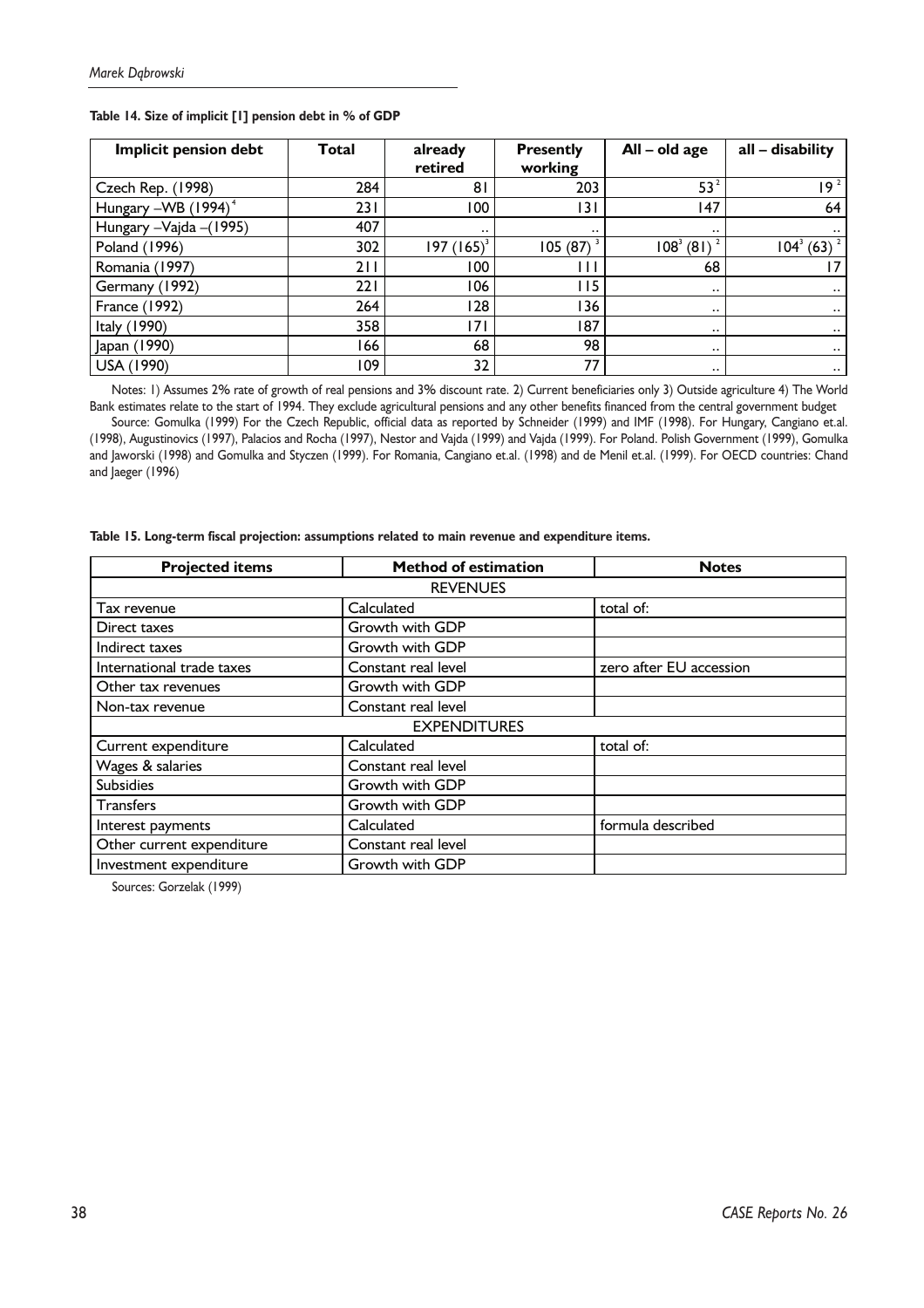| <b>Expenditures</b>   | 999    | 2000 | 2001 | 2002 | 2003             | 2004 | 2005 | 2006 | 2007 | 2008 | 2009 | 2010 |
|-----------------------|--------|------|------|------|------------------|------|------|------|------|------|------|------|
| <b>Czech Republic</b> |        |      |      |      |                  |      |      |      |      |      |      |      |
| Environment           |        |      |      |      | 3.80             | 3.80 | 3.80 | 3.80 | 3.80 | 3.80 | 3.80 | 3.80 |
| <b>Hungary</b>        |        |      |      |      |                  |      |      |      |      |      |      |      |
| Pension system        |        | 0.35 | 0.70 | 1.05 | 0.92             | 0.79 | 0.66 | 0.53 | 0.39 | 0.26 | 0.13 | 0.00 |
| Environment           |        |      |      |      | .501             | 1.50 | 1.50 | 1.50 | 1.50 | .50  | l.50 | 1.50 |
| <b>Total</b>          |        | 0.35 | 0.70 | 1.05 | 2.42             | 2.29 | 2.16 | 2.03 | 1.89 | 1.76 | 1.63 | 1.50 |
|                       | Poland |      |      |      |                  |      |      |      |      |      |      |      |
| Pension system        | 1.11   | 1.19 | .26  | 1.34 | .4               | 1.49 | 1.57 | 1.64 | 1.72 | 1.8  | 1.87 | 1.95 |
| Health care           | 0.5    | 1.00 | 1.50 | 2.00 | 2.00             | 2.00 | 2.00 | 2.00 | 2.00 | 2.00 | 2.00 | 2.00 |
| Environment           |        |      |      |      | .60 <sub>1</sub> | 1.60 | 1.60 | 1.60 | 1.60 | .60  | 1.60 | 1.60 |
| <b>Total</b>          | 1.61   | 2.19 | 2.76 | 3.34 | 5.01             | 5.09 | 5.17 | 5.24 | 5.32 | 5.4  | 5.47 | 5.55 |
|                       |        |      |      |      | Romania          |      |      |      |      |      |      |      |
| Pension system        | 0.51   | 0.55 | 0.58 | 0.62 | 0.65             | 0.69 | 0.72 | 0.76 | 0.79 | 0.83 | 0.86 | 0.90 |

#### **Table 16. Cost of reforms and EU accession, in % of GDP, 1999–2010**

Source: Gorzelak (1999)

## **Table 17. Net EU transfers to candidate countries GDP, in % of GDP, 1999–2010**

| <b>Transfers</b>      | 2001 | 2002 | 2003 | 2004                | 2005 | 2006 | 2007  | 2008 | 2009 | 2010 |
|-----------------------|------|------|------|---------------------|------|------|-------|------|------|------|
| High growth scenario  |      |      |      |                     |      |      |       |      |      |      |
| <b>Czech Republic</b> | 0.19 | 0.18 | 0.32 | 0.40                | 0.46 | 0.52 | 0.56  | 0.53 | 0.51 | 0.49 |
| Hungary               | 0.19 | 0.18 | 0.31 | 0.39                | 0.45 | 0.51 | 0.55  | 0.52 | 0.50 | 0.47 |
| Poland                | 0.56 | 0.54 | 0.93 | 1.16                | 1.36 | 1.52 | 64. ا | 1.56 | 1.49 | 1.42 |
|                       |      |      |      | Low growth scenario |      |      |       |      |      |      |
| <b>Czech Republic</b> | 0.20 | 0.20 | 0.36 | 0.47                | 0.57 | 0.67 | 0.76  | 0.74 | 0.73 | 0.71 |
| Hungary               | 0.20 | 0.20 | 0.35 | 0.46                | 0.56 | 0.66 | 0.74  | 0.73 | 0.71 | 0.70 |
| Poland                | 0.60 | 0.58 | 1.06 | 1.38                | 1.67 | l.96 | 2.21  | 2.17 | 2.12 | 2.08 |

Source: Tomczyñska (1999b); Gorzelak (1999)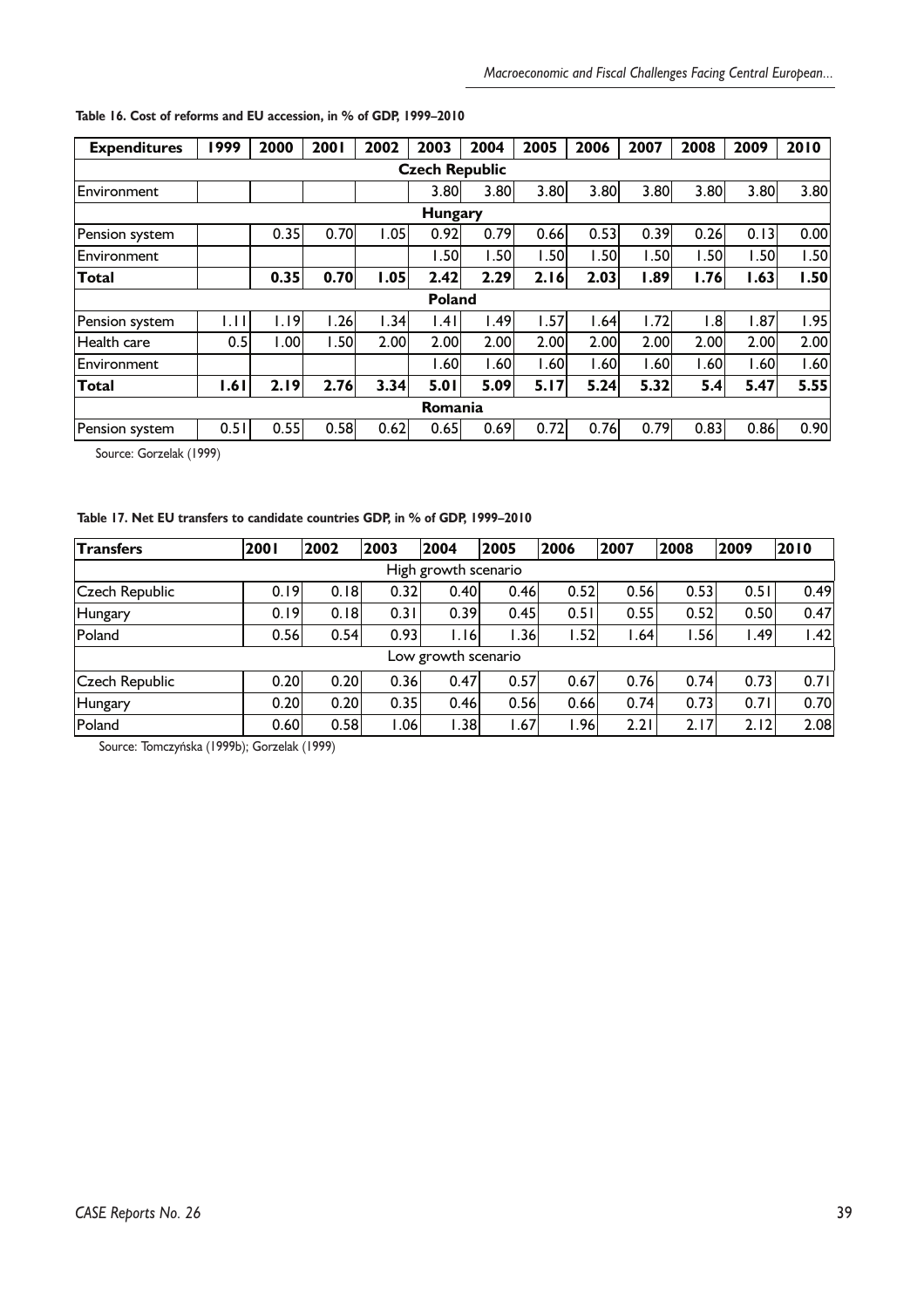| <b>Category</b>          | <b>Czech Republic</b>                                                                        | <b>Hungary</b>                                                                  | Poland                                                                                                                               | Romania                                                                      |
|--------------------------|----------------------------------------------------------------------------------------------|---------------------------------------------------------------------------------|--------------------------------------------------------------------------------------------------------------------------------------|------------------------------------------------------------------------------|
| Retirement age           | 62 for men since<br>1996; 57-61 for<br>women (depending<br>on number of<br>children) in 2007 | Progressively raised<br>and unified to 62 for<br>men (2001) and<br>women (2009) | To be raised<br>progressively to 65<br>for men and 60 for<br>women until 2010<br>from effective ages of<br>59 and 55<br>respectively | 62 for men and 57<br>for women, to be<br>raised to 65 and 62<br>respectively |
| Number of pensioners     | 116 (1990)                                                                                   | 105 (1990)                                                                      | 128 (1989)                                                                                                                           | 73 (1989)                                                                    |
| as % of population of    | 117 (1998)                                                                                   | 130 (1995)                                                                      | 148 (1995)                                                                                                                           | 80 (1995)                                                                    |
| retirement age           |                                                                                              |                                                                                 |                                                                                                                                      |                                                                              |
| Dependency ratio in %    | 44.4 (1990)                                                                                  | 46.1 (1990)                                                                     | ca. 40 (1990)                                                                                                                        | 34 (1989)                                                                    |
|                          | 52.7 (1998)                                                                                  | 74.8 (1995)                                                                     | ca. 60 (1995)                                                                                                                        | 60 (1995)                                                                    |
| Replacement rate in %    | 62 (1990)                                                                                    | 64.4 (1991)                                                                     | 43 (1989)                                                                                                                            | 47 (1990)                                                                    |
|                          | 44 (1995)                                                                                    | 55-58 (1996-98)                                                                 | 65 (1995)                                                                                                                            | 36 (1998)                                                                    |
| Size of contribution, in | Broadly constant at                                                                          | II(1991)                                                                        | 7.8 (1989)                                                                                                                           | 6-7 (1990-93)                                                                |
| % of GDP                 | ca. 8-9% of GDP                                                                              | 8-9 (1995-98)                                                                   | 11.8(1995)                                                                                                                           | below 5 (1996)                                                               |
| Contribution rate, % of  | 26                                                                                           | 30.5                                                                            | 45                                                                                                                                   | 25.5                                                                         |
| wages, 1996              |                                                                                              |                                                                                 |                                                                                                                                      | 32.5 (from 1999)                                                             |
| PAYG financial balance,  | Small surplus                                                                                | Deteriorating from                                                              | Deteriorating from a                                                                                                                 | Deteriorating from a                                                         |
| % of GDP                 |                                                                                              | balance to a deficit of                                                         | surplus of 1.4%                                                                                                                      | surplus of ca. 1% to                                                         |
|                          |                                                                                              | $1 - 2%$                                                                        | (1989) to a deficit of                                                                                                               | deficit of ca. 1%                                                            |
|                          |                                                                                              |                                                                                 | 3.2% in 1995                                                                                                                         |                                                                              |

| Table 18. Main characteristics of pension systems in the Czech Republic, Hungary, Poland, and Romania in 1990s |  |  |  |  |  |
|----------------------------------------------------------------------------------------------------------------|--|--|--|--|--|
|----------------------------------------------------------------------------------------------------------------|--|--|--|--|--|

Sources: Gomułka (1999)

#### **Table 19. Public health care expenditures in the Czech Republic, Hungary and Poland, 1990–1996, as a % of GDP**

| Country               | 1990 | 99             | 1992              | 1993         | 994                   | 1995           | 1996 |
|-----------------------|------|----------------|-------------------|--------------|-----------------------|----------------|------|
| <b>Czech Republic</b> | J.J  | <u></u>        | J.J               | .o           | о. І                  | $\circ$<br>o.∠ | o.∠  |
| Hungary               | 10.6 | 10.6           | 10.9 <sub>1</sub> | 9 Q<br>, , , | 0 7<br>$\prime\ldots$ | 8.6            | כ.ס  |
| Poland                | 5.4  | $\circ$<br>4.8 | 4.9               | 4.6          | -4.১                  | ี่ 4.๖         | 4.6  |

Source: Mihalyi and Petru (1999)

#### **Table 20. Structure of health expenditures by the source of financing (% of total)**

| <b>Country</b>       | <b>Contribution</b> | <b>Budgets</b> | Co-payments |  |
|----------------------|---------------------|----------------|-------------|--|
| l Czech Republic     | 75%                 | 5%             | 10%         |  |
| Hungary              | 70%                 | '5%            | 5%          |  |
| Poland (before 1999) | -                   | арр. 76%       | app. 24%    |  |
| Poland (1999)        | 55%                 | 25%            | 20%         |  |

Source: Mihalyi and Petru (1999)

#### **Table 21. Tax rate of VAT in the Czech Rep., Hungary, Poland, and Romania (basic rate in bold)**

| Country        | Date of introduction | Rates at the introduction | Rates in 1998     |
|----------------|----------------------|---------------------------|-------------------|
| Czech Republic | January 1993         | <b>23%,</b> 15%, 5%, 0%   | $22\%$ , 5%.      |
| Hungary        | January 1988         | 25%, 15%, 0%              | 25%, 12%, 0%      |
| Poland         | <b>Iuly 1993</b>     | 22%, 7%, 0%               | 22%, 7%, 0%       |
| Romania        | <b>July 1993</b>     | $18\%, 9\%, 0\%$          | $22\%$ . 11%. $*$ |

\* New rates from February 1998 Sources: Neneman (1999)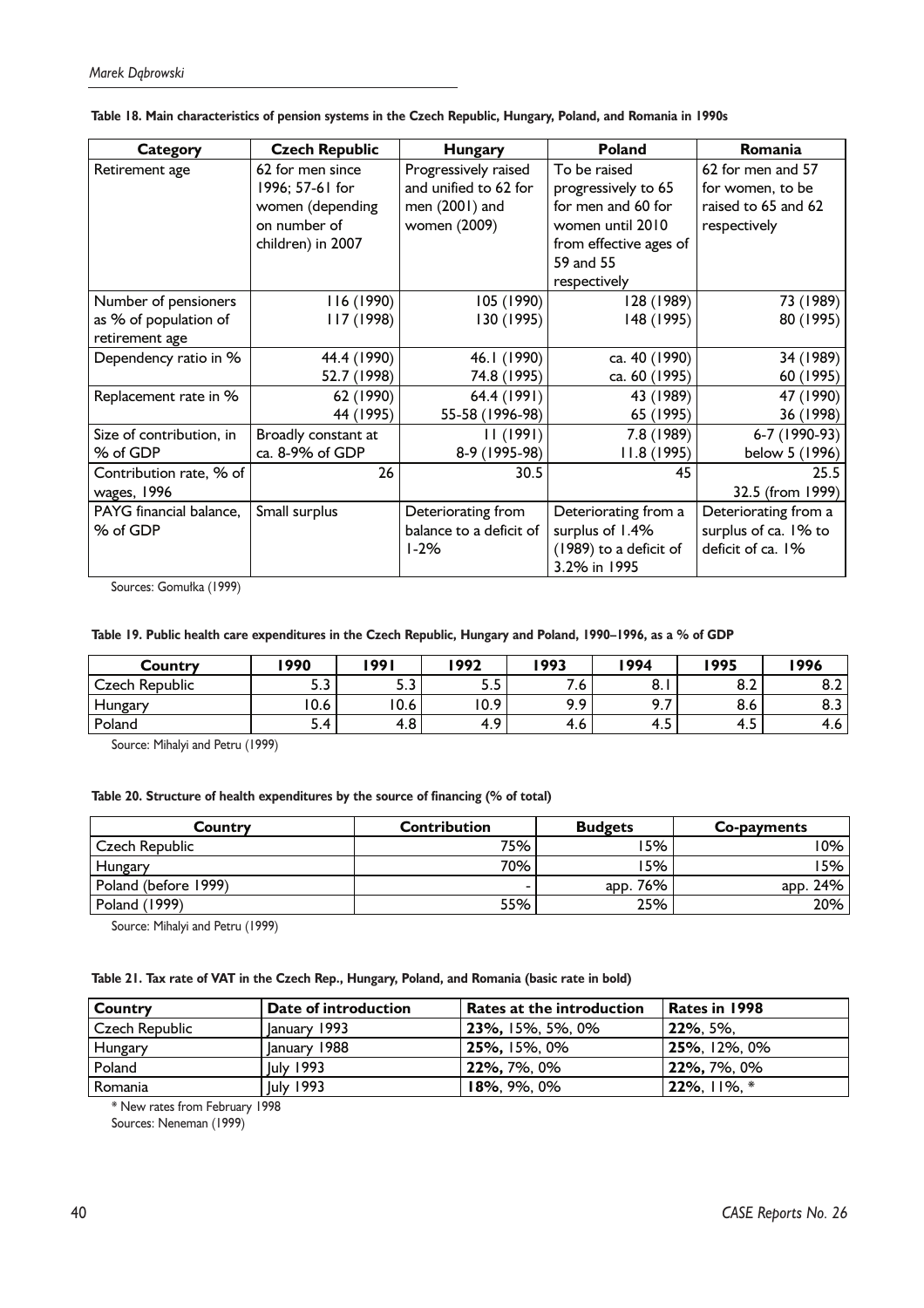| <b>Country</b>     | <b>Standard rate</b> | <b>Reduced rate</b> |
|--------------------|----------------------|---------------------|
| Austria            | 20%                  | 10%                 |
| Belgium            | 20.5%                | 12%, 6%, 1%         |
| Denmark            | 25%                  |                     |
| Finland            | 22%                  | 12%, 9%             |
| France             | 18.6%                | 5.5%, 2.1%          |
| Germany            | 15%                  | 7%                  |
| Greece             | 18%                  | 8%, 4%              |
| Ireland            | 21%                  | 12.5%, 2.5%, 0%     |
| Italy              | 19%                  | 13%, 9%, 4%         |
| Luxembourg         | 15%                  | 12%, 6%, 3%         |
| <b>Netherlands</b> | 17.5%                | 6%                  |
| Portugal           | 16%                  | 5%                  |
| Spain              | 15%                  | $6\%$ , $3\%$       |
| Sweden             | 25%                  | 21%, 12%            |
| United Kingdom     | 17.5%                | 8%, 0%              |

#### **Table 22. VAT rates in the European Union, July 1, 1994**

Source: Kosterna (1998)

#### **Table 23. VAT: main items in particular tax categories**

| Country /                   | <b>Basic rate</b>                                                                                                                                                                                      | <b>Reduced rate</b>                                                                                                                                                                                                                 | Zero rate                                                                           | <b>Exemption</b>                                                                                                                                                                                                                                                             |
|-----------------------------|--------------------------------------------------------------------------------------------------------------------------------------------------------------------------------------------------------|-------------------------------------------------------------------------------------------------------------------------------------------------------------------------------------------------------------------------------------|-------------------------------------------------------------------------------------|------------------------------------------------------------------------------------------------------------------------------------------------------------------------------------------------------------------------------------------------------------------------------|
| <b>Threshold</b>            |                                                                                                                                                                                                        |                                                                                                                                                                                                                                     |                                                                                     |                                                                                                                                                                                                                                                                              |
| Czech Rep.<br>EUR 22,000    | All goods with<br>exceptions.<br>Services:<br>Wholesaling,<br>retailing,<br>accommodation and<br>catering services<br>(with some<br>exceptions), road<br>freight transport, and<br>commercial services | Live animals, meat, fish, milk<br>and dairy products, fats and<br>oils, sugar, pharmaceuticals,<br>books, newspapers, medical<br>instruments, equipment for<br>disabled.<br>All other services                                      | Export                                                                              | Banking, insurance, postal services,<br>radio and TV broadcasting, sale and<br>lease of buildings (except for newly<br>constructed), education, health and<br>social care                                                                                                    |
| Hungary<br><b>EUR 8,500</b> | All goods and<br>services with<br>exceptions                                                                                                                                                           | Electricity, gas, water, medical<br>instruments, books,<br>newspapers, dairy products,<br>meat, bakery products,<br>vegetable oil<br>Services: accommodation                                                                        | Pharmaceuti Agriculture.<br>cals, human<br>nutrition<br>products                    | Services: education, postal services,<br>radio and TV broadcasting, culture<br>letc.                                                                                                                                                                                         |
| Poland*<br>EUR 21,000       | All goods and<br>services with<br>exceptions                                                                                                                                                           | Medical equipment, equipment<br>for disabled, most of foodstuff,<br>children goods (up to 11<br>years), and construction<br>materials<br>Services: construction,<br>transport (except for public<br>municipal transport and TAXI)   | Publishing<br>and printing<br>newspapers,<br>most of<br>inputs for<br>agriculture** | Unprocessed agricultural products,<br>and handcraft.<br>of books and Services: banking, insurance, postal<br>services, radio and TV broadcasting,<br>agricultural, public municipal<br>transport and TAXI, education, health<br>and social care                              |
| Romania<br><b>EUR 5,000</b> | All goods and<br>services with<br>exceptions                                                                                                                                                           | Animals, meat, fish, dairy<br>products, cereals,<br>pharmaceuticals, medical<br>equipment, municipal public<br>transportation, children<br>clothing, domestic fruits and<br>vegetables, fertilizers<br>Services: agricultural works | Export                                                                              | Books and newspaperst, fuel for<br>heating, energy for individuals, public<br>utilities, imported equipment, tools<br>and machines used for creation of<br>new capacities or development of<br>existing.<br>Health and social care, education,<br>research, banking, finance |

\* There was transitory rate of 2% for pharmaceuticals in 1998. This rate is 4% in 1999 and will increase to 7% in 2000

\*\* Temporally, the rate of 7% is envisaged in the VAT Law

With the right to deduct VAT paid in the purchased goods and services (except for advertising), what in fact is almost equal to zero rate Sources: Neneman (1999)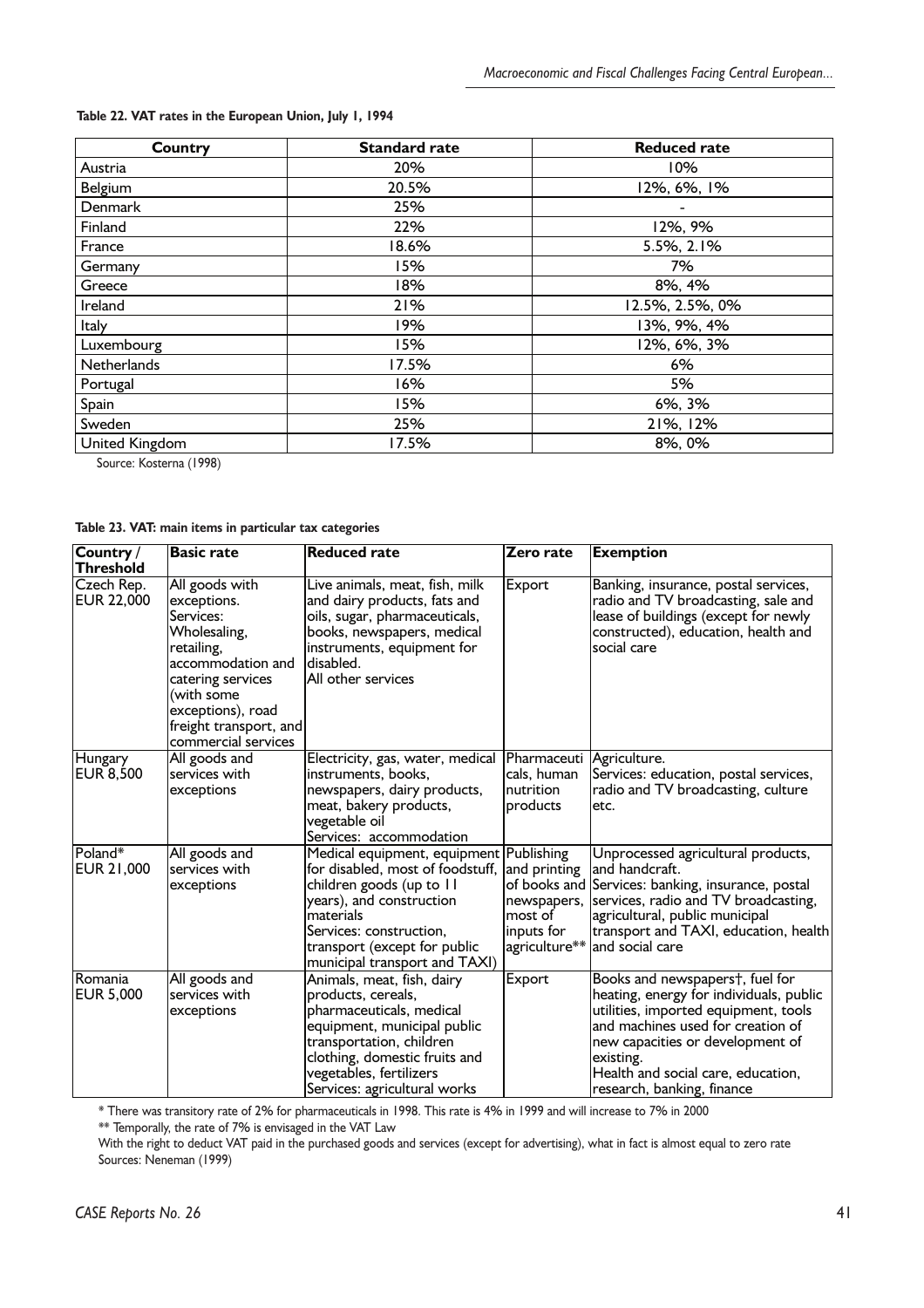| Table 24. Share of VAT, and VAT with excise duties in GDP, 1993-1997, in % |  |  |
|----------------------------------------------------------------------------|--|--|
|----------------------------------------------------------------------------|--|--|

| Country / Indicator            | 1993  | 1994              | 1995 | 1996 | 1997    |
|--------------------------------|-------|-------------------|------|------|---------|
| <b>Czech Republic: VAT/GDP</b> | 7.7   | 7.5               | 7.0  | 7. I | 7. I I  |
| -- (VAT+excise)/GDP            | ا6. ا | 11.5 <sup>1</sup> | 11.2 | 11.1 | 1.9     |
| Hungary: VAT/GDP*              | 8.3   | 8.0               | 7.9  | 7.8  | 8.3     |
| --(VAT+excise)/GDP             | 12.7  | $\overline{1.9}$  | 11.6 | 11.1 | l I .51 |
| Poland*: VAT/GDP               | 6.4   | 7.1               | 7.2  | 7.7  | 8.3     |
| $\sqrt{(VAT + excise)/GDP}$    | 8.4   | $\vert A \vert$   | 11.4 | 12.0 | 2.3     |
| Romania: Vat/GDP               | 3.6   | 4.6               | 5.2  | 4.9  | 4.7     |
| $\sqrt{(VAT + excise)/GDP}$    | 7.7   | 6.2               | 6.7  | 6.3  | 6.4     |

\* For 1993 VAT encompasses also the turnover tax

Source: Neneman (1999)

## **Table 25. Excise duties in the Czech Republic, Hungary, Poland and Romania, 1998**

| <b>Czech Rep.</b><br>Car petrol- CZK 12 950 per tone<br>Diesel oil - CZK 8 700 per tone<br>Alcohol and spirit - CZK 234 per litre<br>Beer - CZK 24 per hectolitre for each percent of original malt extract<br>Wines - CZK 2,50-16,4 per litre, sparkling wine - CZK 23,40 per litre<br>Cigarettes $-0.64$ or 0.74 per unit depending on size<br>Jewellery and precious metals (excluding silver) - 35%<br><b>Hungary</b><br>Passenger cars - $10\%$ (up to 1600 cm <sup>3</sup> ) and 20% (over 1600 cm <sup>3</sup> )<br>Coffee $-12%$<br>Wine - 11%, champagne - HUF 60 per litre<br>Mineral oils (incl. Petrol and diesel) HUF 77,0-83, I per litre<br>Alcoholic beverages - HUF 1270 per hectolitre- degree<br>Beer - HUF 60 per litre for each percent of original malt extract<br>Tobacco<br>Poland<br>Mineral oils (incl. Petrol and diesel) PLN 664-1153 per tonne<br>Alcohol - PLN2070 per hectolitre of 100% alcohol<br>Beer - PLN 5 per hectolitre for each percent of original malt extract<br>Wine - PLN 81 per hectolitre<br>Cigarettes - PLN 50,00-76,50 per 1000.<br>Salt - PLN 7,5%; 15%<br>Jewellery - 25%<br>Yachts - 15%; 20%<br>Audio-video cameras - for particular items- 10%<br>Fur-coats-20%<br>Chewing gum - 20%<br>Perfumes - 20%<br>Romania<br>Alcohol -50% (for most popular drinks), up to 200% in case of whisky, gin, cognac etc.<br>Wines $-20\%$ , champagne $-115\%$<br>Beer - 55% in metal cans - 70%<br>Mineral water $-4%$<br>$Coffee - 80%$<br>Cigarettes - ECU $4 + 20%$<br>Jewellery - 20%<br>Crystal - 50%<br>Petrol - 27%, leaded - 30%, diesel - 12%<br>Cars (over $1800 \text{ cm}^3$ ) – 50%<br>Perfumes-20%<br>Audio- video equipment, compact discs, tape - recorders etc. - 40%<br>Audio-video cameras - 50%<br>Micro-wave ovens - 50%<br>Cameras - 20% |                             |
|-----------------------------------------------------------------------------------------------------------------------------------------------------------------------------------------------------------------------------------------------------------------------------------------------------------------------------------------------------------------------------------------------------------------------------------------------------------------------------------------------------------------------------------------------------------------------------------------------------------------------------------------------------------------------------------------------------------------------------------------------------------------------------------------------------------------------------------------------------------------------------------------------------------------------------------------------------------------------------------------------------------------------------------------------------------------------------------------------------------------------------------------------------------------------------------------------------------------------------------------------------------------------------------------------------------------------------------------------------------------------------------------------------------------------------------------------------------------------------------------------------------------------------------------------------------------------------------------------------------------------------------------------------------------------------------------------------------------------------------------------------------------------------------------------------------|-----------------------------|
|                                                                                                                                                                                                                                                                                                                                                                                                                                                                                                                                                                                                                                                                                                                                                                                                                                                                                                                                                                                                                                                                                                                                                                                                                                                                                                                                                                                                                                                                                                                                                                                                                                                                                                                                                                                                           |                             |
|                                                                                                                                                                                                                                                                                                                                                                                                                                                                                                                                                                                                                                                                                                                                                                                                                                                                                                                                                                                                                                                                                                                                                                                                                                                                                                                                                                                                                                                                                                                                                                                                                                                                                                                                                                                                           |                             |
|                                                                                                                                                                                                                                                                                                                                                                                                                                                                                                                                                                                                                                                                                                                                                                                                                                                                                                                                                                                                                                                                                                                                                                                                                                                                                                                                                                                                                                                                                                                                                                                                                                                                                                                                                                                                           |                             |
|                                                                                                                                                                                                                                                                                                                                                                                                                                                                                                                                                                                                                                                                                                                                                                                                                                                                                                                                                                                                                                                                                                                                                                                                                                                                                                                                                                                                                                                                                                                                                                                                                                                                                                                                                                                                           |                             |
|                                                                                                                                                                                                                                                                                                                                                                                                                                                                                                                                                                                                                                                                                                                                                                                                                                                                                                                                                                                                                                                                                                                                                                                                                                                                                                                                                                                                                                                                                                                                                                                                                                                                                                                                                                                                           |                             |
|                                                                                                                                                                                                                                                                                                                                                                                                                                                                                                                                                                                                                                                                                                                                                                                                                                                                                                                                                                                                                                                                                                                                                                                                                                                                                                                                                                                                                                                                                                                                                                                                                                                                                                                                                                                                           |                             |
|                                                                                                                                                                                                                                                                                                                                                                                                                                                                                                                                                                                                                                                                                                                                                                                                                                                                                                                                                                                                                                                                                                                                                                                                                                                                                                                                                                                                                                                                                                                                                                                                                                                                                                                                                                                                           |                             |
|                                                                                                                                                                                                                                                                                                                                                                                                                                                                                                                                                                                                                                                                                                                                                                                                                                                                                                                                                                                                                                                                                                                                                                                                                                                                                                                                                                                                                                                                                                                                                                                                                                                                                                                                                                                                           |                             |
|                                                                                                                                                                                                                                                                                                                                                                                                                                                                                                                                                                                                                                                                                                                                                                                                                                                                                                                                                                                                                                                                                                                                                                                                                                                                                                                                                                                                                                                                                                                                                                                                                                                                                                                                                                                                           |                             |
|                                                                                                                                                                                                                                                                                                                                                                                                                                                                                                                                                                                                                                                                                                                                                                                                                                                                                                                                                                                                                                                                                                                                                                                                                                                                                                                                                                                                                                                                                                                                                                                                                                                                                                                                                                                                           |                             |
|                                                                                                                                                                                                                                                                                                                                                                                                                                                                                                                                                                                                                                                                                                                                                                                                                                                                                                                                                                                                                                                                                                                                                                                                                                                                                                                                                                                                                                                                                                                                                                                                                                                                                                                                                                                                           |                             |
|                                                                                                                                                                                                                                                                                                                                                                                                                                                                                                                                                                                                                                                                                                                                                                                                                                                                                                                                                                                                                                                                                                                                                                                                                                                                                                                                                                                                                                                                                                                                                                                                                                                                                                                                                                                                           |                             |
|                                                                                                                                                                                                                                                                                                                                                                                                                                                                                                                                                                                                                                                                                                                                                                                                                                                                                                                                                                                                                                                                                                                                                                                                                                                                                                                                                                                                                                                                                                                                                                                                                                                                                                                                                                                                           |                             |
|                                                                                                                                                                                                                                                                                                                                                                                                                                                                                                                                                                                                                                                                                                                                                                                                                                                                                                                                                                                                                                                                                                                                                                                                                                                                                                                                                                                                                                                                                                                                                                                                                                                                                                                                                                                                           |                             |
|                                                                                                                                                                                                                                                                                                                                                                                                                                                                                                                                                                                                                                                                                                                                                                                                                                                                                                                                                                                                                                                                                                                                                                                                                                                                                                                                                                                                                                                                                                                                                                                                                                                                                                                                                                                                           |                             |
|                                                                                                                                                                                                                                                                                                                                                                                                                                                                                                                                                                                                                                                                                                                                                                                                                                                                                                                                                                                                                                                                                                                                                                                                                                                                                                                                                                                                                                                                                                                                                                                                                                                                                                                                                                                                           |                             |
|                                                                                                                                                                                                                                                                                                                                                                                                                                                                                                                                                                                                                                                                                                                                                                                                                                                                                                                                                                                                                                                                                                                                                                                                                                                                                                                                                                                                                                                                                                                                                                                                                                                                                                                                                                                                           |                             |
|                                                                                                                                                                                                                                                                                                                                                                                                                                                                                                                                                                                                                                                                                                                                                                                                                                                                                                                                                                                                                                                                                                                                                                                                                                                                                                                                                                                                                                                                                                                                                                                                                                                                                                                                                                                                           |                             |
|                                                                                                                                                                                                                                                                                                                                                                                                                                                                                                                                                                                                                                                                                                                                                                                                                                                                                                                                                                                                                                                                                                                                                                                                                                                                                                                                                                                                                                                                                                                                                                                                                                                                                                                                                                                                           |                             |
|                                                                                                                                                                                                                                                                                                                                                                                                                                                                                                                                                                                                                                                                                                                                                                                                                                                                                                                                                                                                                                                                                                                                                                                                                                                                                                                                                                                                                                                                                                                                                                                                                                                                                                                                                                                                           |                             |
|                                                                                                                                                                                                                                                                                                                                                                                                                                                                                                                                                                                                                                                                                                                                                                                                                                                                                                                                                                                                                                                                                                                                                                                                                                                                                                                                                                                                                                                                                                                                                                                                                                                                                                                                                                                                           |                             |
|                                                                                                                                                                                                                                                                                                                                                                                                                                                                                                                                                                                                                                                                                                                                                                                                                                                                                                                                                                                                                                                                                                                                                                                                                                                                                                                                                                                                                                                                                                                                                                                                                                                                                                                                                                                                           |                             |
|                                                                                                                                                                                                                                                                                                                                                                                                                                                                                                                                                                                                                                                                                                                                                                                                                                                                                                                                                                                                                                                                                                                                                                                                                                                                                                                                                                                                                                                                                                                                                                                                                                                                                                                                                                                                           |                             |
|                                                                                                                                                                                                                                                                                                                                                                                                                                                                                                                                                                                                                                                                                                                                                                                                                                                                                                                                                                                                                                                                                                                                                                                                                                                                                                                                                                                                                                                                                                                                                                                                                                                                                                                                                                                                           |                             |
|                                                                                                                                                                                                                                                                                                                                                                                                                                                                                                                                                                                                                                                                                                                                                                                                                                                                                                                                                                                                                                                                                                                                                                                                                                                                                                                                                                                                                                                                                                                                                                                                                                                                                                                                                                                                           |                             |
|                                                                                                                                                                                                                                                                                                                                                                                                                                                                                                                                                                                                                                                                                                                                                                                                                                                                                                                                                                                                                                                                                                                                                                                                                                                                                                                                                                                                                                                                                                                                                                                                                                                                                                                                                                                                           |                             |
|                                                                                                                                                                                                                                                                                                                                                                                                                                                                                                                                                                                                                                                                                                                                                                                                                                                                                                                                                                                                                                                                                                                                                                                                                                                                                                                                                                                                                                                                                                                                                                                                                                                                                                                                                                                                           |                             |
|                                                                                                                                                                                                                                                                                                                                                                                                                                                                                                                                                                                                                                                                                                                                                                                                                                                                                                                                                                                                                                                                                                                                                                                                                                                                                                                                                                                                                                                                                                                                                                                                                                                                                                                                                                                                           |                             |
|                                                                                                                                                                                                                                                                                                                                                                                                                                                                                                                                                                                                                                                                                                                                                                                                                                                                                                                                                                                                                                                                                                                                                                                                                                                                                                                                                                                                                                                                                                                                                                                                                                                                                                                                                                                                           |                             |
|                                                                                                                                                                                                                                                                                                                                                                                                                                                                                                                                                                                                                                                                                                                                                                                                                                                                                                                                                                                                                                                                                                                                                                                                                                                                                                                                                                                                                                                                                                                                                                                                                                                                                                                                                                                                           |                             |
|                                                                                                                                                                                                                                                                                                                                                                                                                                                                                                                                                                                                                                                                                                                                                                                                                                                                                                                                                                                                                                                                                                                                                                                                                                                                                                                                                                                                                                                                                                                                                                                                                                                                                                                                                                                                           |                             |
|                                                                                                                                                                                                                                                                                                                                                                                                                                                                                                                                                                                                                                                                                                                                                                                                                                                                                                                                                                                                                                                                                                                                                                                                                                                                                                                                                                                                                                                                                                                                                                                                                                                                                                                                                                                                           |                             |
|                                                                                                                                                                                                                                                                                                                                                                                                                                                                                                                                                                                                                                                                                                                                                                                                                                                                                                                                                                                                                                                                                                                                                                                                                                                                                                                                                                                                                                                                                                                                                                                                                                                                                                                                                                                                           |                             |
|                                                                                                                                                                                                                                                                                                                                                                                                                                                                                                                                                                                                                                                                                                                                                                                                                                                                                                                                                                                                                                                                                                                                                                                                                                                                                                                                                                                                                                                                                                                                                                                                                                                                                                                                                                                                           |                             |
|                                                                                                                                                                                                                                                                                                                                                                                                                                                                                                                                                                                                                                                                                                                                                                                                                                                                                                                                                                                                                                                                                                                                                                                                                                                                                                                                                                                                                                                                                                                                                                                                                                                                                                                                                                                                           |                             |
|                                                                                                                                                                                                                                                                                                                                                                                                                                                                                                                                                                                                                                                                                                                                                                                                                                                                                                                                                                                                                                                                                                                                                                                                                                                                                                                                                                                                                                                                                                                                                                                                                                                                                                                                                                                                           |                             |
|                                                                                                                                                                                                                                                                                                                                                                                                                                                                                                                                                                                                                                                                                                                                                                                                                                                                                                                                                                                                                                                                                                                                                                                                                                                                                                                                                                                                                                                                                                                                                                                                                                                                                                                                                                                                           |                             |
|                                                                                                                                                                                                                                                                                                                                                                                                                                                                                                                                                                                                                                                                                                                                                                                                                                                                                                                                                                                                                                                                                                                                                                                                                                                                                                                                                                                                                                                                                                                                                                                                                                                                                                                                                                                                           |                             |
|                                                                                                                                                                                                                                                                                                                                                                                                                                                                                                                                                                                                                                                                                                                                                                                                                                                                                                                                                                                                                                                                                                                                                                                                                                                                                                                                                                                                                                                                                                                                                                                                                                                                                                                                                                                                           |                             |
|                                                                                                                                                                                                                                                                                                                                                                                                                                                                                                                                                                                                                                                                                                                                                                                                                                                                                                                                                                                                                                                                                                                                                                                                                                                                                                                                                                                                                                                                                                                                                                                                                                                                                                                                                                                                           |                             |
|                                                                                                                                                                                                                                                                                                                                                                                                                                                                                                                                                                                                                                                                                                                                                                                                                                                                                                                                                                                                                                                                                                                                                                                                                                                                                                                                                                                                                                                                                                                                                                                                                                                                                                                                                                                                           |                             |
|                                                                                                                                                                                                                                                                                                                                                                                                                                                                                                                                                                                                                                                                                                                                                                                                                                                                                                                                                                                                                                                                                                                                                                                                                                                                                                                                                                                                                                                                                                                                                                                                                                                                                                                                                                                                           | Cordless phones - 20 or 30% |

Sources: Neneman (1999)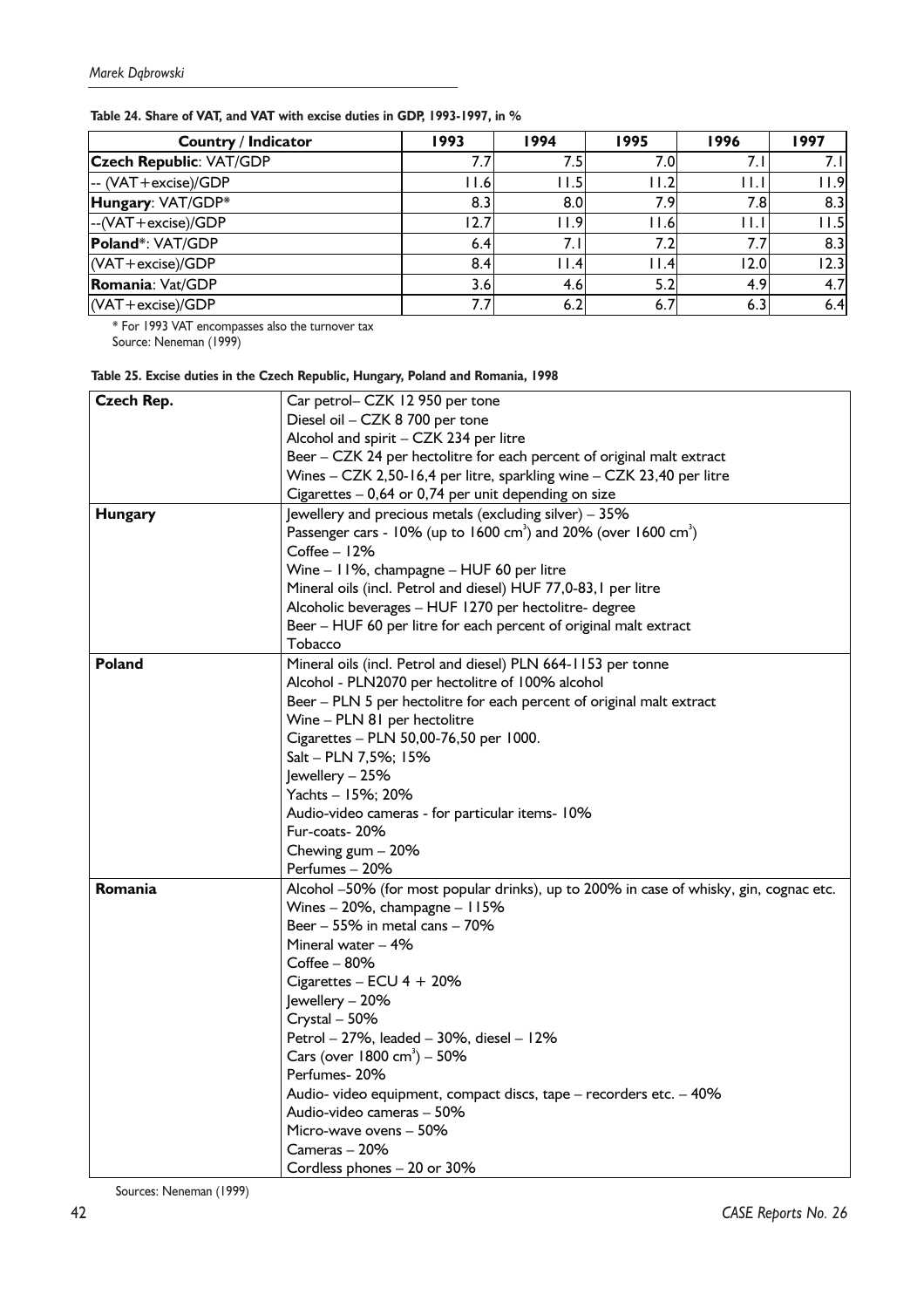#### **Table 26. Coverage of consolidated tax base (X) and some special tax rates in the PIT of Central European countries**

| <b>Source of income</b>           | <b>Poland</b>    | <b>Czech Republic</b> | <b>Hungary</b> | Romania |
|-----------------------------------|------------------|-----------------------|----------------|---------|
| Dependent activity                | Yes              | Yes                   | Yes            | Yes     |
| Independent activity              | Yes              | Yes                   | Yes            | No      |
| Social insurance benefits / rents | Yes              | No                    | No             | No      |
| Agricultural production           | Yes <sup>1</sup> | Yes                   | Yes            | No      |
| Rental income                     | Yes              | Yes                   | n.a.           | No      |
| Sale of real estate               | $Yes^{2)}$       | Yes                   | $Yes^3$        | No      |

Notes: 1) Only income from special branches of agriculture production is taxed and consolidated. 2) Before 5 years elapsed from the date of purchase. 3) Only half of the income from the sale of real estate is consolidated

Sources: Tomczyñska (1999a)

#### **Table 27. Top marginal rates of PIT in CE countries in %**

| Country               | 1993 | 1994 | 1995 | 1996 | 1997 | 1998     |
|-----------------------|------|------|------|------|------|----------|
| <b>Czech Republic</b> |      | 44   | 43   | 40   | 39   | 40       |
| Hungary               | 40   | 44   | 44   | 48   |      | ៱<br>TZ. |
| Poland                | 40   | 95   | 45   | 45   | 44   | 40       |
| Romania               | 60   | 60   | 60   | 60   | 60   | 60       |

Sources: Tomczyñska (1999a)

#### **Table 28. Top marginal rates of PIT in EU countries in %**

| Country               | 1986 | 1990 | 1995 | 1996  | 1997  | 1998  |
|-----------------------|------|------|------|-------|-------|-------|
| Austria               | 62   | 50   | 50   | 50    | 50    | 50    |
| Belgium               | 72   | 55   | 55   | 56.65 | 56.65 | 56.65 |
| Denmark               | 45   | 40   | 34.5 | 34.5  | 34.5  | 34.5  |
| Finland               | 51   | 43   | 39   | 39    | 38    | 38    |
| France                | 65   | 57   | 56.8 | 56.8  | 54    | 54    |
| Germany               | 56   | 53   | 53   | 53    | 53    | 53    |
| Greece                | 63   | 50   | 40   | 40    | 40    | 40    |
| Ireland               | 58   | 53   | 48   | 48    | 48    | 48    |
| Italy                 | 62   | 50   | 51   | 51    | 51    | 51    |
| Luxembourg            | 57   | 56   | 50   | 50    | 50    | 46    |
| Netherlands           | 72   | 60   | 60   | 60    | 60    | 60    |
| Portugal              | 61   | 40   | 40   | 40    | 40    | 40    |
| Spain                 | 66   | 56   | 56   | 56    | 47.6  | 47.6  |
| Sweden                | 50   | 20   | 25   | 25    | 25    | 25    |
| <b>United Kingdom</b> | 60   | 40   | 40   | 40    | 40    | 40    |

Sources: Tomczyñska (1999a)

#### **Table 29. Number of positive rates in the PIT schedule in CE countries**

| Country        | 1993 | 1994 | 1995 | 1996 | 1997 | 1998 |
|----------------|------|------|------|------|------|------|
| Czech Republic |      |      |      |      |      |      |
| Hungary        |      |      |      |      |      |      |
| Poland         |      |      |      |      |      |      |
| Romania        |      |      |      |      |      |      |

Sources: Tomczyñska (1999a)

#### **Table 30. CIT rates in CE countries (in %)**

| Country        | 1993  | 1994  | 1995 | 1996 | 1997 | 1998 |
|----------------|-------|-------|------|------|------|------|
| Czech Republic | 45    | 42    |      | ٦q   | ٦q   |      |
| <b>Hungary</b> | 40    | 36    |      | 18   | 18   | 18   |
| Poland         | 40    | 40    | 40   | 40   | 38   | 36   |
| Romania        | 30/45 | 30/45 | 38   | 38   | 38   | 38   |

Sources: CASE database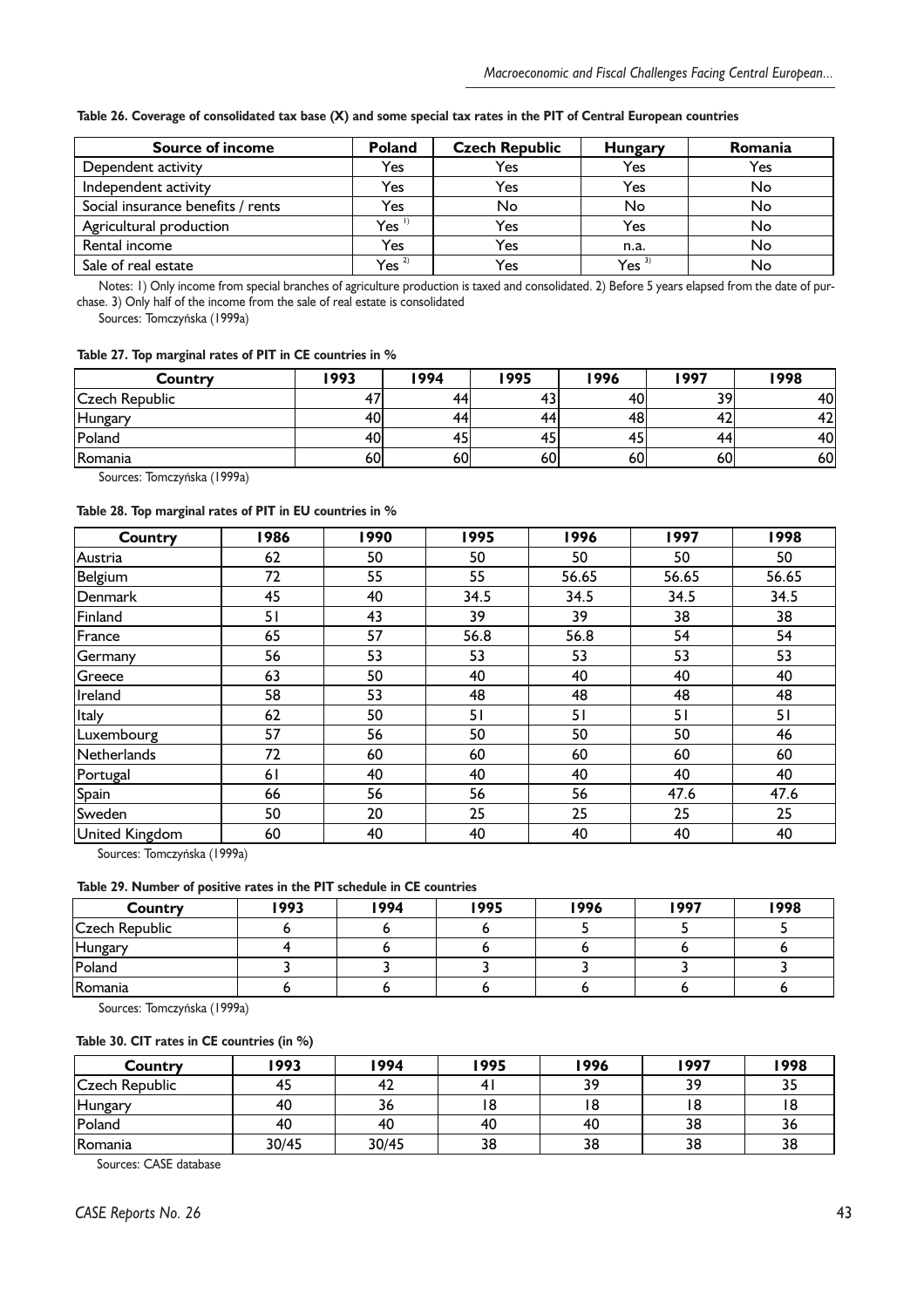| <b>Country</b>        | 1986  | 1991  | 1995  | 1996  | 1997  | 1998  |
|-----------------------|-------|-------|-------|-------|-------|-------|
| Austria               | 30    | 30    | 34    | 34    | 34    | 34    |
| <b>Belgium</b>        | 45    | 39    | 39    | 39    | 39    | 39    |
| Denmark               | 50    | 38    | 34    | 34    | 34    | 34    |
| Finland               | 33    | 23    | 25    | 28    | 28    | 28    |
| France                | 45    | 34/42 | 33.33 | 33.33 | 33.33 | 33.33 |
| Germany               | 56    | 50/36 | 45/30 | 45/31 | 45/32 | 45/30 |
| Greece                | 49    | 46    | 35/40 | 35/41 | 35/42 | 35/40 |
| Ireland               | 50    | 43    | 40    | 38    | 38    | 38    |
| Italy                 | 36    | 36    | 36    | 36    | 36    | 36    |
| Luxembourg            | 40    | 33    | 33    | 33    | 33    | 30    |
| Netherlands           | 42    | 35    | 35    | 35    | 35    | 35    |
| Portugal              | 42/47 | 36    | 36    | 36    | 36    | 34    |
| Spain                 | 35    | 35    | 35    | 35    | 35    | 35    |
| Sweden                | 52    | 30    | 28    | 28    | 28    | 28    |
| <b>United Kingdom</b> | 35    | 34    | 33    | 33    | 33    | 31    |

# **Table 31. CIT rates in the EU countries (in %)**

Sources: Tomczyñska (1999a)

#### **Table 32. Personal income tax revenue as % of GDP**

| <b>Country</b>        | 1992 | 1993 | 1994 | 1995 | 1996 |  |  |  |
|-----------------------|------|------|------|------|------|--|--|--|
| Central Europe        |      |      |      |      |      |  |  |  |
| <b>Czech Republic</b> |      | 4.3  | 5.3  | 5.5  | 5.3  |  |  |  |
| Hungary               | 6.7  |      | 6.5  | 6.5  | 5.9  |  |  |  |
| Poland                | 7.7  | 9.2  | 9.8  | 9.8  | 9.2  |  |  |  |
| Romania (wage tax)    | 6.8  | 7.6  | 7.6  | 6.6  | 6.5  |  |  |  |
| (other direct taxes)  |      | 0.3  | 0.4  | 0.4  | 0.8  |  |  |  |
| European Union        |      |      |      |      |      |  |  |  |
| Austria               | 9.2  | 9.4  | 8.5  | 8.8  |      |  |  |  |
| Belgium               | 13.9 | 13.6 | 14.5 | 14.6 |      |  |  |  |
| Denmark               | 26.4 | 26.4 | 27.7 | 27.6 |      |  |  |  |
| Finland               | 18.3 | 16.2 | 17.4 | 16.2 |      |  |  |  |
| France                | 6    | 6.1  | 6.2  | 6.2  |      |  |  |  |
| Germany               | 10.9 | 10.6 | 10.4 | 10.7 |      |  |  |  |
| Greece                | 4    | 3.7  | 4.3  | 4.9  |      |  |  |  |
| Ireland               | 11.3 | 11.3 | 11.4 | 10.4 |      |  |  |  |
| Italy                 | 11.3 | 11.9 | 10.6 | 10.8 |      |  |  |  |
| Luxembourg            | 9    | 9.1  | 9.5  | 9.4  |      |  |  |  |
| Netherlands           | 11.6 | 12   | 9.2  | 8.3  |      |  |  |  |
| Portugal              | 6.8  | 6.3  | 6.2  | 6.1  |      |  |  |  |
| Spain                 | 8.4  | 8.4  | 8.1  | 8.1  |      |  |  |  |
| Sweden                | 18   | 18.3 | 18.7 | 17.5 |      |  |  |  |
| <b>United Kingdom</b> | 9.9  | 9.3  | 9.4  | 9.7  |      |  |  |  |

Sources: Tomczyñska (1999a)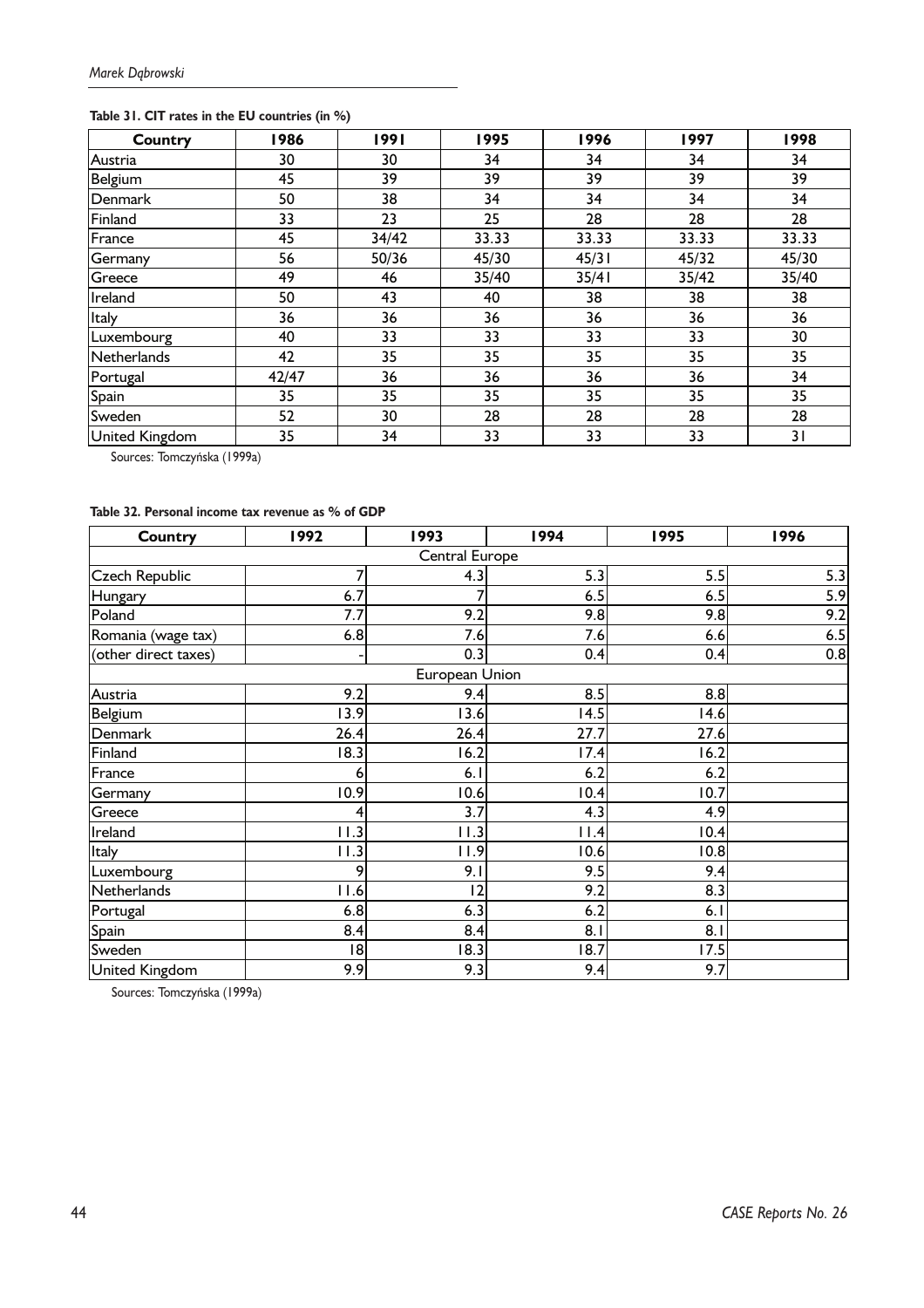| <b>Country</b>        | 1992 | 1993 | 1994 | 1995             | 1996 |  |  |  |
|-----------------------|------|------|------|------------------|------|--|--|--|
| Central Europe        |      |      |      |                  |      |  |  |  |
| <b>Czech Republic</b> | 10.8 | 7.9  | 6.4  | 5.4              | 4.1  |  |  |  |
| Hungary               | 2.5  | 1.7  | 1.9  | 1.9              | 1.9  |  |  |  |
| Poland                | 4.6  | 4.3  | 3.4  | 3.3              | 3.1  |  |  |  |
| Romania               | 7.1  | 5.1  | 5.3  | 3.8              | 3.8  |  |  |  |
| European Union        |      |      |      |                  |      |  |  |  |
| Austria               | 1.7  | 1.5  | 1.3  | 1.6              |      |  |  |  |
| Belgium               | 2.1  | 2.4  | 2.8  | 3.1              |      |  |  |  |
| Denmark               | 1.6  | 2.2  | 2.1  | 2.1              |      |  |  |  |
| Finland               | 1.7  | 1.2  | 1.9  | 2.5              |      |  |  |  |
| France                | 1.5  | 1.5  | 1.6  | 1.6              |      |  |  |  |
| Germany               | 1.6  | 1.4  | L.   | $\overline{1}$ . |      |  |  |  |
| Greece                | 1.8  |      | 2.3  | 2.6              |      |  |  |  |
| Ireland               | 2.4  | 2.9  | 3.2  | 2.9              |      |  |  |  |
| Italy                 | 4.4  | 4.1  | 3.7  | 3.6              |      |  |  |  |
| Luxembourg            | 5.3  | 7.1  | 7.5  | 7.7              |      |  |  |  |
| Netherlands           | 3.1  | 3.3  | 3.3  | 3.3              |      |  |  |  |
| Portugal              | 2.7  | 2.3  | 2.3  | 2.7              |      |  |  |  |
| Spain                 | 2.3  |      | 1.7  | 1.9              |      |  |  |  |
| Sweden                | 1.5  | 2.2  | 2.7  | 3.1              |      |  |  |  |
| <b>United Kingdom</b> | 2.6  | 2.4  | 2.7  | 3.3              |      |  |  |  |

# **Table 33. Corporate income tax revenue (as % of GDP)**

Sources: Tomczyñska (1999a)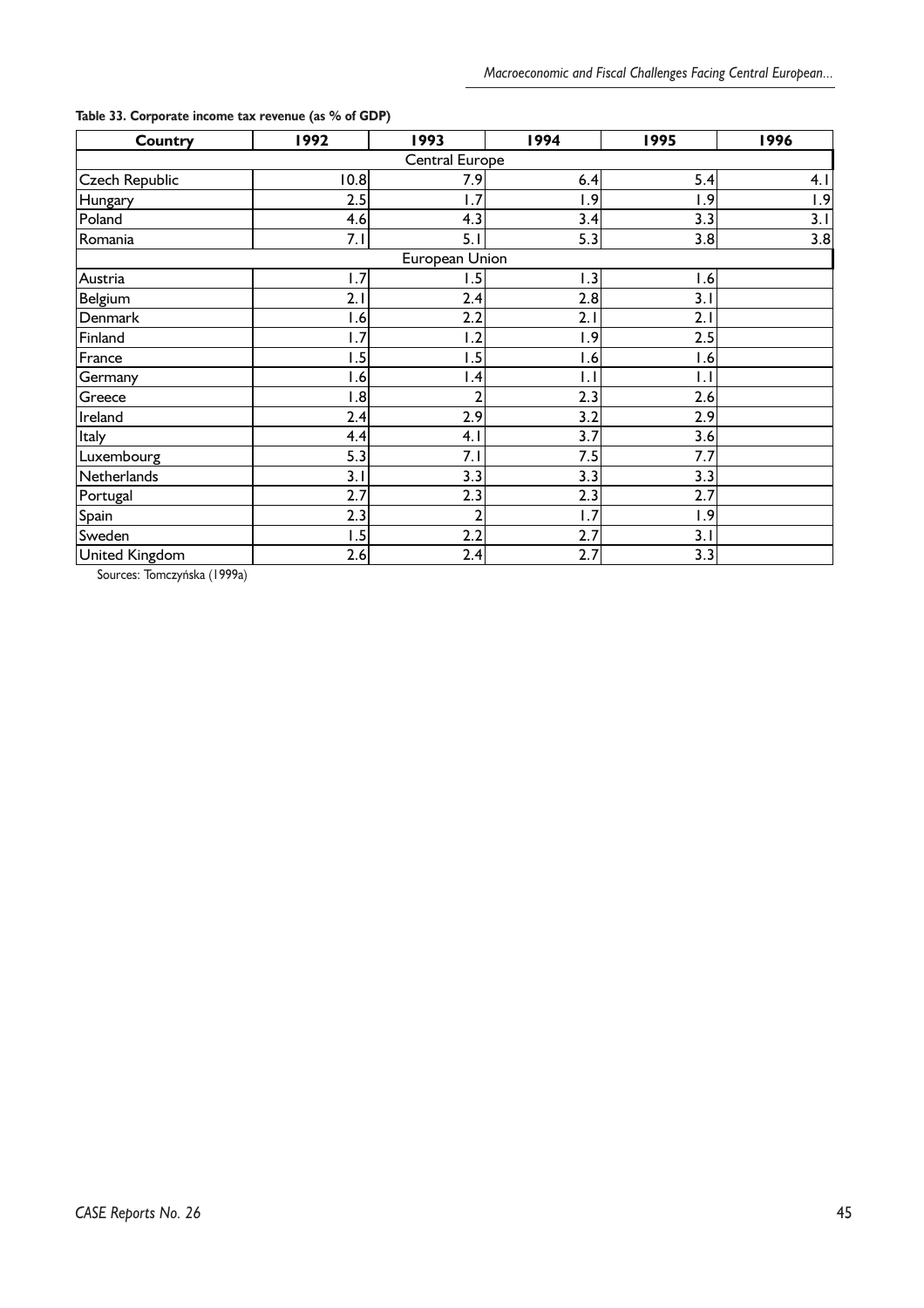



**Figure 2. Hungary – simulation results**

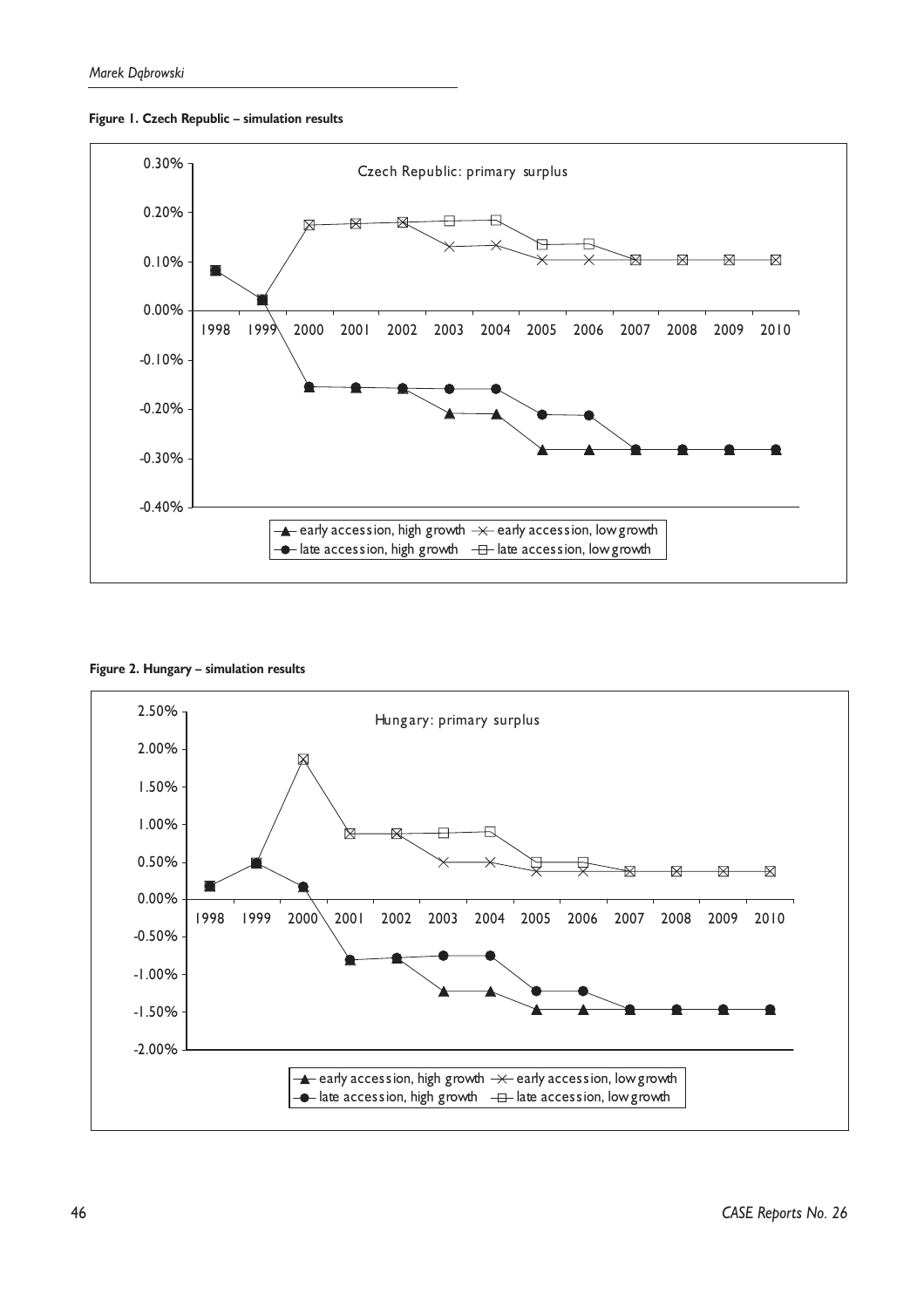



**Figure 4. Romania – simulation results**

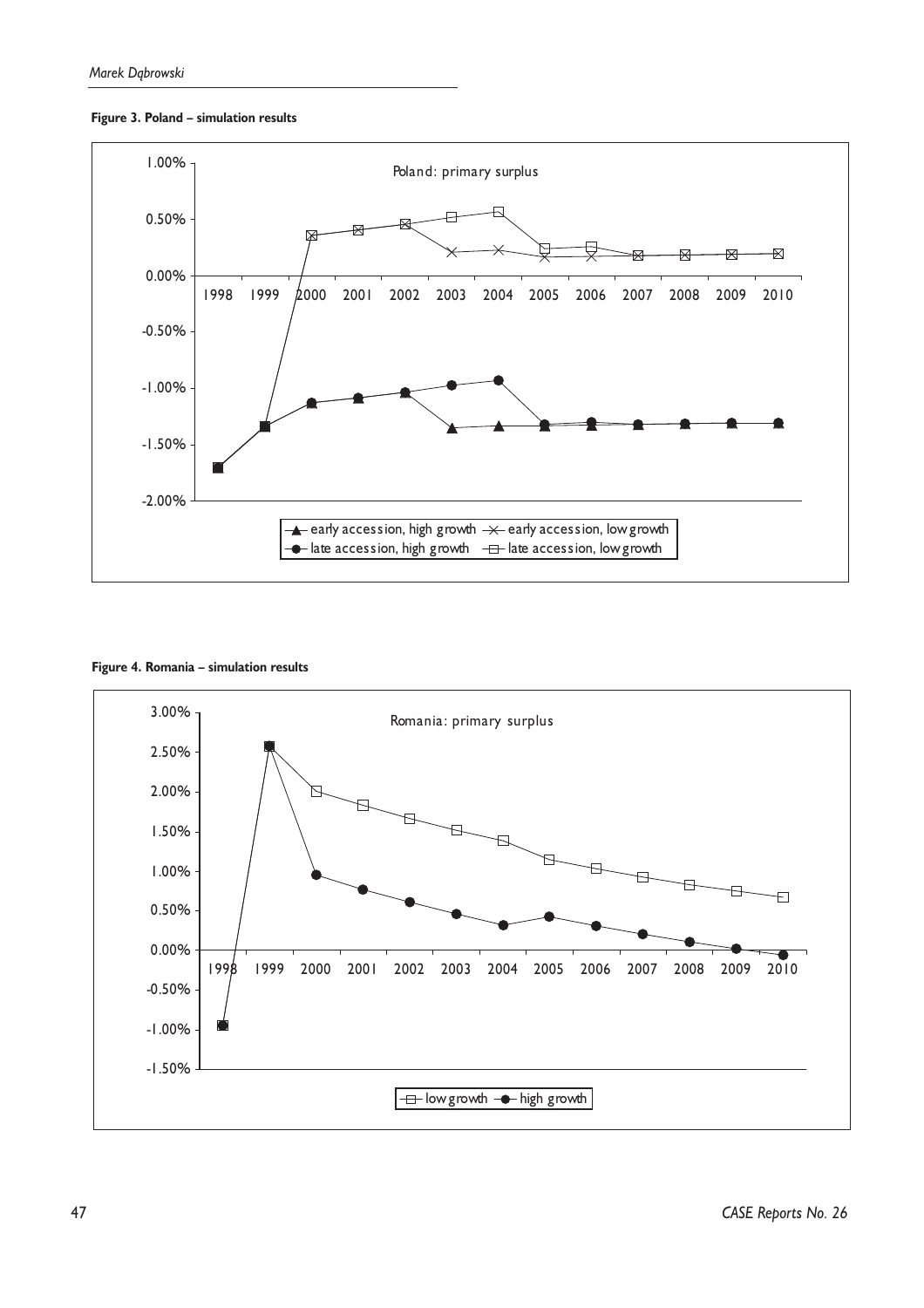

**Figure 5. Simulation results: Czech Republic, high growth, with costs of reforms and the EU transfers**

**Figure 6. Simulation results: Czech Republic, low growth, with costs of reforms and the EU transfers**

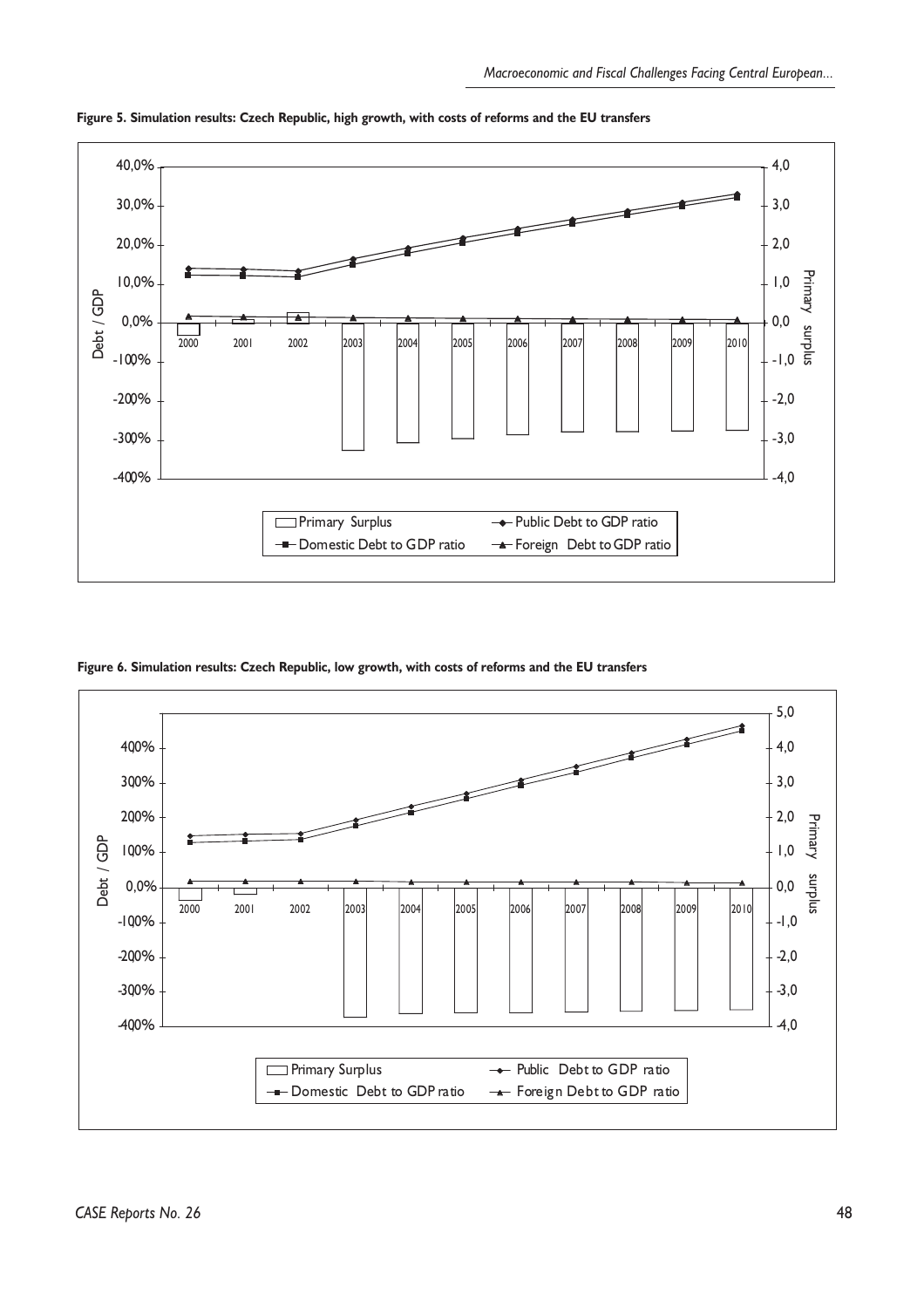



**Figure 8. Simulation results: Hungary, low growth, with costs of reforms and the EU transfers**

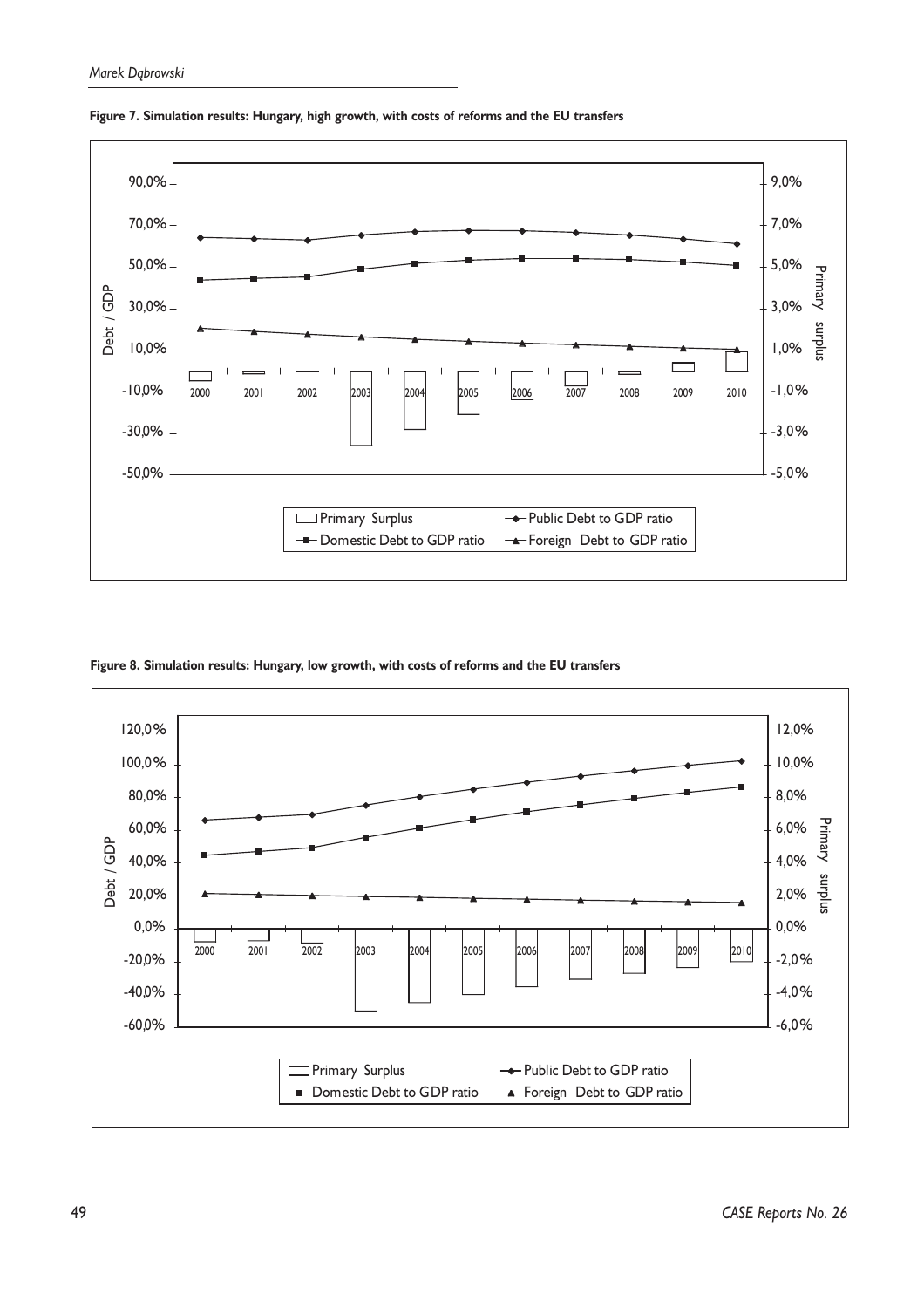

**Figure 9. Simulation results: Poland, high growth, with costs of reforms and the EU transfers**

**Figure 10. Simulation results: Poland, low growth, with costs of reforms and the EU transfers**